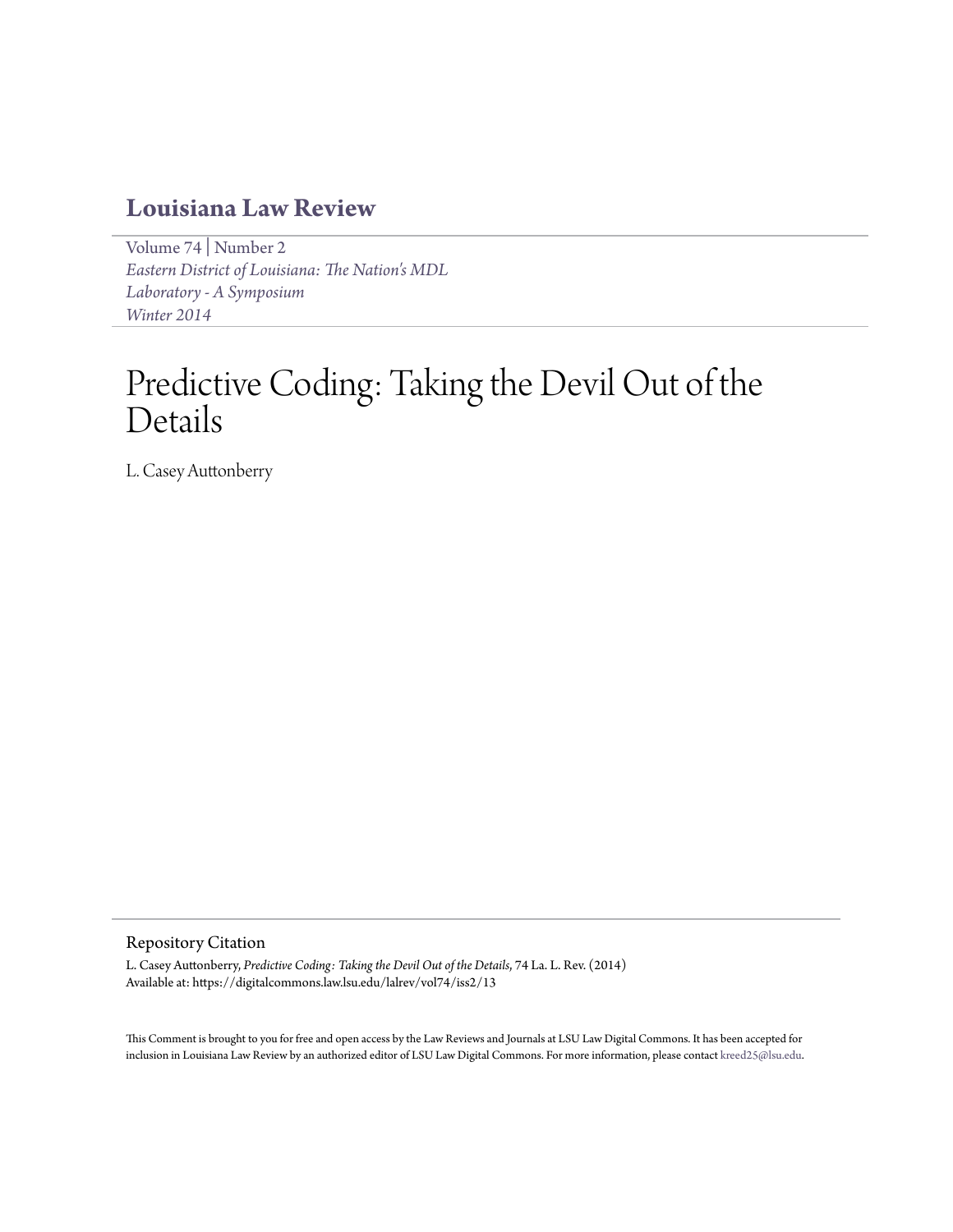# **Predictive Coding: Taking the Devil Out of the Details**

#### **INTRODUCTION**

Discovery has changed, and electronically stored information (ESI) was the catalyst.<sup>1</sup> Though "[e]-discovery matters are no longer the novel issues that they once were,"2 technology is constantly changing.<sup>3</sup> It was estimated that in 2009 there were 988 exabytes of data in existence, an amount that would stretch from the Sun to Pluto and back in paper form.<sup>4</sup> Massive amounts of ESI have become a huge problem in litigation.<sup>5</sup> Organizations are retaining more information than ever, $6$  and lawsuits among these organizations sometimes require lawyers to review more than 100 million documents.<sup>7</sup> Trying to find relevant information in so much

1

 3. Technology can also change the way litigation is handled. For instance, the "miracle of photographic reproduction" markedly reduced the burden of transporting discovery materials. The Sedona Conference, *The Sedona Conference Commentary on Proportionality in Electronic Discovery*, 11 SEDONA CONF. J. 289, 292 (2010). The Sedona Conference is a non-profit research and educational organization that seeks "the reasoned and just advancement of law" by creating a "think-tank" setting for leaders of the legal community to discuss current issues in the legal practice. THE SEDONA CONF., https://thesedonaconference.org/aboutus (last visited Oct. 27, 2013).

 4. Bennett B. Borden et al., *Four Years Later: How the 2006 Amendments to the Federal Rules Have Reshaped the E-discovery Landscape and Are Revitalizing the Civil Justice System*, 17 RICH. J.L. & TECH. 10, 14 (2011) (citing Jason R. Baron & Ralph C. Losey, *e-Discovery: Did You Know?*, YOUTUBE (Feb. 11, 2010), http://www.youtube.com/watch?v=bWbJWcsPp1M&feature=player\_em bedded). To put the term "exabyte" in perspective, one exabyte is equal to "a billion billion bytes." DICTIONARY.COM, http://dictionary.reference.com/browse /exabyte?s=t (last visited Oct. 27, 2013).

5. Paul & Baron, *supra* note 1, at 1–2.

 6. *Id*. at 1 n.2 (citing GEORGE L. PAUL & BRUCE H. NEARON, THE DISCOVERY REVOLUTION: E-DISCOVERY AMENDMENTS TO THE FEDERAL RULES OF CIVIL PROCEDURE 4–5 (2d ed. 2006) (stating that companies are retaining thousands of times more information now than a few decades ago)).

 7. The Sedona Conference, *The Case for Cooperation*, 10 SEDONA CONF. J. 339, 356 (2009) [hereinafter *Case for Cooperation*].

Copyright 2014, by L. CASEY AUTTONBERRY.

 <sup>1.</sup> *See* George L. Paul & Jason R. Baron, *Information Inflation: Can the Legal System Adapt?*, 13 RICH. J.L. & TECH. 10 (2007) (noting that information has changed and that change has affected litigation).

 <sup>2.</sup> Johnson v. Big Lots Stores, Inc., 253 F.R.D. 381, 395 (E.D. La. 2008). Electronic discovery (e-discovery) is "[t]he process of identifying, collecting, processing, analyzing, and reviewing ESI for legal proceedings . . . .<sup>"</sup> RECOMMIND, INC., PREDICTIVE CODING FOR DUMMIES 3–4 (Recommind Spec. Ed., 2013), *available at* http://media.wiley.com/assets/7072/74/9781118522301 \_custom.pdf.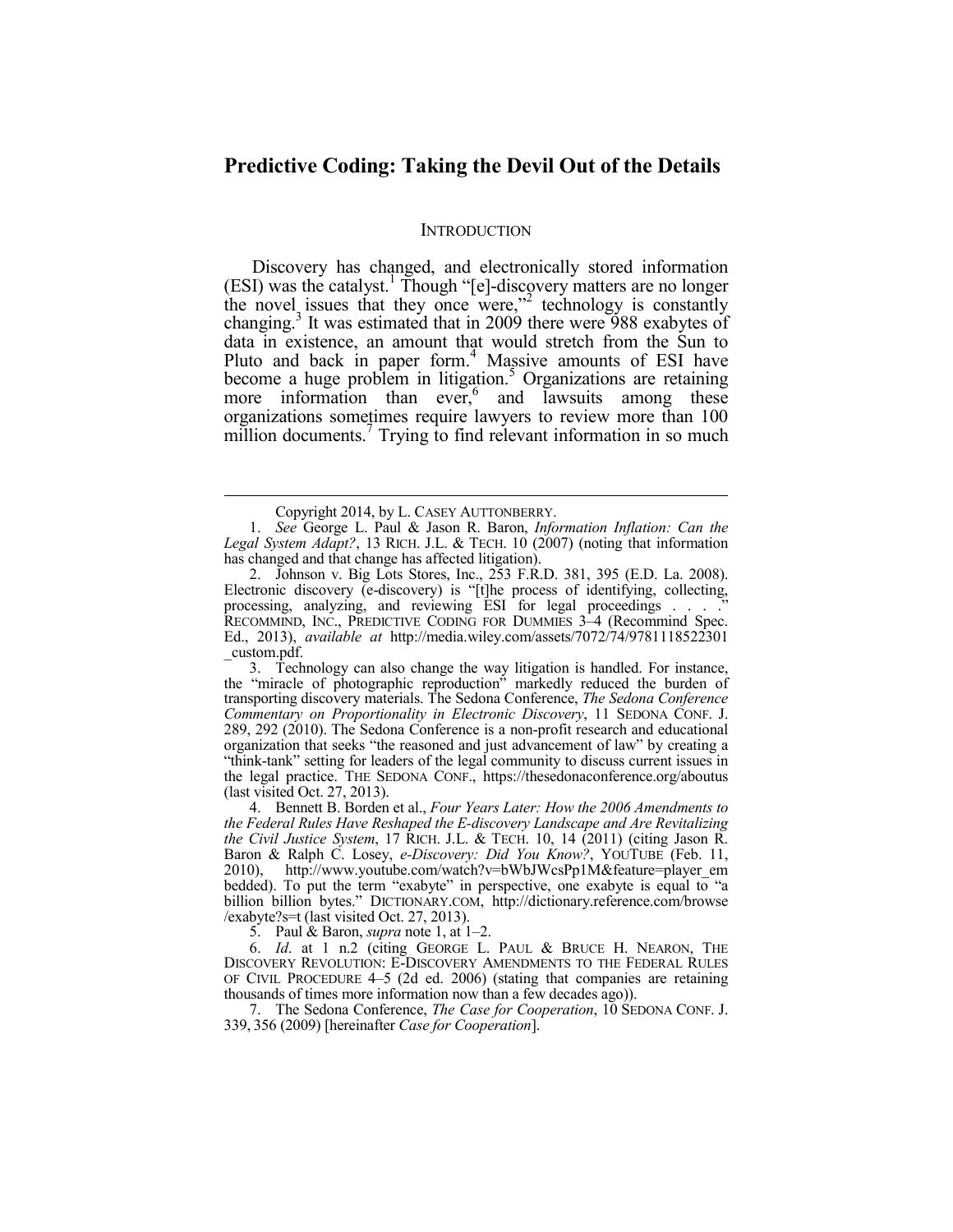ESI during e-discovery can be grueling for lawyers and expensive for clients.

In the past, lawyers could conduct effective discovery using only manual review.<sup>9</sup> Now, with the increased amount of information retained by parties to litigation, using only manual review in ediscovery is not a realistic option.<sup>10</sup> One way lawyers have dealt with ESI is by using keyword searches, which have become the norm in e-discovery because they allow lawyers to more easily navigate through electronic information.<sup>11</sup> However, even with keyword searches, the amount of ESI can still sometimes be unmanageable. $^{12}$ 

Fortunately, there are some strategies that litigants can use to make searching through ESI more manageable. One strategy involves new technological tools in e-discovery.<sup>13</sup> One of these tools, called "predictive coding,"14 could "fundamentally change"

 10. *See* Andrew Peck, *Search, Forward: Will Manual Document Review and Keyword Searches be Replaced by Computer-Assisted Coding?*, L. TECH. NEWS (Oct. 2011), http://www.recommind.com/sites/default/files/LTN\_Search\_Forward Peck\_Recommind.pdf ("[T]he volume of electronically stored information . . . has largely eliminated manual review as the sole method of document review . . . ."); *see also* Paul & Baron, *supra* note 1, at 3 (noting that "[l]itigators can no longer depend on manual review alone").

 11. The Sedona Conference, *The Sedona Conference Best Practices Commentary on the Use of Search and Information Retrieval Methods in E-Discovery*, 8 SEDONA CONF. J. 189, 200 (2007) [hereinafter *Sedona Conference Best Practices*]. In a keyword search, the human searcher inputs "words into a computer which then retrieves documents within the collection containing the same words." This method is also known as "Boolean searching." MATTHEW D. NELSON, ESQ., PREDICTIVE CODING FOR DUMMIES 9 (Symantic Spec. Ed., 2012), *available at* http://media.wiley.com/assets/7056/00/9781118482377\_custom.pdf. Keyword searches allow more advanced searches using multiple word combinations and root word derivatives. *Id.*

 12. *See* Jason R. Baron, *Law in the Age of Exabytes: Some Further Thoughts on 'Information Inflation' and Current Issues in E-Discovery Search*, 17 RICH. J.L. & TECH. 9, 10 (2011).

13. *See* Paul & Baron, *supra* note 1, at 26.

 14. Melissa Whittingham et al., *Predictive Coding: E-Discovery Game Changer?*, EDDE J. 11 (2011), *available at* http://www.cov.com/files/Publication /9f38beae-2753-481d-b638-55f86c46931f/Presentation/PublicationAttachment/

 <sup>8.</sup> *See* Paul & Baron, *supra* note 1, at 1–2 (describing how the massive amount of discoverable information has "stressed the legal system" and made litigation "prohibitively expensive").

 <sup>9.</sup> *See* William W. Belt et al., *Technology-Assisted Document Review: Is It Defensible?*, 18 RICH.J.L. & TECH. 10, 2 (2012) (discussing how discovery materials are now sent on hard drives instead of in boxes). Manual review requires humans to read through documents one at a time and classify them as relevant or irrelevant to the document request. Maura R. Grossman & Gordon V. Cormack, *Technology-Assisted Review in E-Discovery Can Be More Effective and More Efficient Than Exhaustive Manual Review*, 17 RICH.J.L. &TECH. 11, 2 (2011).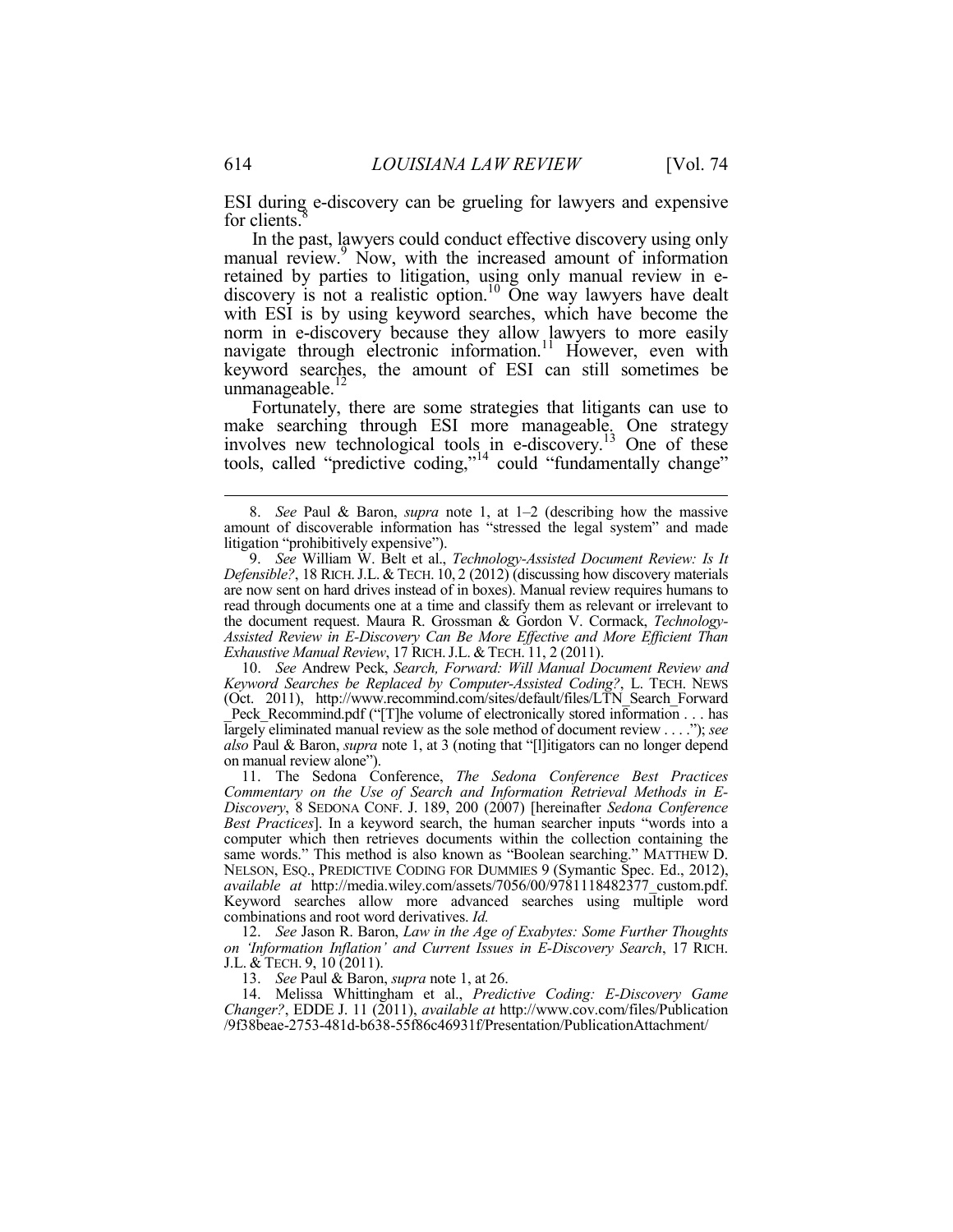discovery in litigation involving large amounts of ESI.<sup>15</sup> Predictive coding is a "machine-learning technology" that, with a relatively small amount of human input, teaches a computer to "predict" document classification.<sup>16</sup> The coding tool uses a man-made "definition" to make "rules" for classifying documents<sup>17</sup> and then organizes the documents within a larger document collection based on how well they match the man-made definition and rules.<sup>18</sup> The end result is that lawyers manually review a much smaller set of documents.19 Predictive coding therefore effectively "alleviat[es] the need to review whole masses of records in order to find the relevant few."20 Most importantly, predictive coding is estimated to reduce ediscovery costs as much as 45% to 71% while maintaining search quality.<sup>21</sup> Studies suggest that technology-assisted review is no less accurate than human review.<sup>2</sup>

19. *See* Grossman & Cormack, *supra* note 9, at 2.

<sup>6</sup>e933c53-08a3-4f05-8962-587348107592/Predictive%20Coding%20-%20E-Dis covery%20Game%20Changer.pdf. Predictive coding is also known as "automated document review, automated document classification, automatic categorization, predictive categorization, and predictive ranking." *Id*.

 <sup>15.</sup> Scott Vernick, *Predictive Coding: Three Things You Need to Know About This Year's Biggest Legal Tech Trend*, HUFF POST TECH. BLOG (Aug. 15, 2012, 6:36 PM), http://www.huffingtonpost.com/scott-vernick/three-things-you-need-to- \_b\_1773959.html.

 <sup>16.</sup> NELSON, *supra* note 11, at 7. Predictive coding can also be described as "technology-assisted review," which is a search process in which humans use technology to find responsive documents in a large data collection. Grossman & Cormack, *supra* note 9, at 2.

 <sup>17.</sup> Chuck Rothman, *What is this Predictive Coding Thing Anyway?*, EDISCOVERYJOURNAL.COM (Mar. 14, 2012, 8:00 AM), http://ediscoveryjournal .com/2012/03/what-is-this-predictive-coding-thing-anyway/. These "definitions" are called "classifiers." *Id.* Humans review a small set of documents and determine their relevance to the case's facts to formulate the definition for the predictive coding tool. Ari Kaplan & Joe Looby, *Advice from Counsel: Can Predictive Coding Deliver on Its Promise?*, FTI CONSULTING TECHN. 1 (2012), *available at* http://www .ftitechnology.com/doc/White-Papers/whitepaper-2012-Predictive-Coding-Survey

<sup>.</sup>pdf [hereinafter *Advice from Counsel*]. The person actually conducting the coding process may vary depending on the situation. *See infra* Part II.

 <sup>18.</sup> Rothman, *supra* note 17. Several other steps are necessary for the predictive coding tool to find documents effectively. For example, the searcher uses an "iterative approach" in the process, which incorporates "document sampling and quality assurance" checks. *Advice from Counsel*, *supra* note 17, at 1. These steps are discussed further *infra* Parts II–IV.

 <sup>20.</sup> Rothman, *supra* note 17.

 <sup>21.</sup> EDISCOVERY INSTITUTE SURVEY ON PREDICTIVE CODING 3 (2010), *available at* http://www.discovia.com/wp-content/uploads/2012/07/2010\_EDI \_PredictiveCodingSurvey.pdf [hereinafter *EDI Survey*].

 <sup>22.</sup> *See, e.g.*, Herbert L. Roitblat et al., *Document Categorization in Legal Electronic Discovery: Computer Classification vs. Manual Review*, J. AM. SOC'Y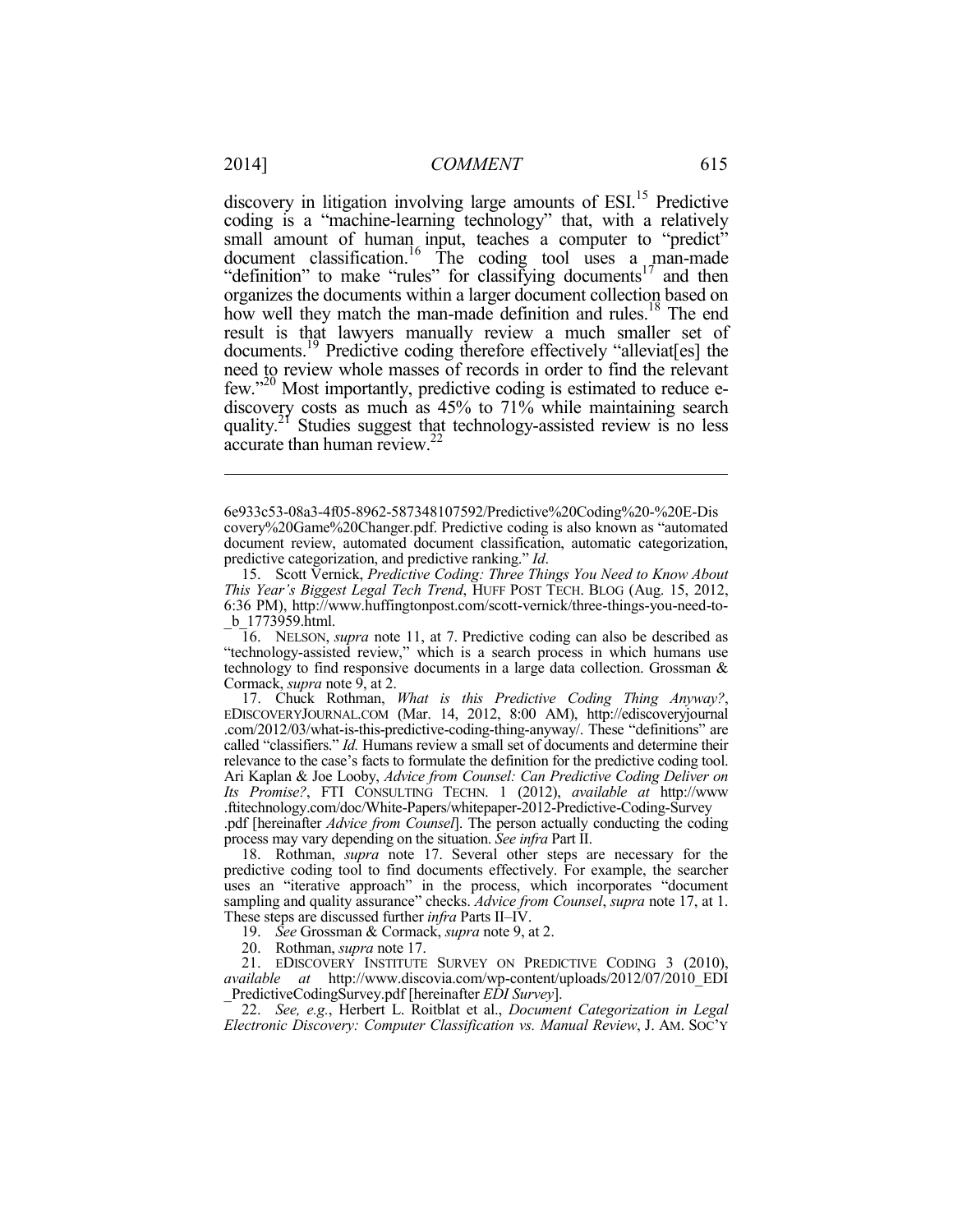Although predictive coding is relatively new in the legal realm, litigants are quickly realizing its utility as an e-discovery tool. With more use of the technology, courts are now endorsing predictive coding protocols, thereby legitimizing its use in litigation.<sup>23</sup> However, judicially approved predictive coding protocols have employed the technology very differently.<sup>24</sup> Implementing an effective predictive coding protocol involves many considerations,<sup>25</sup> and because e-discovery tools "are only effective if used properly,"<sup>26</sup> the specifics of predictive coding protocols leave much room for dispute.<sup>27</sup><br>Another strategy that can be used to make searching through ESI

more manageable is a cooperative approach to e-discovery, which emphasizes cooperation, transparency, and efficiency.<sup>28</sup> The cooperative approach to e-discovery has been very effective at

 23. *See, e.g.*, Moore v. Publicis Groupe, 287 F.R.D. 182 (S.D.N.Y. 2012); *In re* Actos (Pioglitazone) Prods. Liab. Litig., No. 6:11-md-2299, 2012 WL 6061973 (W.D. La. July 27, 2012) (Case Management Order: Protocol Relating to the Production of Electronically Stored Information). A protocol is also known as a workflow. *See, e.g.*, RECOMMIND, INC., *supra* note 2, at 18; *see also* discussion *infra* note 106 and accompanying text.

24. *See infra* Parts II–IV.

 25. *See* NELSON, *supra* note 11, at 31 (noting that those using predictive coding must make complex decisions when designing a workflow).

26. *Id.* at 42.

 27. Jan Conlin & Andrew Pieper, *Litigation: Predictive Coding's Grand Debut*, INSIDECOUNSEL (Sept. 13, 2012), http://www.insidecounsel.com/2012/09 /13/litigation-predictive-codings-grand-debut. Areas that may cause disputes include the use of the technology in general as well as the specifics of operating the coding software as detailed in protocols. *Id.*

 28. *See* Paul & Baron, *supra* note 1, at 26. Cooperation has been emphasized in e-discovery efforts that accompany new e-discovery challenges. *See generally, e.g.*, The Sedona Conference, *The Sedona Conference Cooperation Proclamation*, 10 SEDONA CONF. J. 331 (2009) [hereinafter *Cooperation Proclamation*]. Transparency among counsel is a critical part of the cooperative effort. *Moore*, 287 F.R.D. at 191. Additionally, the promise of predictive coding is to make ediscovery more efficient by reducing discovery costs. Whittingham, *supra* note 14.

INFO. SCI. & TECH. 70 (2010), *available at* http://www.ediscoveryinstitute .org/images/uploaded/592.pdf. The results of this study "support[ed] the idea that machine categorization is no less accurate at identifying relevant/responsive documents than employing a team of reviewers." *Id.* Additionally, the idea that human manual review is the "gold standard" by which search accuracy should be measured is increasingly regarded as more mythical than factual. *See Sedona Conference Best Practices*, *supra* note 11, at 199 (discussing how research suggests that manual review is not necessarily the "gold standard" that it has traditionally been considered).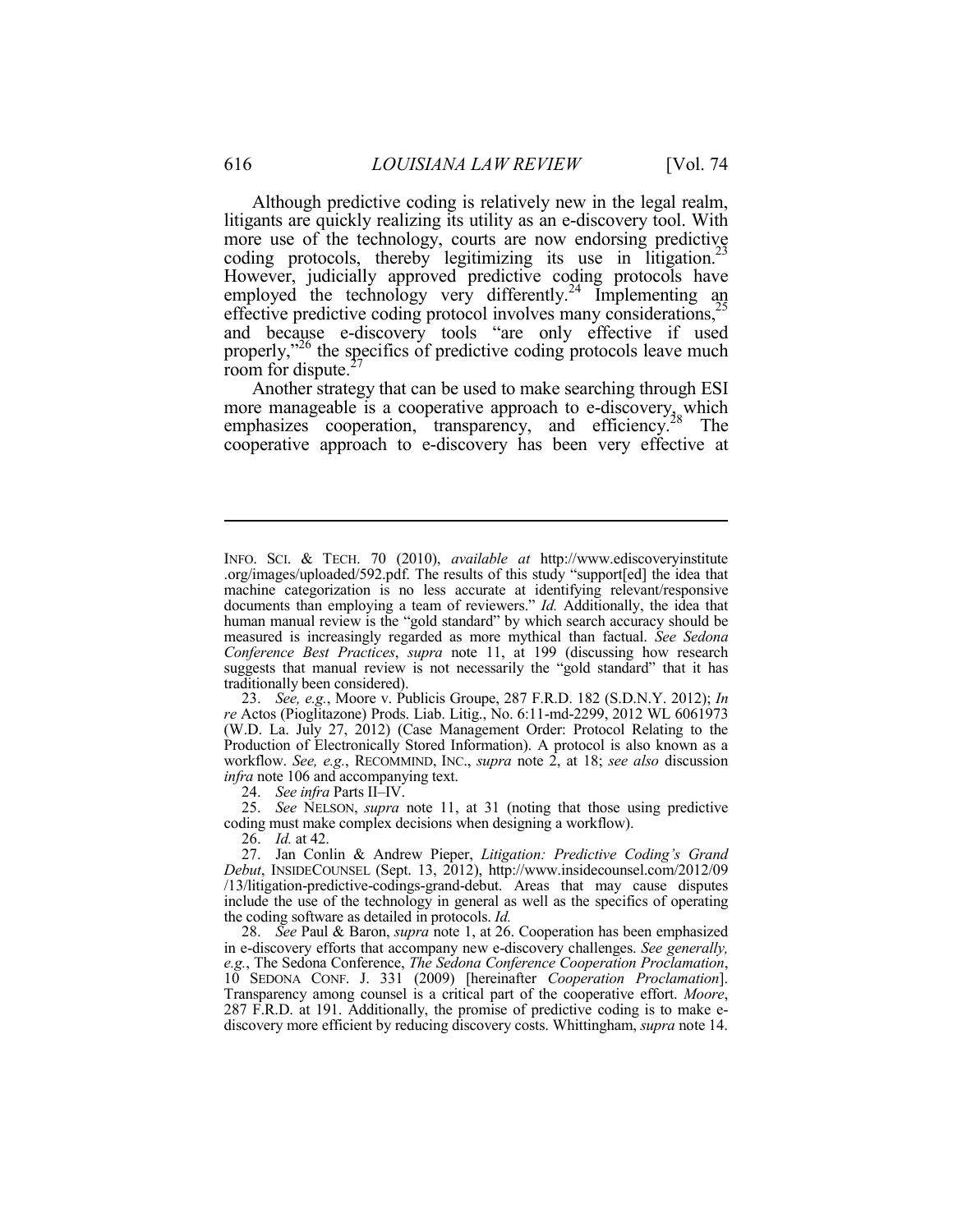addressing disputes $^{29}$  and should be at the heart of every e-discovery effort.<sup>30</sup> Therefore, this Comment argues that parties and courts should implement predictive coding protocols that are consistent with the cooperative approach to e-discovery.<sup>31</sup> By considering the predictive coding protocols in *Moore v. Publicis Groupe*<sup>32</sup> and *In re Actos (Pioglitazone) Products Liability Litigation*, 33 this Comment offers a model protocol to effectuate the most cooperative, transparent, and efficient methods of conducting predictive coding in e-discovery.

Part I considers the importance of cooperation, transparency, and efficiency in e-discovery and how these principles can affect predictive coding. Part II summarizes the predictive coding protocols established in *Moore v. Publicis Groupe*<sup>34</sup> and *In re Actos (Pioglitazone) Products Liability Litigation*. <sup>35</sup> Part III points out the advantages and deficiencies of the protocols in conjunction with the discovery principles of cooperation, transparency, and efficiency. Finally, by focusing on those principles, Part IV proposes a model protocol to reduce unnecessary disputes when parties decide to use predictive coding.

#### I. DEALING WITH THE ESI ENIGMA: THE COOPERATIVE APPROACH

Due to technological advances, the volume of discoverable information has drastically increased.<sup>36</sup> This "information inflation" has made searching for relevant information incredibly expensive and challenging.<sup>37</sup> New approaches are necessary to deal with these  $21$ st century e-discovery problems.<sup>38</sup> One of these approaches,

 <sup>29.</sup> Brian C. Vick & Neil C. Magnuson, *The Promise of a Cooperative and Proportional Discovery Process in North Carolina: House Bill 380 and the New State Electronic Discovery Rules*, 34 CAMPBELL L. REV. 233, 249 (2012).

 <sup>30.</sup> Paul & Baron, *supra* note 1, at 25.

 <sup>31.</sup> Generally, courts will allow parties to work according to a discovery agreement as long as the agreement is reasonable and explainable. *Sedona Conference Best Practices*, *supra* note 11, at 204. However, while courts liberally honor discovery agreements and protocols, "[t]he desirability of some judicial control of discovery can hardly be doubted." FED. R. CIV. P. 26(f) advisory committee's note.

 <sup>32. 287</sup> F.R.D. 182.

 <sup>33.</sup> *In re* Actos (Pioglitazone) Prods. Liab. Litig., No. 6:11-md-2299, 2012 WL 6061973 (W.D. La. July 27, 2012) (Case Management Order: Protocol Relating to the Production of Electronically Stored Information).

 <sup>34. 287</sup> F.R.D. 182.

 <sup>35.</sup> *In re Actos*, 2012 WL 6061973.

 <sup>36.</sup> Paul & Baron, *supra* note 1, at 11–13.

 <sup>37.</sup> *Id.* at 1.

 <sup>38.</sup> *Id.* at 24.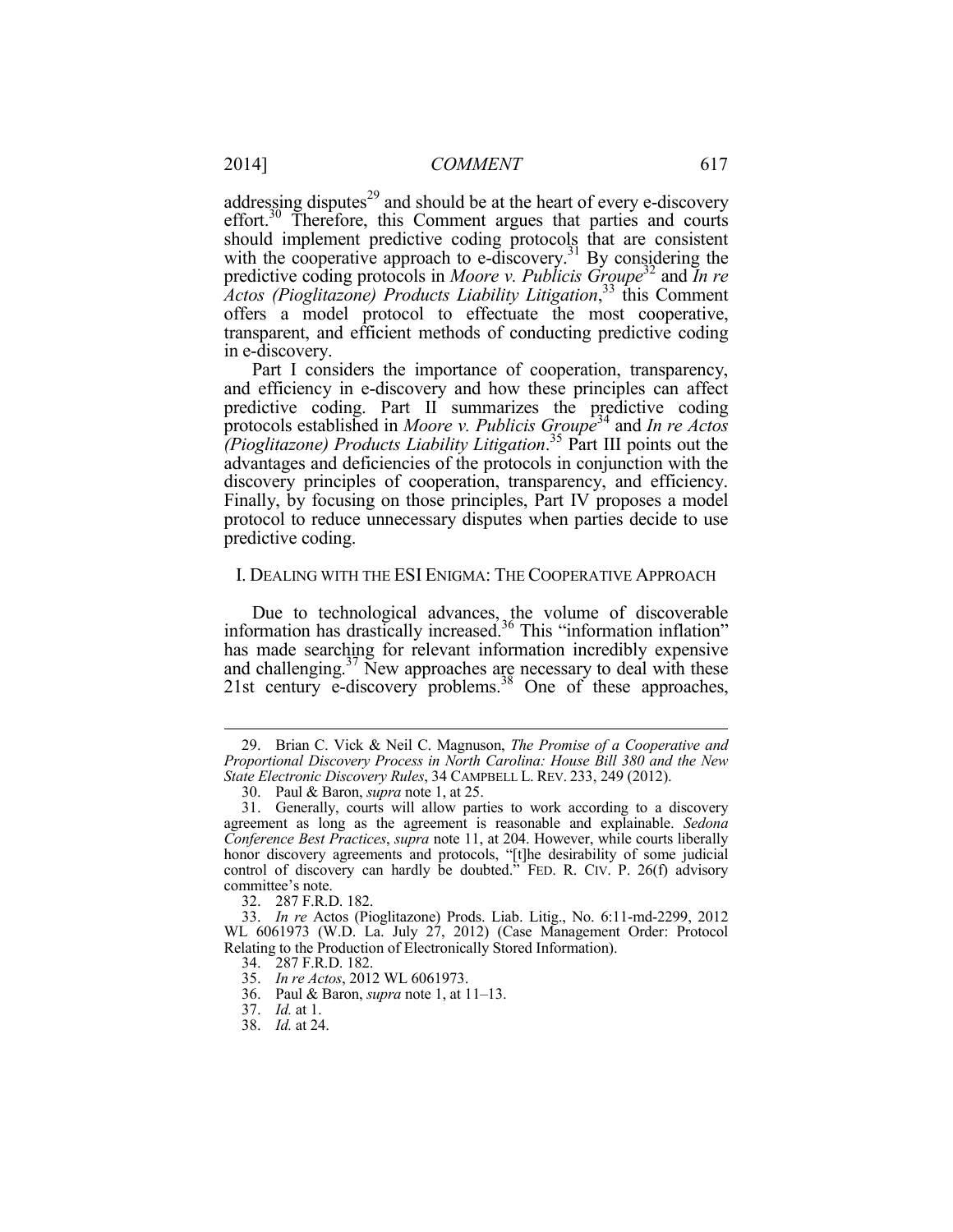which this Part discusses, suggests increased cooperation, transparency, and efficiency during e-discovery.<sup>39</sup>

#### *A. Cooperative E-Discovery*

The information inflation has caused an urgent need for cooperative e-discovery.<sup>40</sup> In order to cooperate, the legal community must first understand what cooperation means. Like the concepts of "good faith" and the "reasonable man," "cooperation" in the discovery context does not have a precise definition.<sup>41</sup> The most basic concept of cooperation is "a certain level of candor and transparency in communications between counsel."42 The "certain level" aspect of this concept is important. Cooperation does not aim to eradicate all disputes from the adversarial process, but it does seek to avoid unnecessary disputes.<sup>43</sup> In the past, lawyers inherently understood this type of cooperative effort, but certain aspects of litigation have decreased the consensus understanding of cooperation.<sup>44</sup>

For example, the American legal system's adversarial nature can hinder cooperative discovery.<sup>45</sup> Within the adversarial process is the duty to zealously advocate for clients.<sup>46</sup> Lawyers have a duty to

41. *Id.* at 340.

1

 43. Ralph C. Losey, *Lawyers Behaving Badly: Understanding Unprofessional Conduct in E-Discovery*, 60 MERCER L. REV. 983, 997 (2009) [hereinafter *Lawyers Behaving Badly*]. *See also Case for Cooperation*, *supra* note 7, at 344 (explaining that legitimate discovery disputes should continue to be pursued, but courts criticize parties who bring unnecessary disputes that could have been avoided by cooperating with opposing parties).

 44. *Cooperation Proclamation*, *supra* note 28, at 332 (acknowledging that cooperation and collaboration were "understood" when the Federal Rules of Civil Procedure were adopted in 1938).

 45. *See* Wayne Brazil, *The Adversary Character of Civil Discovery: A Critique and Proposals for Change*, 31 VAND. L. REV. 1295, 1296 (1978) ("[T]he adversary character of civil discovery, with substantial reinforcement from the economic structure of our legal system, promotes practices that systematically impede the attainment of the principal purposes for which discovery was designed."). Discovery is not designed to adjudicate the case—It is designed to find the facts surrounding the case. RALPH C. LOSEY, *Tall Tales and Ethics with Karl Schieneman*, *in* ADVENTURES IN ELECTRONIC DISCOVERY 236, 251 (2011 ed.).

 46. The idea of "zealous advocacy" derives from the Model Rules of Professional Conduct. Comment 1 to Rule 1.3 describes a lawyer's representative diligence as "zeal in advocacy." MODEL RULES OF PROF'L CONDUCT R. 1.3 cmt. 1 (2012).

 <sup>39.</sup> *Id.* at 25.

 <sup>40.</sup> *Case for Cooperation*, *supra* note 7, at 342.

 <sup>42.</sup> *Id.*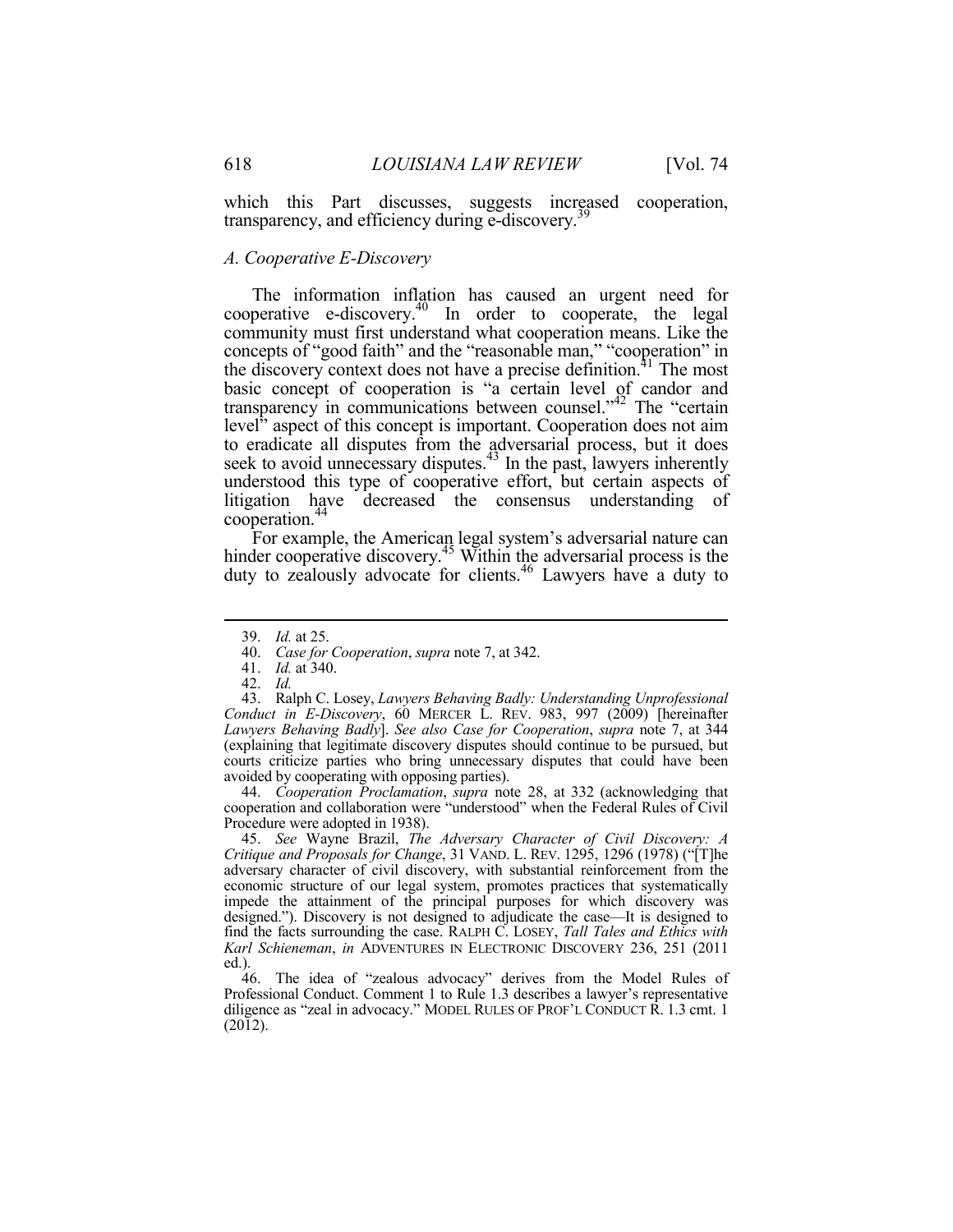advocate for their clients, $47$  but many lawyers interpret the term "zealous advocacy" as a "hide the ball mentality."<sup>48</sup> Lawyers justify this mentality with privilege or confidentiality considerations.<sup>49</sup> These considerations, while sometimes legitimate, are too often just an excuse for misconduct. $50$ 

However, sometimes clients, rather than their attorneys, are responsible for uncooperative e-discovery.<sup>51</sup> When an aggressive client has greater resources than its adversary, e-discovery can be used as a weapon to force weaker parties into unfavorable settlements.<sup>52</sup> This often puts the aggressive client's lawyer in a situation where he or she must choose between conducting cooperative discovery and pleasing the client by conducting discovery uncooperatively.<sup>53</sup> If the lawyer chooses to be uncooperative, opposing counsel often reciprocates, forcing the parties to conduct discovery "the hard way."54 Moreover, parties who initiate this uncooperative behavior can frustrate others who fully intend to be cooperative, making those with good intentions wonder if cooperation is even worth the effort.<sup>55</sup>

But cooperation *is* worth the effort. Some parties may perceive being uncooperative as a litigation strategy, but they are really only hurting their cause.<sup>56</sup> Gamesmanship and "hiding the ball" waste resources on unnecessary discovery disputes.<sup>57</sup> In some cases, combative behavior unnecessarily lengthens the discovery process and makes costs case determinative.<sup>58</sup> In other cases, the e-discovery costs can actually rise above the amount in controversy.<sup>5</sup>

<u>.</u>

 <sup>47.</sup> The Sedona Conference, *The Sedona Conference Cooperation Guidance for Litigators & In-House Counsel* 2 (2011) (Richard G. Braman ed., et al.), *available at* https://www.google.com/url?sa=t&rct=j&q=&esrc=s&source=web &cd=2&ved=0CDEQFjAB&url=https%3A%2F%2Fthesedonaconference.org%2 Fsystem%2Ffiles%2Fsites%2Fsedona.civicactions.net%2Ffiles%2Fprivate%2Fdr upal%2Ffilesys%2Fpublications%2FCooperation Guidance for Litigators and I n\_House\_Counsel.pdf [hereinafter *Guidance*].

 <sup>48.</sup> *Cooperation Proclamation*,*supra* note 28, at 332.

 <sup>49.</sup> *Lawyers Behaving Badly*, *supra* note 43, at 997.

 <sup>50.</sup> *Id.* at 991.

 <sup>51.</sup> *See Case for Cooperation*, *supra* note 7, at 359–61.

 <sup>52.</sup> Margaret Rowell Good, *Loyalty to the Process: Advocacy and Ethics in the Age of E-Discovery*, 86 FLA. BAR J. 96, 99 (2012).

 <sup>53.</sup> *Case for Cooperation*, *supra* note 7, at 359.

 <sup>54.</sup> *Id.* at 360.

 <sup>55.</sup> *Cooperation Proclamation*,*supra* note 28, at 332.

 <sup>56.</sup> David Degnan, *Accounting for the Costs of Electronic Discovery*, 12 MINN. J.L. SCI. & TECH. 151, 189 (2011).

 <sup>57.</sup> *Cooperation Proclamation*,*supra* note 28, at 331.

 <sup>58.</sup> *Case for Cooperation*, *supra* note 7, at 356.

 <sup>59.</sup> Borden et al., *supra* note 4, at 17.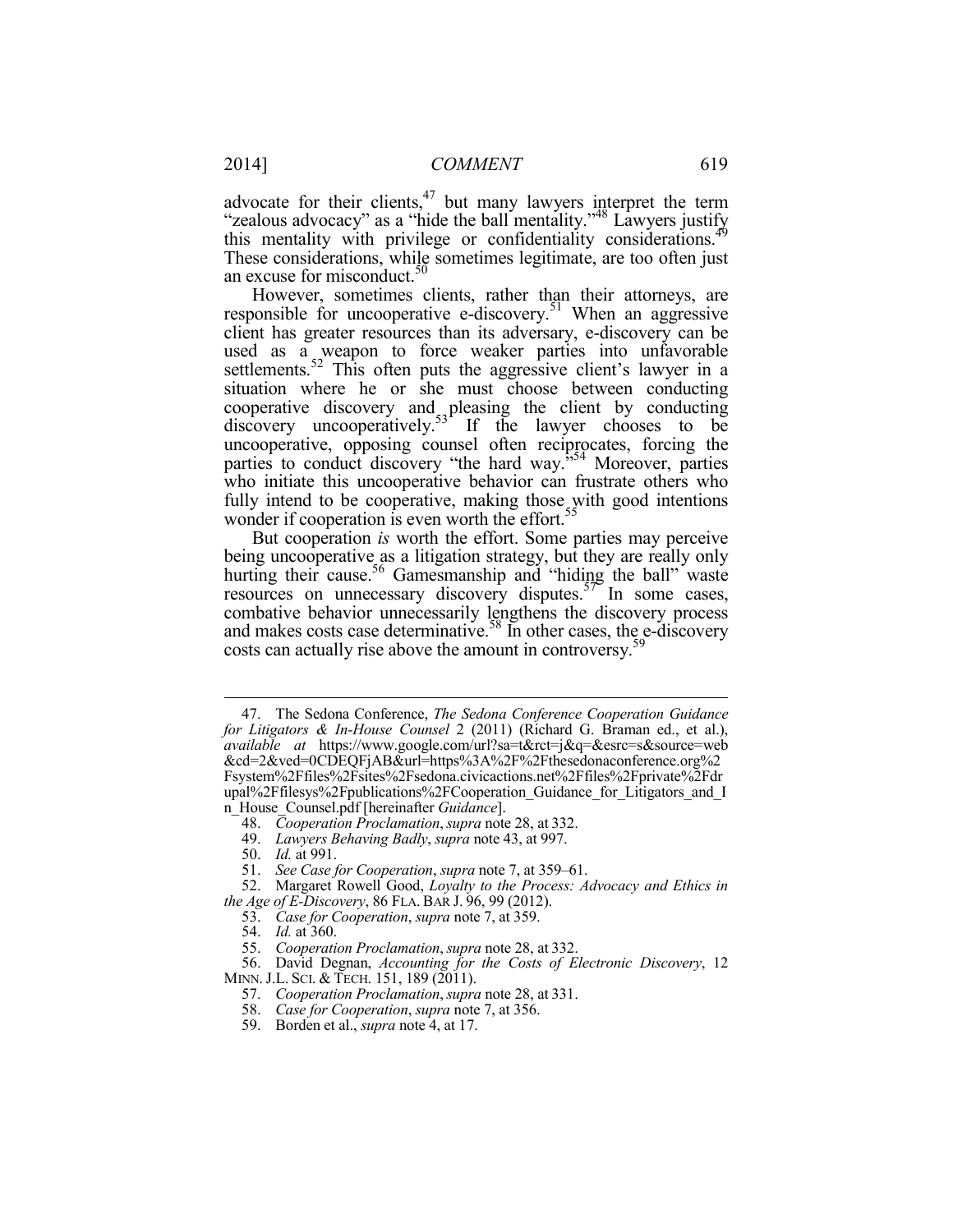Although "zealous advocacy" has become a popular term, lawyers are actually expected to represent the client with "diligence."<sup>60</sup> Clients may want to use discovery as a weapon, but lawyers are not obligated to pursue every possible advantage for their clients or use aggressive tactics in discovery.<sup>61</sup> Diligent representation is not meant to prohibit cooperation,  $62$  and cooperative discovery does not have to compromise a client's interests.<sup>63</sup> Pragmatically, the party with greater resources is often subject to greater  $\tilde{E}$ SI production.<sup>64</sup> If that party acts uncooperatively and opposing counsel reciprocates, it can actually increase the discovery expenses of the party with greater resources instead of giving it a tactical advantage.<sup>65</sup> Indeed, parties acting uncooperatively in e-discovery can lead to "mutually assured destruction." 66

Cooperative discovery can also help parties maintain goodwill with courts.<sup>67</sup> Courts expect parties to cooperate in e-discovery,<sup>68</sup>

 61. *See* MODEL RULES OF PROF'L CONDUCT R. 1.3 cmt. 1 (2012). Lawyers do not have "to press for every advantage that might be realized for a client," and "diligence does not require the use of offensive tactics . . . ." *Id.* In fact, lawyers should "exercise professional discretion" when representing clients during ediscovery and other aspects of litigation. *Id.*

- 62. *Lawyers Behaving Badly*, *supra* note 43, at 997.
- 63. *Case for Cooperation*, *supra* note 7, at 344.
- 64. Good, *supra* note 52, at 99.

 65. *Id.* Cooperation actually helps parties reduce costs by allowing them to get to the merits more quickly and maintain greater control of the case. *Case for Cooperation*, *supra* note 7, at 339. Uncooperative behavior has greater consequences than just increased discovery costs; this behavior in e-discovery has caused an increase in motions for sanctions. RALPH C. LOSEY, *What is Wrong, or Right, with e-Discovery in America*, *in* ADVENTURES IN ELECTRONIC DISCOVERY, *supra* note 45, at 16 (2011 ed.). In 2009, courts heard more e-discovery sanction cases "than in all years prior to 2005 combined." Dan H. Willoughby, Jr. et al., *Sanctions for E-Discovery Violations: By the Numbers*, 60 DUKE L.J. 789, 794 (2010). Unfortunately, even sanction motions are often used as a litigation tactic to increase discovery costs. LOSEY, *supra*, at 16.

66. Borden et al., *supra* note 4, at 17.

67. *Case for Cooperation*, *supra* note 7, at 339.

 68. *See* Gareth Evans et al., *2012 Year-End Electronic Discovery and Information Law Update*, LEXOLOGY (Jan. 14, 2013), http://www.lexology .com/library/detail.aspx?g=22518c74-58c9-4551-9959-3e7e289f7fb2 (describing how courts deliberately focused on making e-discovery more cooperative in 2012).

<u>.</u>

 <sup>60.</sup> MODEL RULES OF PROF'L CONDUCT R. 1.3 (2012). The phrase "zeal in advocacy" derives from the comments to the Model Rules of Professional Conduct. *See supra* note 46 and accompanying text. Some commentators suggest that this phrase actually encourages aggressive, "Rambo" style litigation tactics instead of cooperative and professional behavior. Allen K. Harris, *Increasing Ethics, Professionalism and Civility: Key to Preserving the American Common Law and Adversarial Systems*, 2005 PROF. LAW. 91, 108 (2005).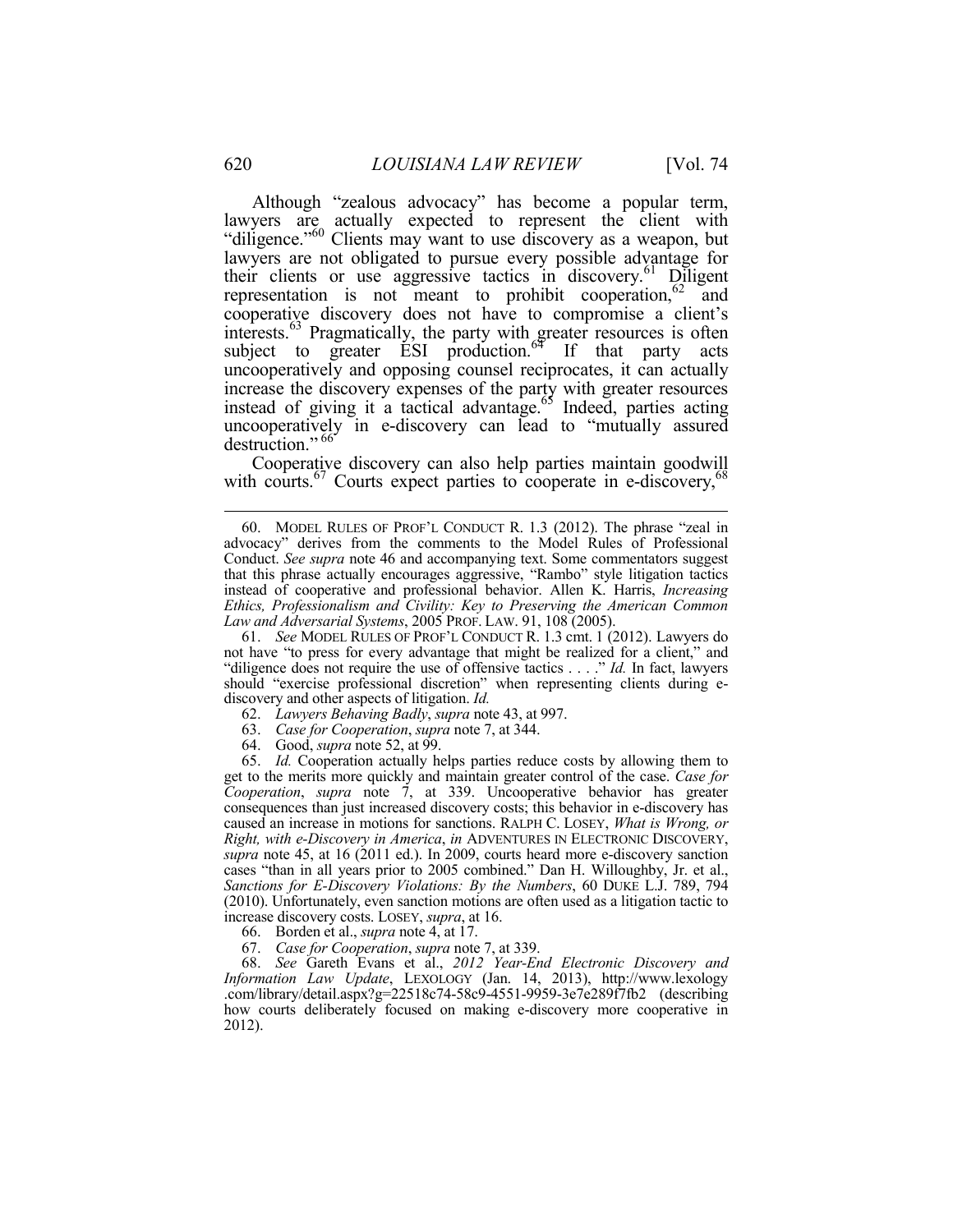and many courts use *The Sedona Conference Cooperation Proclamation* (the "*Cooperation Proclamation*")<sup>69</sup> as the model standard for cooperative discovery.<sup>70</sup> Jurists have also argued for cooperation in the predictive coding process. In his article *Search, Forward: Will Manual Document Review and Keyword Searches be Replaced by Computer-Assisted Coding?*, U.S. Magistrate Judge Andrew Peck argues that the best way for counsel to engage in the coding process is to follow the model of cooperation set forth in the *Cooperation Proclamation*. 71 Cooperative e-discovery is indeed an integral step toward making the courts "a place where justice may be reached by all," $\frac{7}{2}$  but it is not the only step.

#### *B. Transparent E-Discovery*

1

The *Cooperation Proclamation* aspires to "facilitate cooperative, collaborative, [and] *transparent* discovery."<sup>73</sup> Transparency is defined as "openness" or "clarity."74 In the e-discovery context, this means that producing parties should give the court and opposing parties clear and comprehensive explanations of its search processes.<sup>75</sup> Transparency is a vital part of the cooperative effort,  $76$ and "[a]ll cooperative efforts, actually, should be transparent."77 Like cooperation, transparent discovery is sometimes hindered by the notion of zealous advocacy and claims of privilege, but there are

 <sup>69.</sup> *Cooperation Proclamation*,*supra* note 28.

 <sup>70.</sup> *See, e.g*., S.E.C. v. Collins & Aikman Corp., 256 F.R.D. 403, 415 (S.D.N.Y. 2009) (directing the parties' attentions to the *Cooperation Proclamation*'s call for cooperative discovery); DeGeer v. Gillis, 755 F. Supp. 2d 909, 918 (N.D. Ill. 2010) (noting that the court endorses the "cooperative, collaborative, and transparent discovery" that the *Cooperation Proclamation* encourages (quoting *Cooperation Proclamation*, *supra* note 28, at 331)).

 <sup>71.</sup> Peck, *supra* note 10. Additionally, the *Cooperation Proclamation* itself encourages parties to cooperate when approaching e-discovery. *See Cooperation Proclamation*, *supra* note 28, at 332 (suggesting that parties work together when "developing automated search and retrieval methodologies to cull relevant information").

 <sup>72.</sup> Degnan, *supra* note 56, at 189.

 <sup>73.</sup> *Cooperation Proclamation*,*supra* note 28, at 331 (emphasis added).

 <sup>74.</sup> BLACK'S LAW DICTIONARY 1638 (9th ed. 2009).

 <sup>75.</sup> The Sedona Conference, *The Sedona Conference Commentary on Achieving Quality in the E-Discovery Process*, 10 SEDONA CONF. J. 299, 307 (2009) [hereinafter *Achieving Quality*].

 <sup>76.</sup> *See* Moore v. Publicis Groupe, 287 F.R.D. 182, 192 (S.D.N.Y. 2012) (discussing why transparency was such an important aspect in the court's approval of the predictive coding protocol).

 <sup>77.</sup> *Guidance*, *supra* note 47, at 1.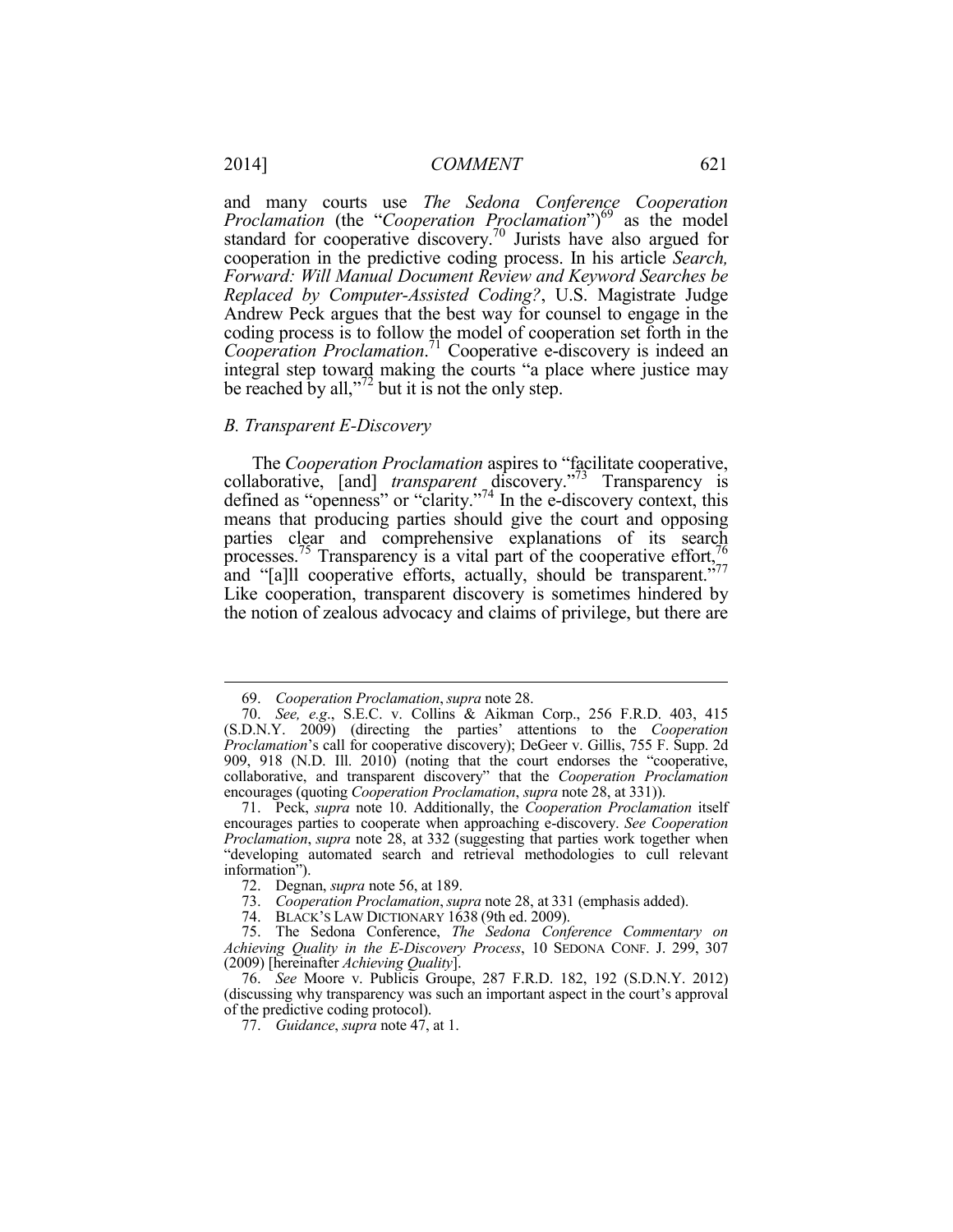several reasons why transparency is necessary now more than ever.78

First, the sheer amount of ESI involved in complex cases makes it difficult to "preserve, search, review, and produce" information as necessary for e-discovery.<sup>79</sup> It is imperative that parties act transparently to keep discovery within the bounds of the Federal Rules of Civil Procedure (FRCP).<sup>80</sup> Second, with new technology like predictive coding becoming more prominent in e-discovery, transparency by the technology's proponent can help the court and other parties determine if the technology is a "reasonable" way to produce documents.<sup>81</sup>

Transparency should not end at the court's approval of the search method, though. It begins at the parties' discovery conference, $82$  continues through court approval, and lasts the entire duration of the document retrieval, review, and production processes.83 In effect, transparency throughout the process can enhance the effectiveness of the search by increasing the amount of responsive documents found and reducing the amount of nonresponsive documents reviewed.<sup>84</sup>

Third, since tools like predictive coding often require lawyers to consult with software experts more than with opposing counsel, locating and producing ESI is often naturally less transparent than

 <sup>78.</sup> *See* Craig B. Shaffer, *"Defensible" By What Standard?*, 13 SEDONA CONF. J. 217, 224 (2012); *Lawyers Behaving Badly*, *supra* note 43, at 991 (discussing the false belief that transparency hinders the ability to zealously advocate for clients). One of the most important reasons that transparency is currently necessary is that the proponents of e-discovery protocols may be required to defend their techniques. *See generally* Shaffer, *supra*. 79. *Case for Cooperation*, *supra* note 7, at 340.

 <sup>80.</sup> Paul & Baron, *supra* note 1, at 35. For example, FRCP 26(b)(2)(C)(iii) recognizes the burdens of e-discovery and requires a court to determine the proportionality of discovery by "considering the needs of the case, the amount in controversy, the parties' resources, the importance of the issues at stake in the action, and the importance of the discovery in resolving the issues." FED. R. CIV.  $P. 26(b)(2)(C)(iii)$ .

 <sup>81.</sup> *Moore*, 287 F.R.D. 182, 192 (Defendant's "transparency in its proposed ESI search protocol made it easier for the [c]ourt to approve the use of predictive coding."). The term "reasonable," when used in discovery, means that the search method does an adequate job of identifying responsive documents without undue burden. The idea of reasonableness comes from the FRCP. *See* FED. R. CIV. P.  $26(g)(1)(B)(iii)$  (stating that discovery requests, responses, and objections should be "neither unreasonable nor unduly burdensome or expensive"). Discovery does not aim to be perfect, but it should be reasonable. Roitblat et al., *supra* note 22, at 72.

 <sup>82.</sup> *See* FED. R. CIV. P. 26(f)(1) (requiring the parties to "confer as soon as practicable").

 <sup>83.</sup> Paul & Baron, *supra* note 1, at 56 n.134.

 <sup>84.</sup> *Id.*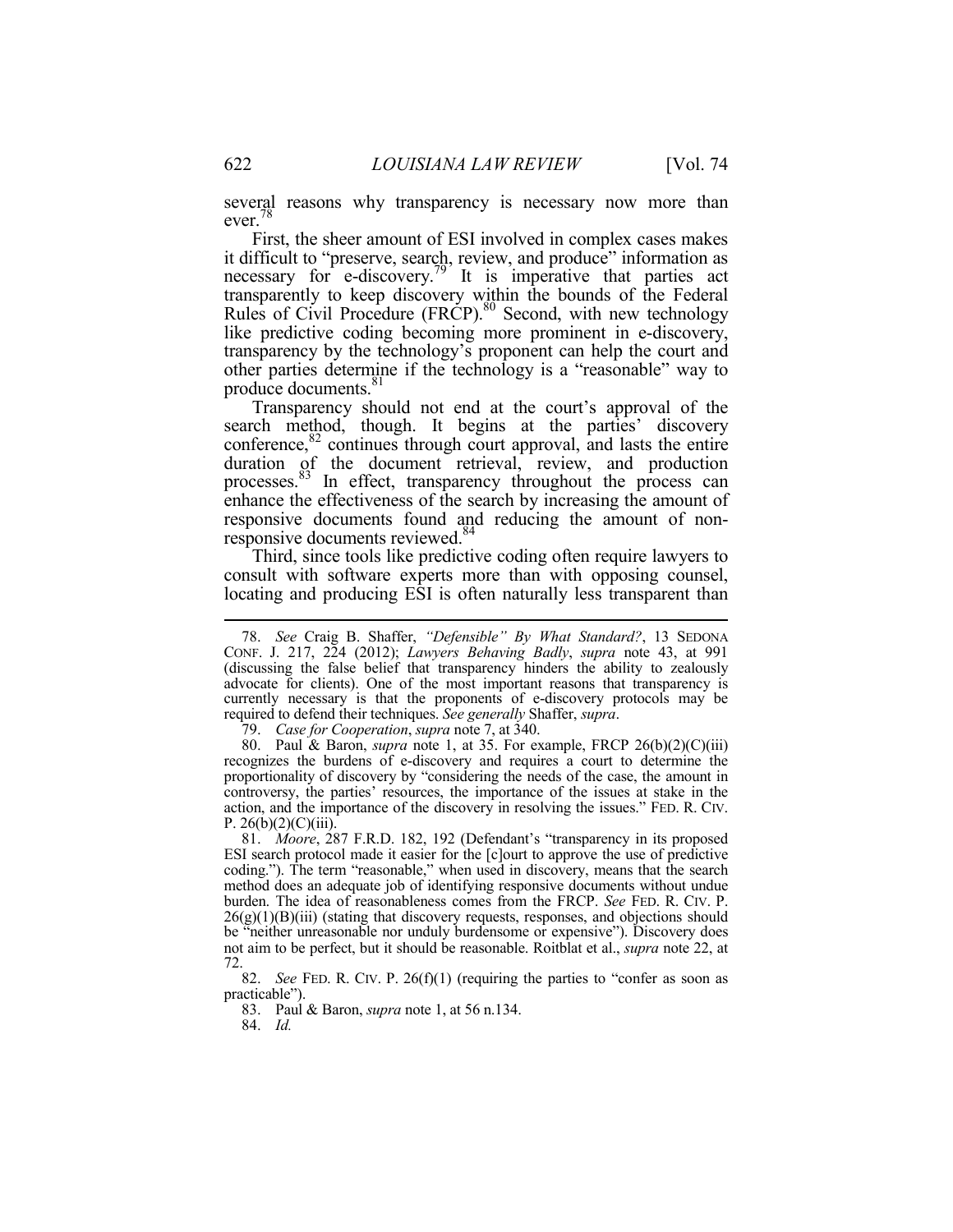production of traditional paper materials.<sup>85</sup> Finally, transparency can help reduce motion practice.<sup>86</sup> Transparency replaces "gamesmanship" in e-discovery and allows parties to understand the adversary's reasoning, enabling e-discovery disputes to be resolved more easily.<sup>87</sup> Therefore, transparency gives parties less incentive to compel further discovery through the court<sup>88</sup> and is largely viewed as the preferred manner to reduce e-discovery challenges.<sup>8</sup>

#### *C. Efficient E-Discovery*

E-discovery commentators have proposed—and common sense advocates—that modern discovery should aim to find the information relevant to the case "as quickly and efficiently as possible."<sup>90</sup> Due to an increasing volume of ESI, the e-discovery review process has evolved.<sup>91</sup> Manual review alone is no longer an efficient way to conduct a search for relevant documents.<sup>92</sup> One way parties can increase the efficiency of e-discovery is through technology-assisted review. $93$  The ultimate goal of these searches is to "produce high recall and high precision (in a cost-effective way)." $94$ 

- 87. *Case for Cooperation*, *supra* note 7, at 344–45.
- 88. *Guidance*, *supra* note 47, at 26–27.
- 89. *Sedona Conference Best Practices*, *supra* note 11, at 204.

 90. Ralph C. Losey, *Child's Game of 'Go Fish' Is a Poor Model for E-Discovery Search*, E-DISCOVERY TEAM BLOG (Oct. 4, 2009, 4:09 PM), http://ediscoveryteam.com/2009/10/04/childs-game-of-go-fish-is-a-poor-model-for-e-dis covery-search/ [hereinafter *Go Fish*]. While this proposal is insightful, it is essentially just a restatement of FRCP 1, which demands the "speedy" and "inexpensive determination of every action." FED. R. CIV. P. 1.

91. *Sedona Conference Best Practices*, *supra* note 11, at 193.

92. *See supra* note 10 and accompanying text.

 93. KPMG ENTERPRISE-LEVEL ELECTRONIC DISCOVERY 6 (2012), *available at* http://www.kpmg.com/US/en/IssuesAndInsights/ArticlesPublications/Documents/en terprise-level-overview.pdf.

 94. Peck, *supra* note 10. "Recall is the fraction of relevant documents identified during a review, i.e., a measure of completeness. Precision is the fraction of identified documents that are relevant, i.e., it is a measure of accuracy or correctness." *Id.*

<u>.</u>

 <sup>85.</sup> *See* Richard Esenberg, *A Modest Proposal for Human Limitations on Cyberdiscovery*, 64 FLA. L. REV. 965, 970 (2012). E-discovery can become extremely complicated, often resulting in equally complex disputes about what documents are readily obtainable, leading to "discovery about discovery." *Id.* (quoting Paul W. Grimm et al., *Discovery About Discovery: Does the Attorney-Client Privilege Protect All Attorney-Client Communications Relating to the Preservation of Potentially Relevant Information?*, 37 U. BALT. L. REV. 413, 426 (2008)).

 <sup>86.</sup> *See Guidance*, *supra* note 47, at 26–27.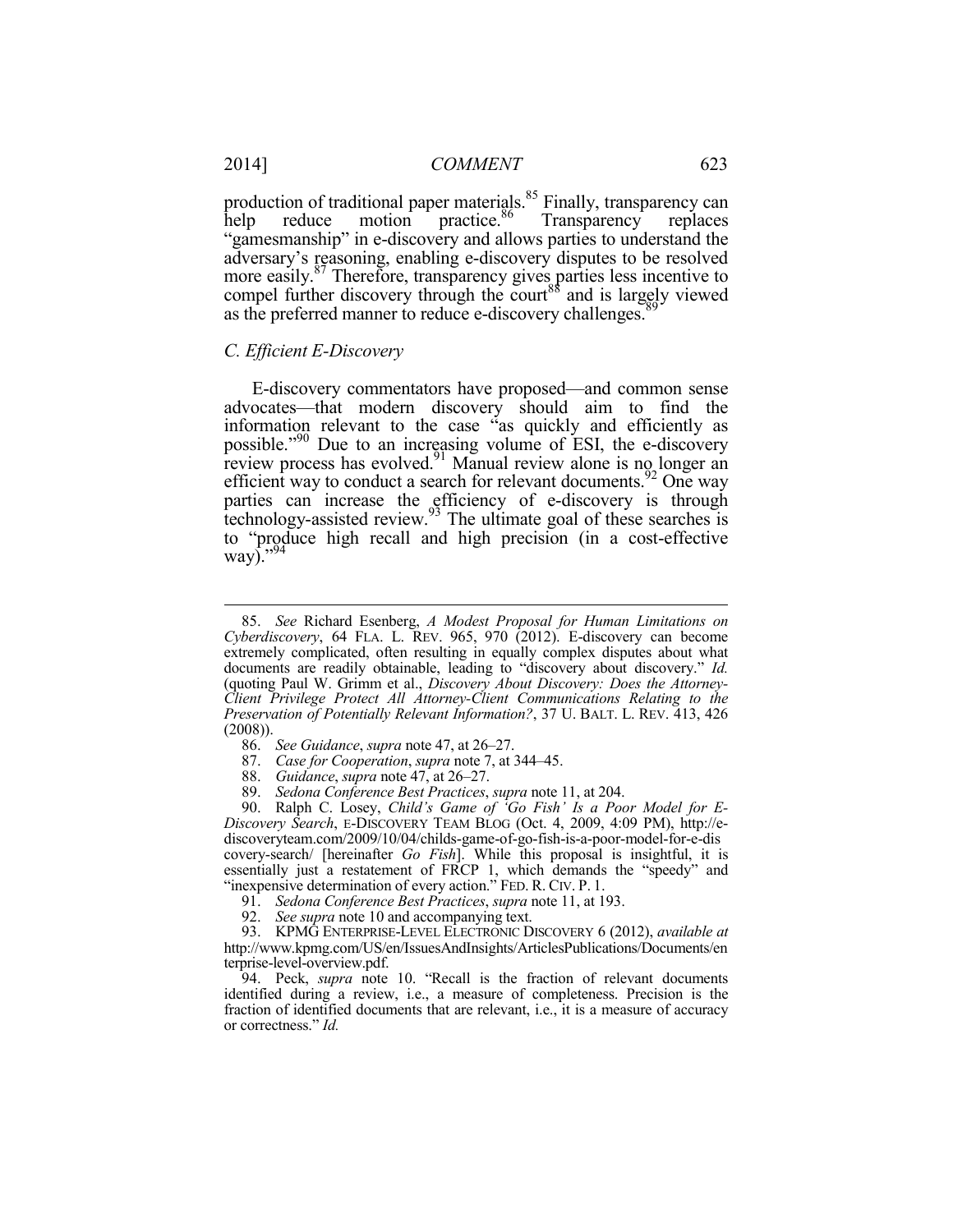In response to the growing amount of ESI, keyword searches became commonly used to increase efficiency in e-discovery.<sup>5</sup> While keyword searching can be a valuable asset, it certainly has its deficiencies,<sup>96</sup> and parties' increasing struggles with the "time and cost requirements" of electronic searches—even with keyword searches—negatively impact efficiency in e-discovery.<sup>97</sup> The newest stage in the evolution of electronic search is predictive coding, which can be a powerful tool to make searching through ESI more manageable and efficient.<sup>98</sup> Many lawyers have wasted no time turning to this new technology to decrease costs and increase efficiency.<sup>99</sup> Even judges have expressed their approval of predictive coding to increase e-discovery efficiency, with the "speedy" and "inexpensive" goals of FRCP 1 as justification for the technology's use. $100$ 

Another way parties can increase efficiency in e-discovery, regardless of what technology is being used, is through the use of search protocols, also called "workflows."<sup>101</sup> Well-designed protocols can effectively decrease some of the costs and delays associated with e-discovery.102 When parties are in agreement with a search process and reasonably explain it, courts will usually endorse the protocol and let the parties work according to their agreement.<sup>103</sup> However, protocols can be complex and confusing, particularly when implemented with new technology like predictive coding.<sup>104</sup>

The next Part of this Comment provides two examples of protocols that incorporate predictive coding. It is true that both predictive coding and search protocols can help increase efficiency in e-discovery. However, when two judicially endorsed search protocols using essentially the same technology differ so greatly, it

 <sup>95.</sup> *Sedona Conference Best Practices*, *supra* note 11, at 200.

 <sup>96.</sup> *See id.* at 194.

 <sup>97.</sup> Belt, *supra* note 9, at 1.

 <sup>98.</sup> *Id.* Predictive coding is a "scientific analysis that is accompanied by a methodology," while keyword searches are essentially a "bold guess." Jan Puzicha, *Predictive Coding Explained*, RECOMMIND, INC. 14 (2012) (quoting Judge Paul Grimm), *available at* http://www.recommind.com/resources/knowledge\_library /predictive-coding-explained-dr-jan-puzicha-0. Removing the guessing aspect from the search process reduces the amount of documents subject to manual review and eliminates the cost of paying lawyers to conduct that manual review. NELSON, *supra* note 11, at 8.

 <sup>99.</sup> Peck, *supra* note 10.

 <sup>100.</sup> *Id.*; FED. R. CIV. P. 1.

 <sup>101.</sup> FED. R. CIV. P. 26(f) advisory committee's note.

 <sup>102.</sup> *Id.*

 <sup>103.</sup> *Sedona Conference Best Practices*, *supra* note 11, at 204.

 <sup>104.</sup> NELSON,*supra* note 11, at 31.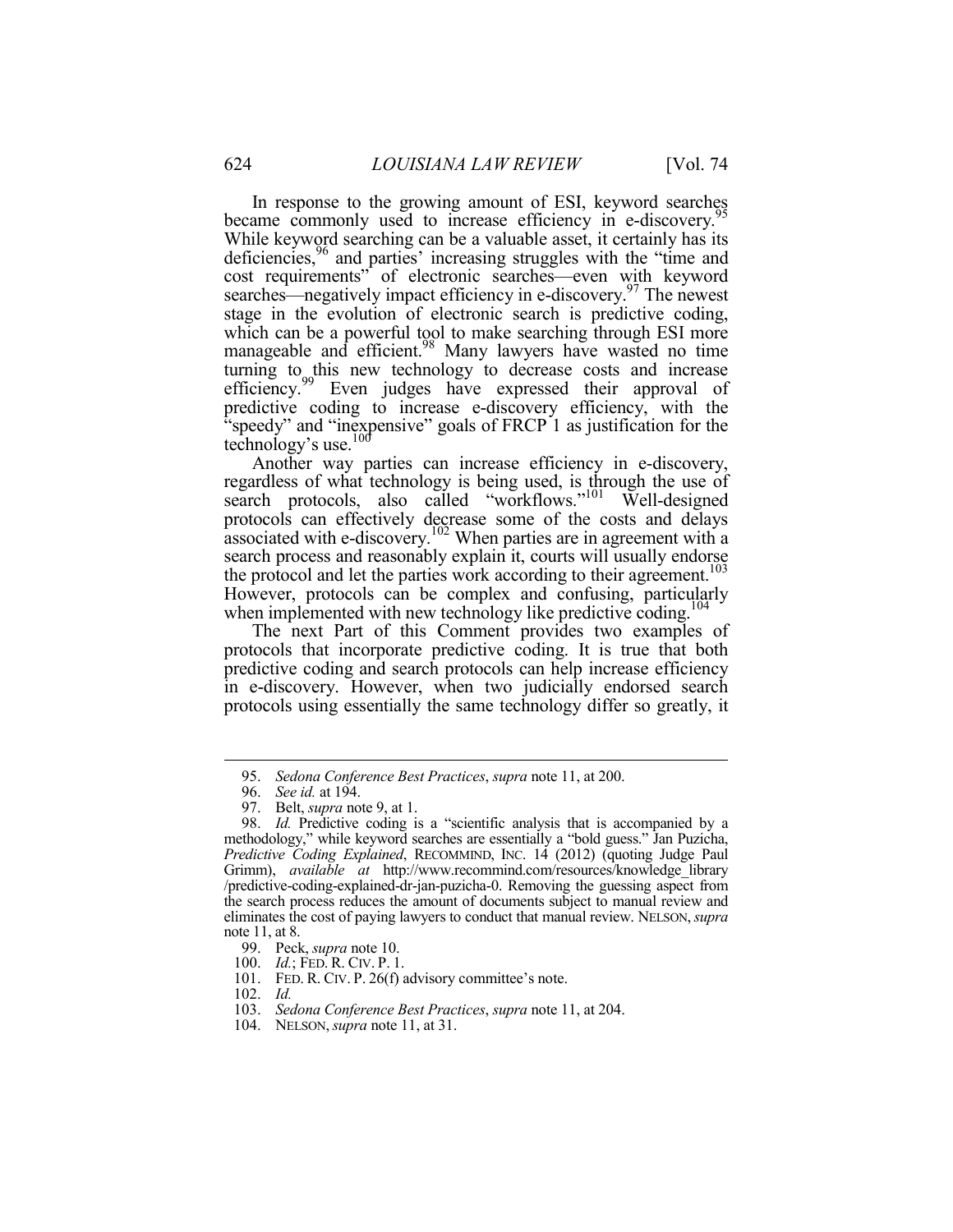is questionable whether both adequately embrace the cooperative approach to e-discovery.

#### II. TWO JUDICIALLY APPROVED PREDICTIVE CODING PROTOCOLS

Developing an effective predictive coding protocol can be challenging.<sup>105</sup> Parties usually choose between two general methods of employing predictive coding: the assisted-review method and the comparison method.106 In the assisted-review method, the user first creates a "seed set," which is a targeted document collection developed using keyword searches.<sup>107</sup> The coders then further develop the seed set in a series of smaller searches called "iterative training," or "iterative rounds."<sup>108</sup> The coders test those results for accuracy, then conduct a full-scale final search before producing the responsive documents to the opposing party.<sup>109</sup> The comparison method is similar to the assisted-review method, except the user creates a "control set," which is a random document collection, instead of a targeted seed set.<sup>110</sup> This simple difference can have serious consequences. Additionally, each step in the protocol can be executed differently. A few of these differences are observed in this Part, which describes the predictive coding protocols endorsed in *Moore v. Publicis Groupe & MSL*111 and *In re Actos (Pioglitazone) Products Liability Litigation*. 112

 <sup>105.</sup> *See id.* at 31 ("[I]mplementing a proper workflow can be confusing and complex."). Some of this difficulty arises because predictive coding providers can offer varying options when it comes time to implement the workflow. *Id.* at 14. More likely, though, the difficulty is attributable to the newness of predictive coding in the legal field. *Id.*

 <sup>106.</sup> RECOMMIND, INC., *supra* note 2, at 19.

 <sup>107.</sup> *Id.* During the creation of the seed set, both responsive and nonresponsive documents are placed in the seed set to teach the coding software the difference between them. *See* NELSON,*supra* note 11, at 17–18.

 <sup>108.</sup> RECOMMIND, INC., *supra* note 2, at 19.

 <sup>109.</sup> *Id.*

 <sup>110.</sup> *Id.* The control set is used as a baseline measurement for measuring the predictive coding tool's training progress. NELSON, *supra* note 11, at 13. The tool's training results are measured against the control set to evaluate the coding tool's performance. *Id.*

 <sup>111. 287</sup> F.R.D. 182 (S.D.N.Y. 2012).

 <sup>112.</sup> *In re* Actos (Pioglitazone) Prods. Liab. Litig., No. 6:11-md-2299, 2012 WL 6061973 (W.D. La. July 27, 2012) (Case Management Order: Protocol Relating to the Production of Electronically Stored Information).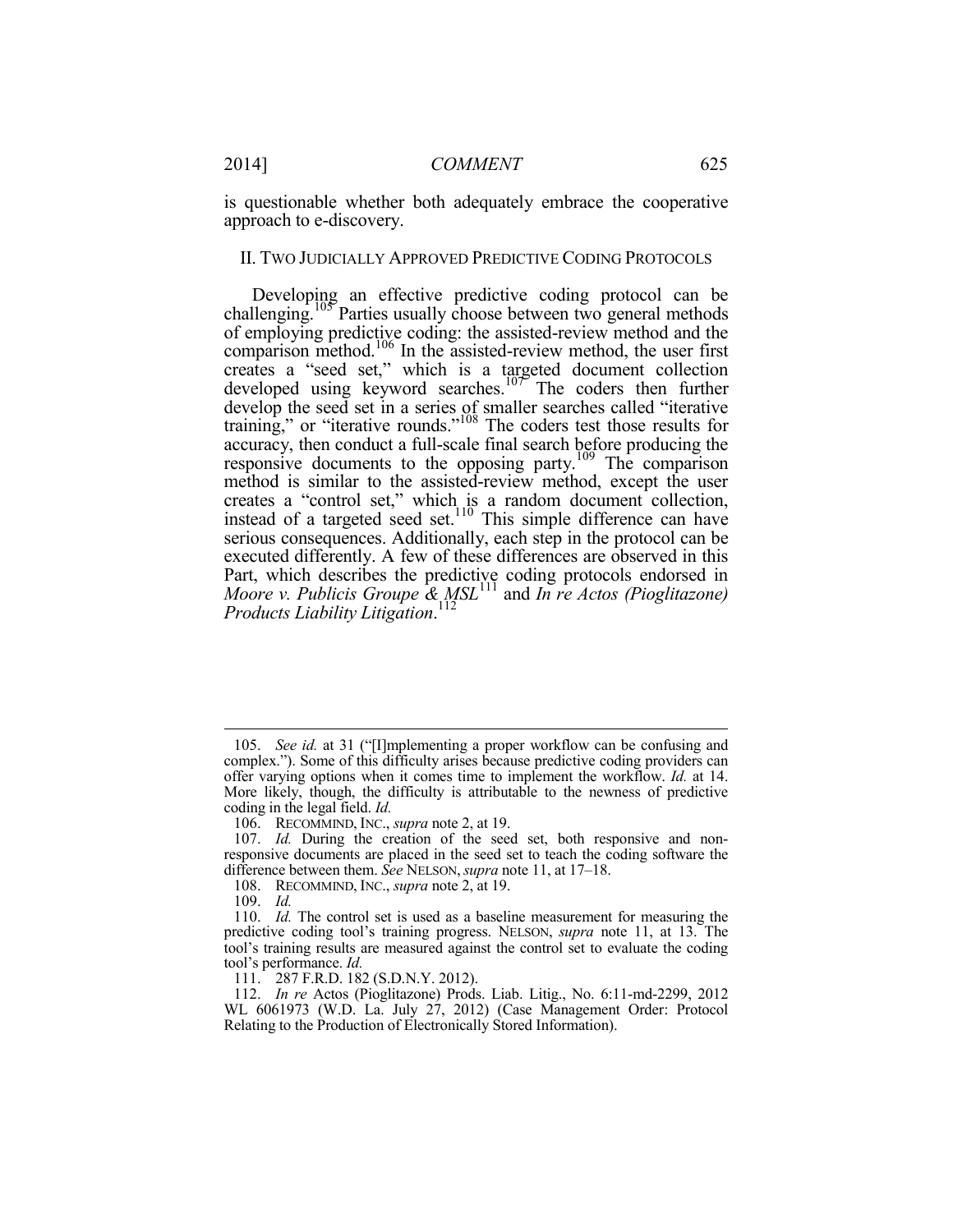#### *A.* Moore v. Publicis Groupe & MSL

#### *1. Case Background*

In *Moore v. Publicis Groupe & MSL*,<sup>113</sup> five plaintiffs sued their employer, Publicis Groupe, and its subsidiary, MSL, for "systemic, company-wide gender discrimination" against its female employees.<sup>114</sup> The court approved an e-discovery protocol as part of  $MSL$ 's response to the plaintiffs' document requests,  $115$  which necessitated a review of more than three million e-mails by defendants' counsel.<sup>116</sup> Instead of using more traditional e-discovery search techniques, MSL chose a private third-party predictive coding vendor and implemented the assisted-review method.<sup>117</sup> Because defense counsel elected to utilize predictive coding, plaintiffs requested "clarification" on the way that MSL planned to use the technology. $118$ 

#### *2. The Predictive Coding Protocol*

To begin the predictive coding process, MSL created a seed set.<sup>119</sup> MSL used the predictive coding tool to create an initial 2,399document "random sample" from the collection of discoverable emails.<sup>120</sup> MSL's lawyers reviewed and gave this sample to opposing counsel for review and further input.<sup>121</sup> MSL then created and refined the seed set using keyword searches.<sup>122</sup> MSL reviewed and

1

 117. *Id.* at 199. MSL employed Recommind, who uses a coding tool called Axcelerate. *Id.* Different vendors' products can provide different capabilities to predictive coding consumers, but this Comment does not endorse any specific predictive coding vendor or software. For more information about Recommind's Axcelerate software, see RECOMMIND, http://www.recommind.com/ (last visited Oct. 27, 2013).

 118. *Moore*, 287 F.R.D. at 185 (noting that plaintiffs did not object to the use of the technology but, rather, were concerned with how it would be used in that case).

 <sup>113.</sup> *Moore*, 287 F.R.D. 182.

 <sup>114.</sup> *Id.* at 183.

 <sup>115.</sup> *Id.* at 187.

 <sup>116.</sup> *Id.* at 184. Additionally, MSL initially proposed that the production of documents be limited to the top 40,000 documents. *Id.* at 185. The court denied this proposal on considerations of proportionality, noting that "if stopping at 40,000 [documents] is going to leave a tremendous number of likely highly responsive documents unproduced, MSL's proposed cutoff doesn't work." *Id.*

 <sup>119.</sup> *Id.* at 200. This seed set was used to "train" the software to find relevant documents. *Id.* at 200–01.

 <sup>120.</sup> *Id.* at 186.

 <sup>121.</sup> *Id.* at 201.

 <sup>122.</sup> *Id.*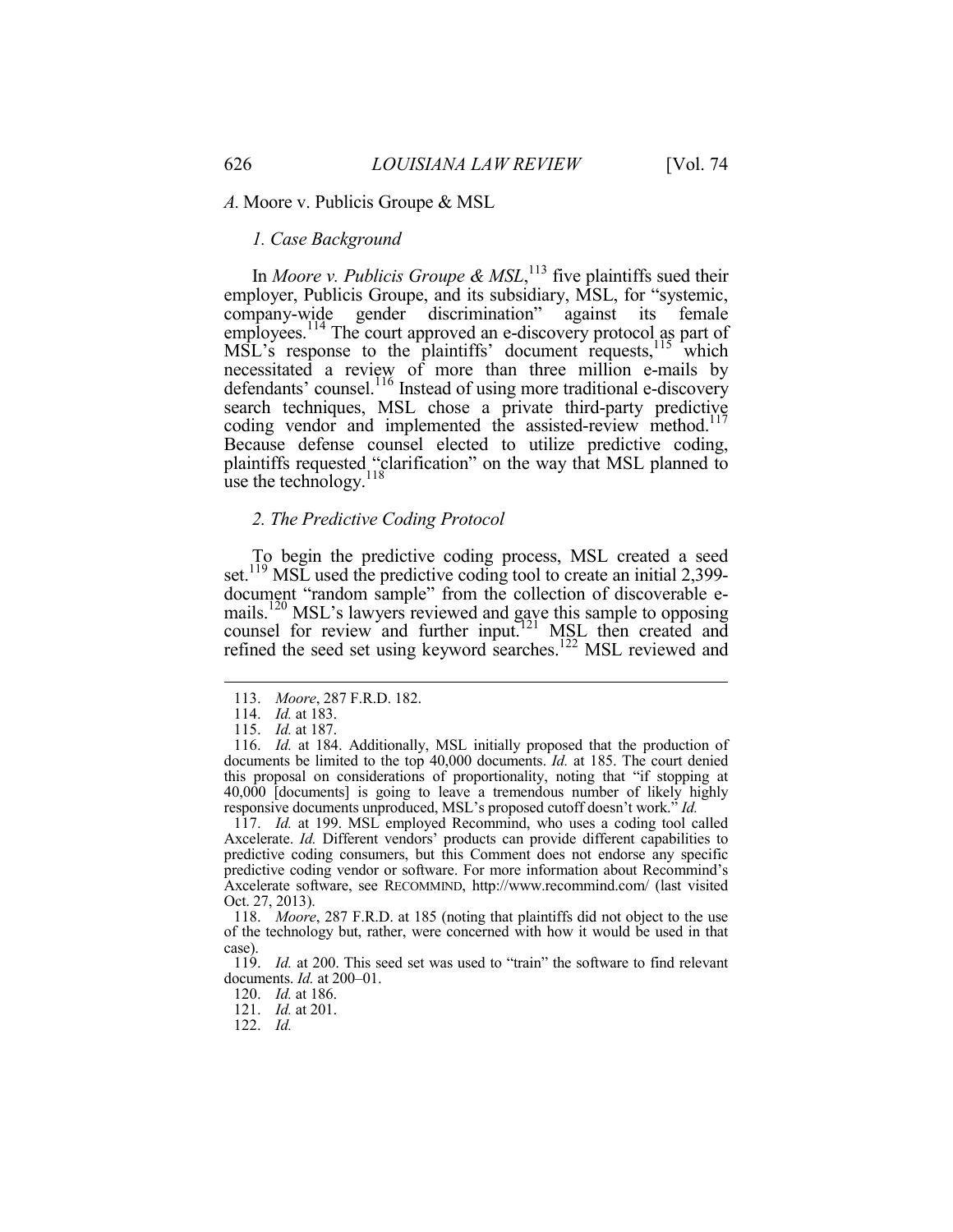coded the documents resulting from the keyword search and gave those documents to plaintiffs for review. Plaintiffs could give feedback on any documents they thought were coded incorrectly and were to promptly return the documents to  $MSL$ <sup>123</sup> Plaintiffs also provided a supplemental list of keywords for the defendants to search.<sup>124</sup> MSL repeated this process using plaintiffs' supplemental keywords, reviewed and coded 4,000 random documents resulting from the keyword search, and again provided the documents to the

plaintiffs to review and return.<sup>125</sup> Next, MSL started the iterative rounds of training.<sup>126</sup> The predictive coding tool used the seed sets to find similar documents in the collection of e-mails.<sup>127</sup> MSL's lawyers reviewed and coded a 500-document sample that the coding software suggested matched the documents in the seed set.<sup>128</sup> The purpose of this step is to ensure that the software is operating correctly and to adjust it or make changes if necessary.<sup>129</sup> MSL gave the plaintiffs both the

<u>.</u>

 126. *Id.* at 201–02. The purpose of the iterative or successive rounds of training is to stabilize the coding tool and prepare it for an accurate final search. *Id.* at 187. As part of the training process, and all other aspects of the protocol, the parties entered into confidentiality stipulations and clawback agreements. *Id.* at 194. A clawback agreement is a non-waiver agreement in which adversarial parties stipulate that privileged documents inadvertently produced during discovery will be returned to the producing party and do not constitute waiver of privilege. Jessica Wang, *Nonwaiver Agreements after Federal Rule of Evidence 502: A Glance at Quick-Peek and Clawback Agreements*, 56 UCLA L. REV. 1835, 1842 (2009). These agreements are necessary in e-discovery because the amount of ESI subject to production makes inadvertent production of a privileged document virtually inevitable. Matthew A. Reiber, *Latching onto Laches: A Rules-Based Alternative for Resolving Questions of Waiver Following the Inadvertent Production of Privileged Documents in Federal Court Actions*, 38 N.M. L. REV. 197, 198 (2008) (commenting on the inadvertent disclosures of privileged documents during discovery). Clawback agreements are impliedly authorized in FRCP 26(b)(5) and acknowledged with approval in the 2006 Advisory Committee Notes. *See* FED. R. CIV. P. 26(b)(5); FED. R. CIV. P. 26(b)(5) advisory committee's note. Additionally, Federal Rule of Evidence 502(d) acknowledges that these agreements are enforceable and do not constitute waiver of privilege between the parties, and the agreements can be effective against third parties as long as they are entered in a court order. *See* FED. R. EVID. 502(d); FED. R. EVID. 502(d) advisory committee's note. As is often the case in e-discovery, numerous aspects of the *Moore* and *Actos* protocols implicate serious concerns with the requesting party viewing or receiving privileged documents. However, aside from Part IV.E, an extensive discussion of the privilege concerns in predictive coding protocols is beyond the scope of this Comment. *See infra* Part IV.E.

127. *Moore*, 287 F.R.D. at 187.

128. *Id.* at 199.

129. *Id.*

 <sup>123.</sup> *Id.*

 <sup>124.</sup> *Id.*

 <sup>125.</sup> *Id.*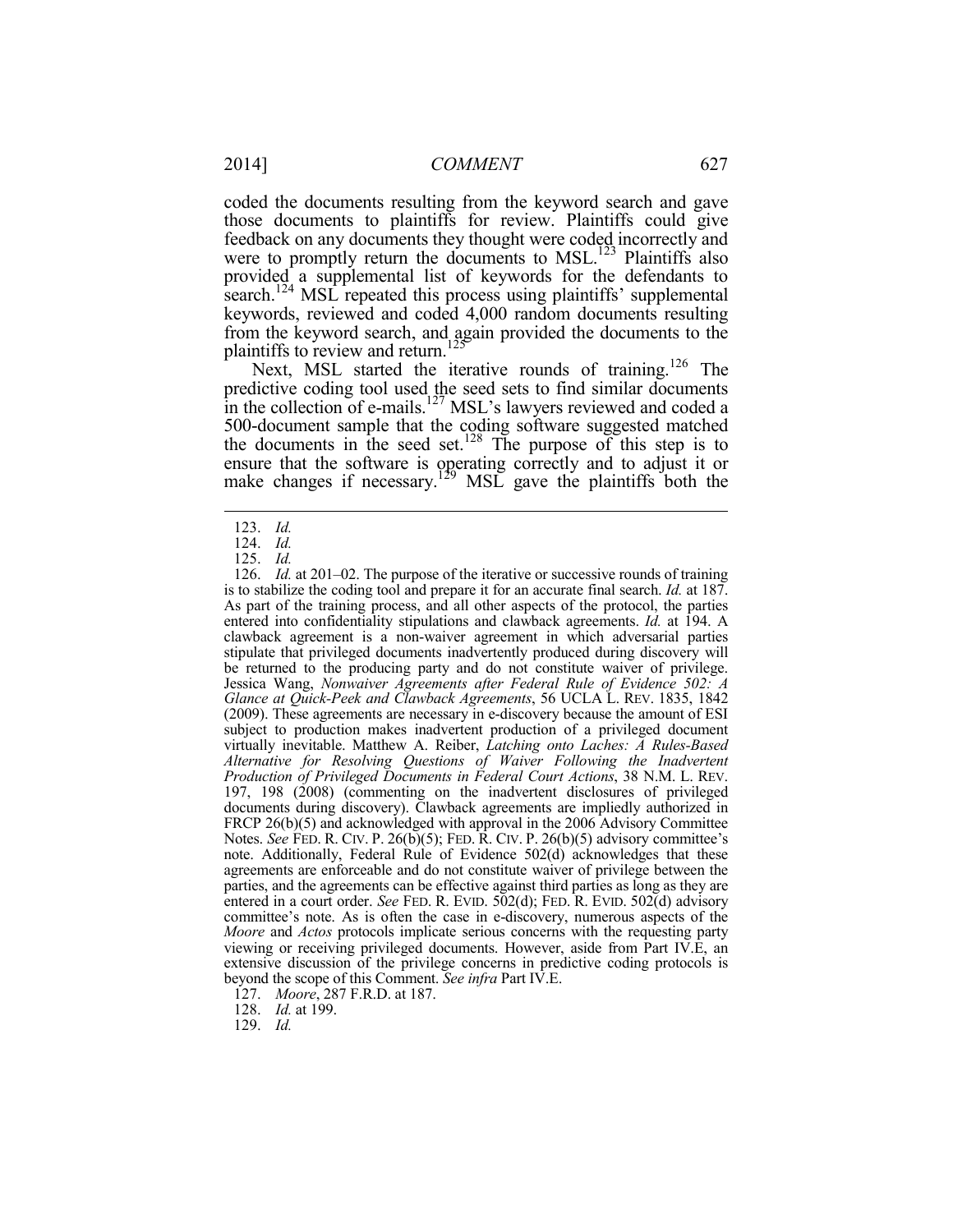relevant and irrelevant documents resulting from the search, subject to prompt return to MSL, and plaintiffs could give input on the relevance decisions made during the process.<sup>130</sup> The protocol required MSL to conduct seven total rounds of iterative training,<sup>131</sup> reviewing 500 documents between each round unless the change in the amount of relevant documents became less than 5% and no new "hot" documents were produced.<sup>132</sup> As part of the training process, the third-party software experts and MSL's lawyers were to work together in a "good faith effort" to select documents in the sample that would increase the coding software's accuracy.<sup>133</sup>

After the iterative training rounds but before the final search, the protocol required MSL to review 2,399 documents deemed irrelevant by the coding software to ensure the quality of the production.134 This sample size provided a 95% confidence level with a  $\pm$  2% margin of error.<sup>135</sup> MSL turned these irrelevant

<u>.</u>

*Id.* (citing Transcript of Feb. 8, 2012 Conference at 76–77, *Moore*, 287 F.R.D. 182 (No. 88)).

 132. *Id.* at 201–02. The term "hot" document is another way of saying "highly relevant" document. *Id.* The court also refers to these documents as "smoking gun" documents. *Id.* at 189. While this protection was built into the protocol, the court specifically noted that "[p]laintiffs reserve the right, at all times, to challenge the accuracy and reliability of the predictive coding process and the right to apply to the [c]ourt for a review of the process." *Id.* at 202.

133. *Id.*

 134. *Id.* The purpose of this quality control step was "to allow calculation of the approximate degree of recall and precision of the search and review process used." *Id.*

 <sup>130.</sup> *Id.* at 202.

 <sup>131.</sup> *Id.* at 187. However, while the court did endorse the seven rounds of iterative training by MSL, it also noted that more rounds might be necessary:

But if you get to the seventh round and [plaintiffs] are saying that the computer is still doing weird things, it's not stabilized, etc., we need to do another round or two, either you will agree to that or you will both come in with the appropriate [quality control] information and everything else and [may be ordered to] do another round or two or five or 500 or whatever it takes to stabilize the system.

 <sup>135.</sup> The 2,399-document sample used to create the seed set was based on a 95% confidence level. *Id.* at 186. When the parties subsequently used a 2,399 document sample, it was based on the same confidence level. The confidence level represents the percentage probability that the sample document collection is a true estimate of the amount of relevant documents in the entire corpus of documents. NELSON, *supra* note 11, at 13. So, based on this quality control measure, there was a 95% chance, with  $\pm$  2% margin of error, that the quality control sample manually reviewed by MSL was reflective of the entire body of irrelevant documents. The confidence level is not a measure of accuracy, but, rather, it "refers to our belief in the measurement's reliability." Herbert L. Roitblat, *On Some Selected Search Secrets*, INFO. DISCOVERY BLOG (Jan. 9, 2012, 10:35 PM), http://orcatec .blogspot.com/2012\_01\_01\_archive.html.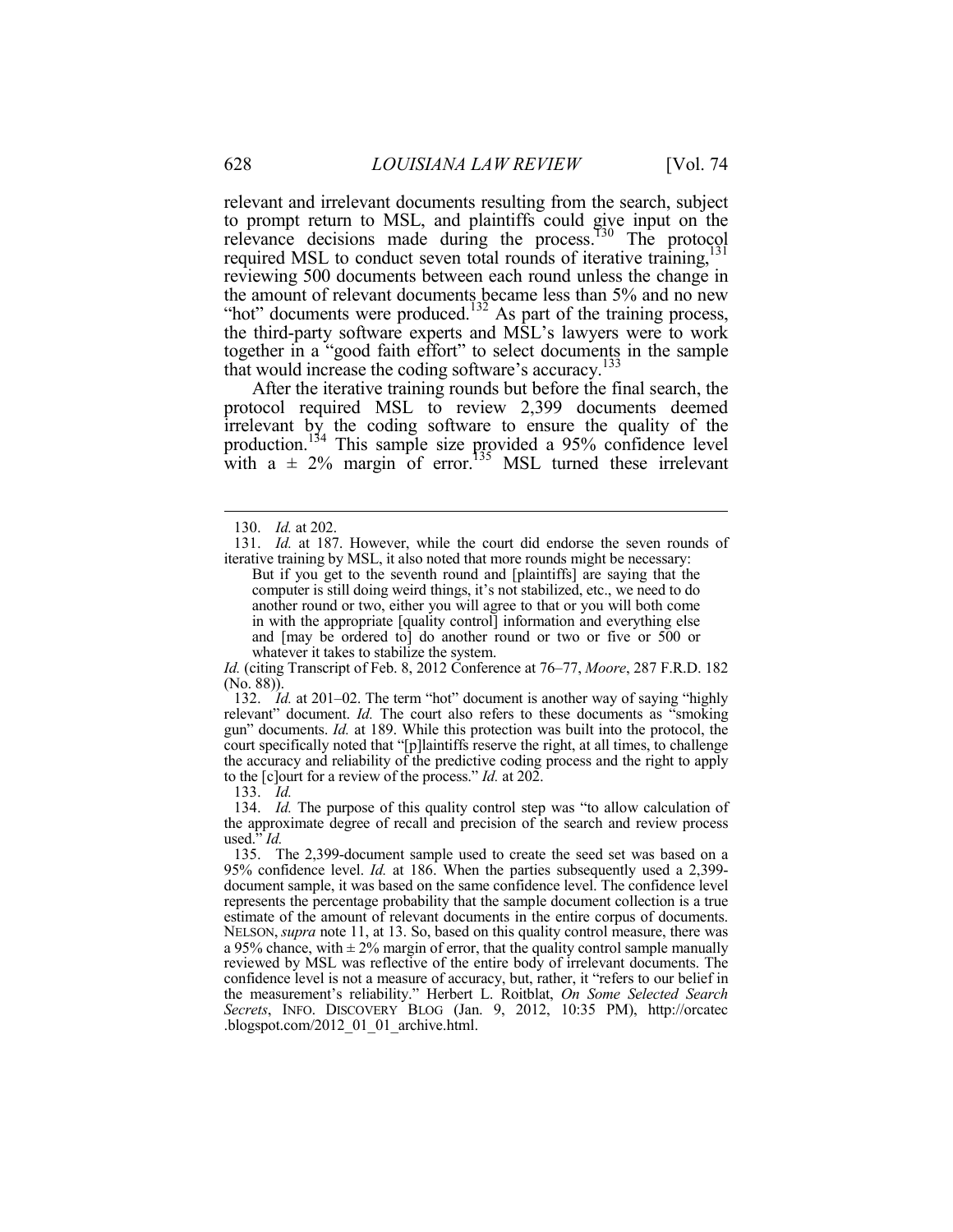documents over to the plaintiffs for additional review.<sup>136</sup> Finally, MSL was to conduct a final search using the predictive coding software and manually review all documents that the software found to be relevant.<sup>137</sup> If MSL's manual review also found the documents to be relevant and non-privileged, then MSL produced the documents to the plaintiffs per the document request.<sup>138</sup> One additional provision of the protocol provided that MSL did not have to conduct the final search and review until any of the plaintiffs' objections with the process were resolved by either the parties or the court.<sup>139</sup> This completed the predictive coding protocol.<sup>140</sup>

#### *B. In re* Actos (Pioglitazone) Products Liability Litigation

# *1. Case Background*

*In re Actos (Pioglitazone) Products Liability Litigation*<sup>141</sup> is a multidistrict litigation in which multiple plaintiffs sued Takeda Pharmaceutical claiming personal injury from using defendant's product Actos, a prescription blood sugar medication.<sup>142</sup> At the time that this Comment went to print, nearly 300 cases were consolidated in the multidistrict litigation.<sup>143</sup> The predictive coding protocol was implemented to assist Takeda in searching and reviewing ESI for production.<sup>144</sup> Takeda followed the comparison method<sup>145</sup> and employed a private third-party vendor, Epiq Systems, to assist with the search and review processes.<sup>146</sup>

1

139. *Id.* at 202–03.

 141. *In re* Actos (Pioglitazone) Prods. Liab. Litig., No. 6:11-md-2299, 2012 WL 7861249 (W.D. La. July 27, 2012) (Case Management Order: Protocol Relating to the Production of Electronically Stored Information).

 142. Complaint, *In re* Actos (Pioglitazone) Prods. Liab. Litig., No. 6:11-md-2299, 2013 WL 3171766 (W.D. La. June 13, 2013). The litigation was ongoing while this Comment was written.

 143. *In re* Actos (Pioglitazone) Prods. Liab. Litig., No. 6:11-md-2299 (W.D. La. Dec. 7, 2012) (Conditional Transfer Order).

144. *In re Actos*, 2012 WL 7861249, at \*4.

145. *See supra* note 110 and accompanying text.

 146. *In re Actos*, 2012 WL 7861249, at \*4. Epiq uses Equivio's predictive coding software called Relevance. Again, this Comment does not endorse any particular predictive coding vendor or software. For more information about

 <sup>136.</sup> *Moore*, 287 F.R.D. at 202.

 <sup>137.</sup> *Id.*

 <sup>138.</sup> *Id.*

 <sup>140.</sup> The protocol was, in fact, more extensive than this. One important provision noted that the plaintiffs agreed to pay for their involvement in the predictive coding process. *Id.* Other provisions such as the "Format of Production" and "Timing" were also included. *Id.* at 203–04. However, an in-depth discussion of these provisions is not necessary for the purposes of this Comment.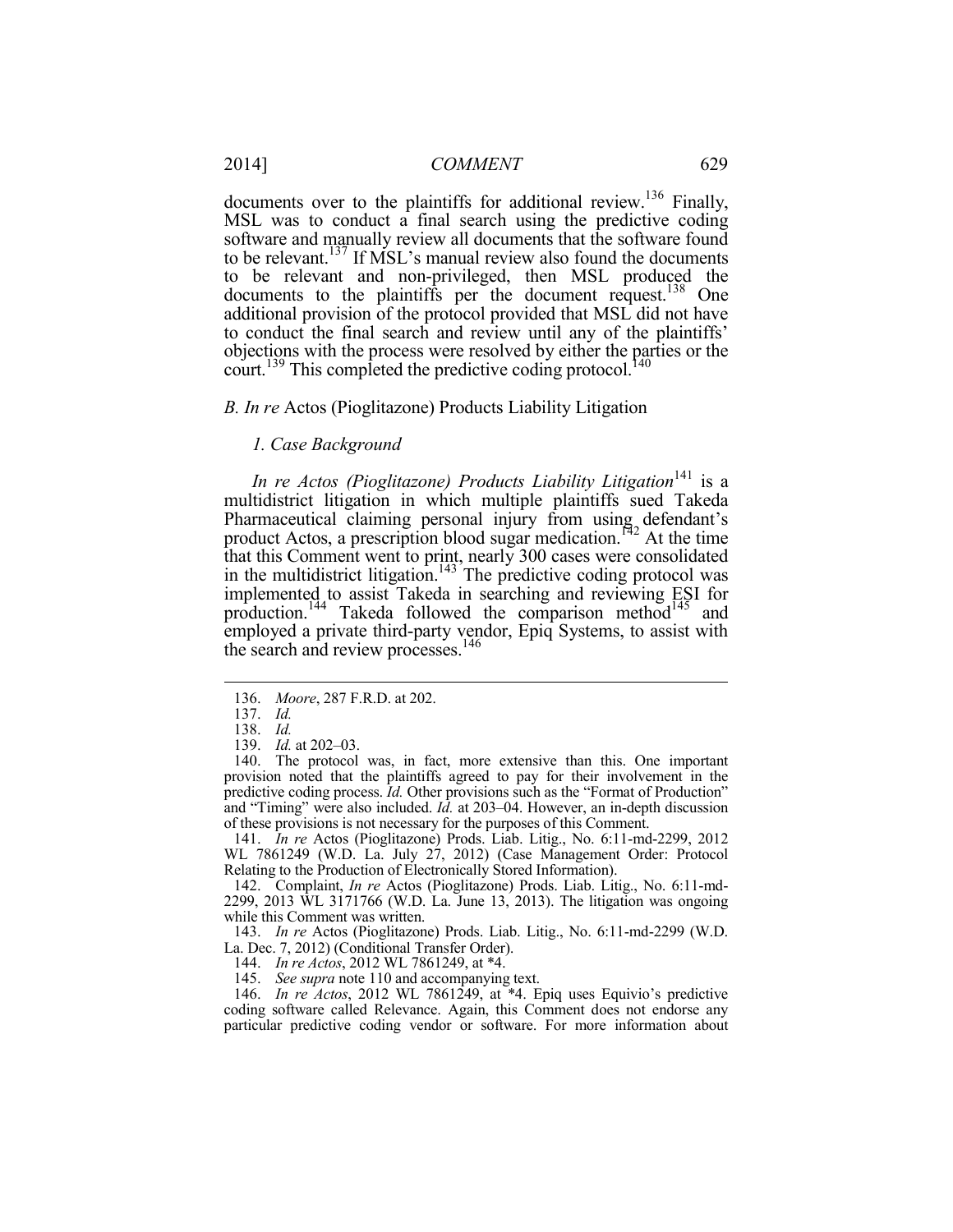#### *2. The Protocol*

To begin the predictive coding process, Epiq collected e-mails from four major custodians associated with the defendant, Takeda. Epiq pooled these e-mail documents together, along with regulatory documents provided by Takeda, to form a "sample collection population," which is a random sample purposed to represent the entire document population being searched.<sup>147</sup> No seed set was created, though the parties could agree to create a seed set later if they felt it was necessary.<sup>148</sup>

Next, the protocol required that the plaintiffs and Takeda each nominate three experts to train the predictive coding tool.<sup>149</sup> These "experts" training the coding tool were actually lawyers who were familiar with the case.<sup>150</sup> Plaintiffs' experts signed a nondisclosure and confidentiality agreement in which they agreed not to disclose information that would be "subject to withholding or redaction under the Protective Order."<sup>151</sup> The experts received training documents detailing how to use the software, and then they received technical training on the coding software and process. The experts determined the relevance of documents in the control and training sets.<sup>152</sup> Takeda's lawyers led the computer training and had access to the sample collection in its entirety, but they were to "work collaboratively with [p]laintiffs' counsel during the [a]ssessment and [t]raining phases."<sup>153</sup>

The next step in the protocol was the assessment phase in which documents were reviewed to create the control set.<sup>154</sup> The predictive coding software generated a 500-document random sample from the

Equivio's Relevance software, see EQUIVIO, http://www.equivio.com (last visited Oct. 27, 2013).

 <sup>147.</sup> *In re Actos*, 2012 WL 7861249, at \*4. The sample is random so that is representative and reflects the larger population. J. DeLayne Stroud, *Basic Sampling Strategies: Sample vs. Population Data*, ISIXSIGMA (Feb. 26, 2010), http://www .isixsigma.com/tools-templates/sampling-data/basic-sampling-strategies-sample-vspopulation-data/. Using a random sample helps reduce bias. *Id.*

 <sup>148.</sup> *In re Actos*, 2012 WL 7861249, at \*5.

 <sup>149.</sup> *Id.* at \*4.

 <sup>150.</sup> *EDI Survey*, *supra* note 21, at 18.

 <sup>151.</sup> *In re Actos*, 2012 WL 7861249, at \*4. The court issued the protective order on July 30, 2012. *In re* Actos (Pioglitazone-Prods. Liab. Litig.), No. 6-11 md-2299, 2012 WL 3899669 (W.D. La. July 30, 2012) (Case Management Order: Protecting the Confidentiality of Discovery Materials).

 <sup>152.</sup> *In re Actos*, 2012 WL 7861249, at \*4. The control and training sets are discussed further *infra* Part III.B, IV.B.

 <sup>153.</sup> *In re Actos*, 2012 WL 7861249, at \*4.

 <sup>154.</sup> *Id.* at \*5.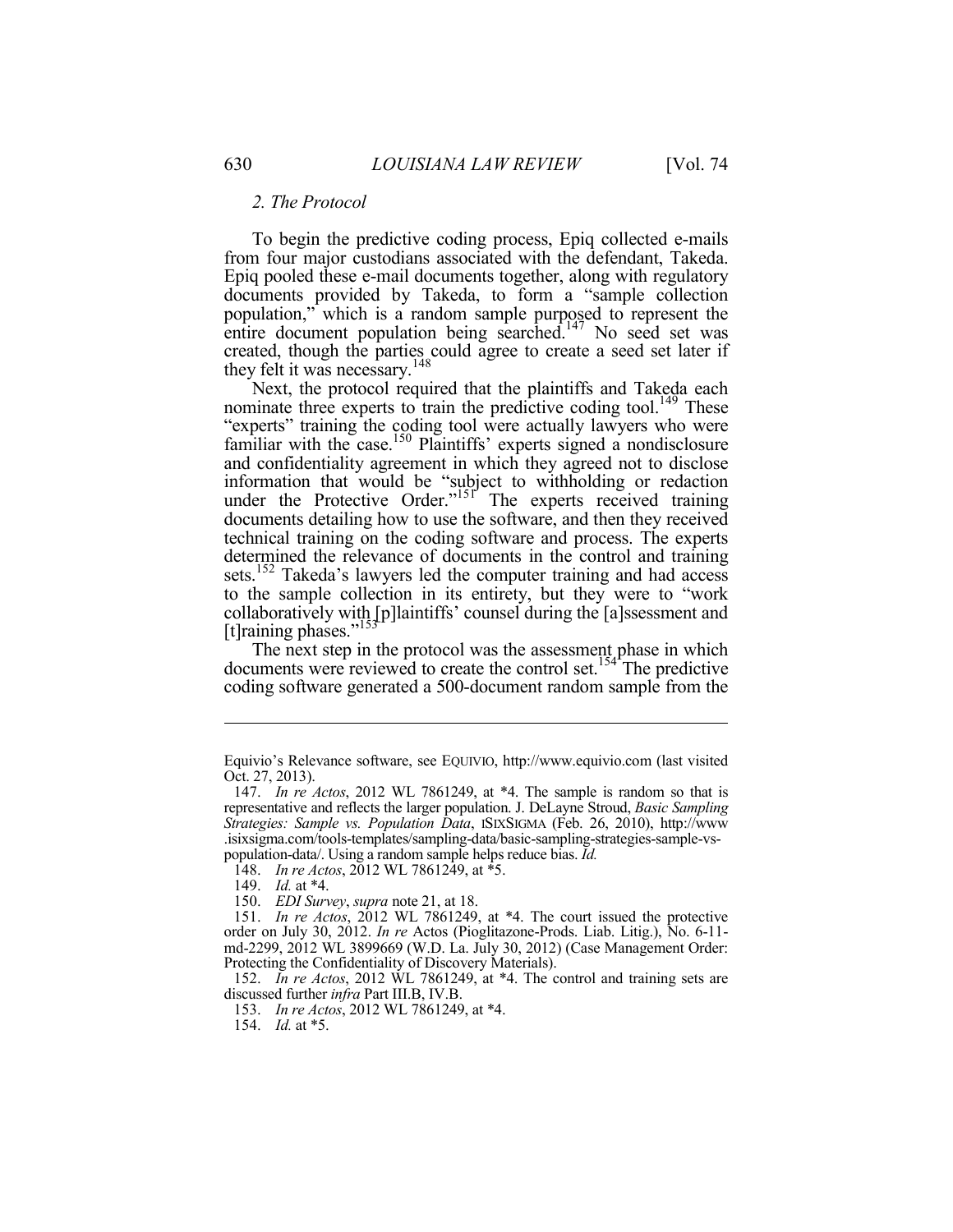sample collection population.<sup>155</sup> The parties' experts worked together to review and determine the relevance of the documents contained in the random sample.<sup>156</sup> These assessment-phase documents made up the control set, which functioned as a reference point for accuracy and helped determine "richness."<sup>157</sup> The assessment phase continued until the control set contained at least 385 relevant documents.158

When the parties completed the assessment phase, the iterative training phase began.<sup>159</sup> The coding software selected a random sample that consisted of 40 documents, and the experts from both parties worked together to determine the relevance of each document, then used that relevance information to train the software.<sup>160</sup> After each round, the software calculated its training status as either "Not Stable, Nearly Stable, or Stable."161 The experts continued this training process (sampling and reviewing 40 documents between each training round) until the system was stable.<sup>162</sup> After each round of training, the coding tool used "Active Learning" to enhance the quality of the search.<sup>163</sup>

Before the final search for production, the parties conducted a quality control test by reviewing a 500-document sample that the

1

 158. *Id.* The 385-document requirement was not arbitrary. The purpose of this number was that it "yield[ed] an error margin on recall estimates of ± 5%." *Id*.

 159. *Id. See supra* note 126 and accompanying text for the purpose of iterative rounds.

160. *In re Actos*, 2012 WL 7861249, at \*6.

161. *Id.* at \*7. The stability classification essentially describes the coding tool's ability to accurately classify documents. The system is deemed stable when the subsequent samples do not contribute anything, or at least very little, to the coding software's ability to classify documents. *Id.*

162. *Id.*

163. *Id.* "Active Learning" means "that each training sample is selected based on what has been learned from previous samples." *Id.* The Active Learning approach allows the coding tool to predict the relevance of a document based on previous determinations by the human coder. It "learns" from the previous human determinations, and based on what the system has learned, it chooses the next documents for the human to review in order to enhance its future learning. TOM GROOM, THREE METHODS FOR EDISCOVERY DOCUMENT PRIORITIZATION: COMPARING AND CONTRASTING KEYWORD SEARCH WITH CONCEPT BASED AND SUPPORT VECTOR BASED "TECHNOLOGY ASSISTED REVIEW-PREDICTIVE CODING" PLATFORMS 4 (2012), *available at* http://documents.jdsupra.com/af05a22e-b3f2- 40f3-aa84-a3297099fa6f.pdf. The Active Learning approach maximizes the use of the information input from human-reviewed samples between iterative rounds. *In re Actos*, 2012 WL 7861249, at \*7.

 <sup>155.</sup> *Id.*

 <sup>156.</sup> *Id.*

 <sup>157.</sup> *Id.* at \*5–6. The term "richness" means the "percentage of relevant documents in a population." *Id.* In this case, the parties agreed to a richness confidence level of 95%. *Id.* at \*6.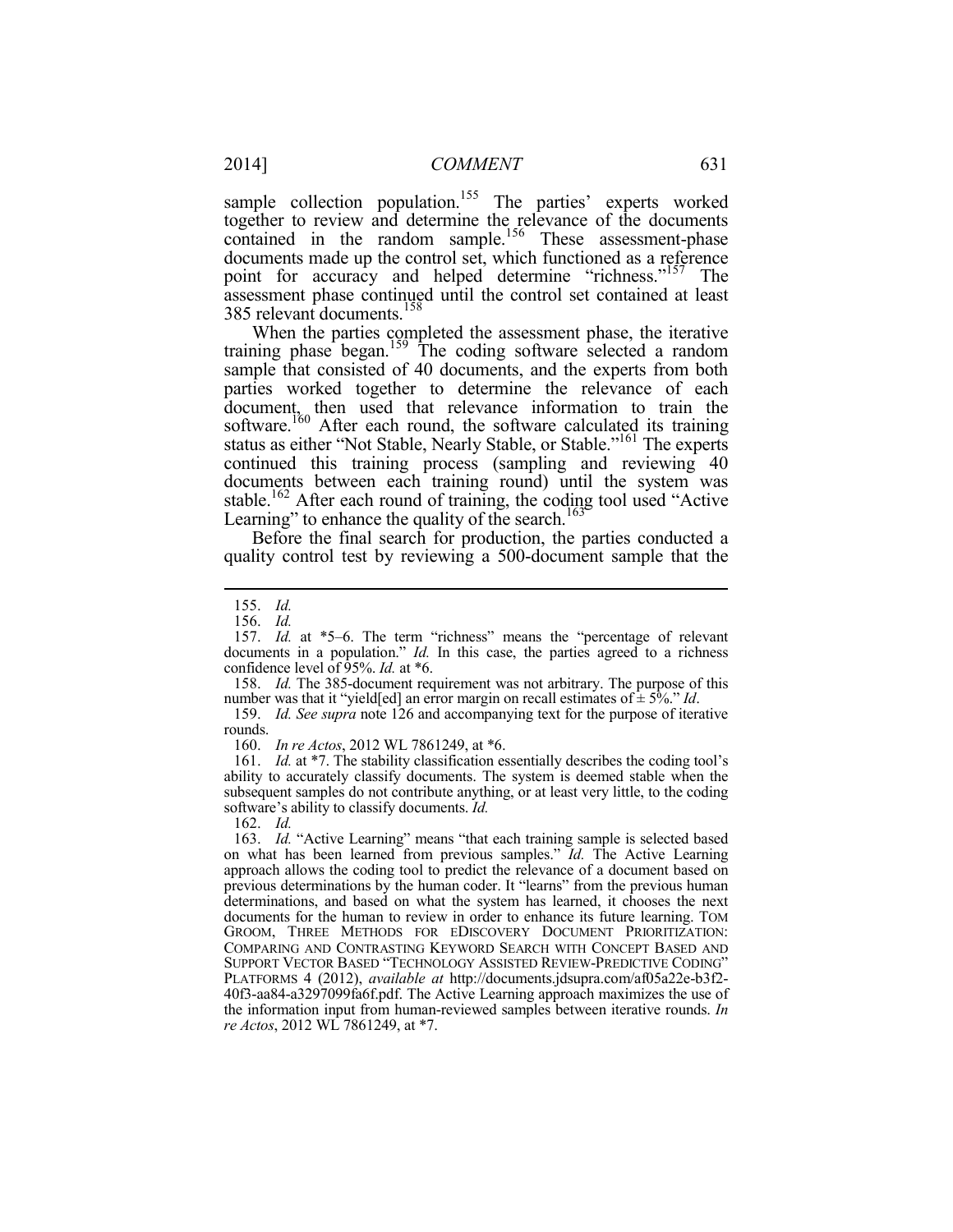software classified as irrelevant—in other words, documents below the agreed-upon relevancy cutoff point—which gave the parties a 95% confidence level with a variable margin of error.<sup>164</sup> This assured the parties that the documents the coding tool classified as irrelevant did not contain highly relevant information and that the cutoff point was proportional.<sup>165</sup> When the software was trained and quality control was completed, the parties conducted the final search for production.<sup>166</sup> The protocol left it up to the parties to determine an adequate and proportionate relevancy cutoff point.<sup>167</sup> Takeda manually reviewed all documents above this cutoff point and produced the documents to the plaintiffs.<sup>168</sup> The parties also agreed to meet and review a sample of the documents that were classified above the agreed cutoff score but found irrelevant by the manual review.<sup>169</sup> The protocol established that Takeda did not have to conduct the final search until any objections brought by the parties were either resolved by the parties or by court adjudication.<sup>170</sup> This concluded the *Actos* predictive coding protocol.<sup>171</sup>

The protocols in *Moore* and *Actos* demonstrate just a few of the important choices that have to be made throughout the predictive coding process. Predictive coding is a complicated endeavor that can be implemented in a variety of ways. While the technical aspects of the process are vital to its success, it is also important that the parties approach it with a cooperative mindset.

# III. PREDICTIVE PROBLEMS: DIFFERENCES IN THE PROTOCOLS

As *Moore* and *Actos* took very different paths toward implementing predictive coding protocols,  $172$  this Part addresses

<u>.</u>

<sup>164</sup>*. In re* Actos, 2012 WL 7861249, at \*7. The protocol referred to this process as "Test the Rest." *Id.* For an explanation of confidence levels, see *supra* note 135 and accompanying text. The protocol describes the variable margin of error as follows: "The margin of error depends on the percentage of relevant documents in the Rest. For example, if 5% of the Rest documents are found to be relevant, the margin of error is 1.9%. If 1% are relevant, the margin of error is 0.8%." *In re Actos*, 2012 WL 7861249, at \*7.

 <sup>165.</sup> *In re* Actos, 2012 WL 7861249, at \*7. For more discussion on proportionality in discovery, see *supra* note 80.

 <sup>166.</sup> *In re* Actos, 2012 WL 7861249, at \*8.

 <sup>167.</sup> *Id.*

 <sup>168.</sup> *Id.*

 <sup>169.</sup> *Id.*

 <sup>170.</sup> *Id.*

 <sup>171.</sup> Similar to the protocol in *Moore*, the protocol also required that the plaintiffs pay for their involvement in the process and specified the format of production. *Id.* at \*9.

 <sup>172.</sup> *See supra* Part II.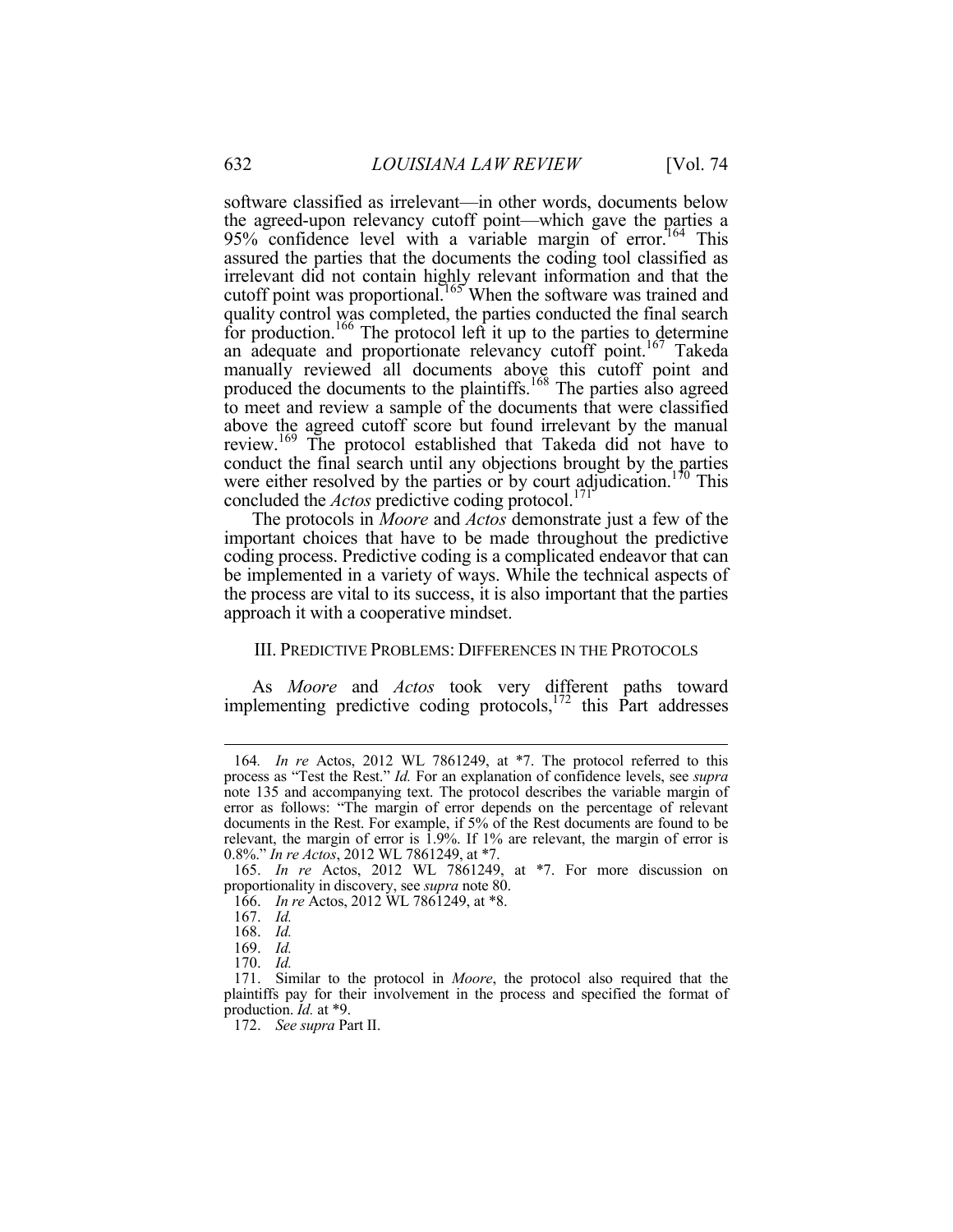whether both protocols adequately implemented the cooperative approach emphasized in e-discovery. First, it examines the use of experts in the protocols. Then, it looks at the advantages or disadvantages of seed sets and random samples. Next, it compares the parties' usage of iterative rounds and focuses on the quality control portions of the protocols. Finally, this Part concludes by assessing the final production of documents in each case.

#### *A. A Lack of Expert Cooperation*

The most glaring difference between the protocols in *Moore* and *Actos* was the use of experts. In *Moore*, defendant MSL's lawyers worked in good faith with a third-party vendor's expert to ensure that the software was adequately trained.<sup>173</sup> The plaintiffs did not play an active role in the process and only participated after the efforts of MSL and the third-party experts, though they were allowed to give input during the process and review the documents after the fact.<sup>174</sup> This process is antithetical to the cooperative and transparent principles of e-discovery.

First, most of the cooperation in the coding process occurred between MSL and the third-party vendor's experts in their "good faith" effort.<sup>175</sup> This negatively impacted cooperation because the *Moore* plaintiffs disputed certain aspects of MSL's implementation of predictive coding and brought their complaints to the court for resolution.176

Second, the plaintiffs did not have anyone representing their interests during the actual coding process, which made predictive coding a "black box" for the plaintiffs.<sup>177</sup> In other words, the process was not transparent for the plaintiffs and contributed to their need for "clarification."<sup>178</sup> The lack of transparency led to a decrease in

 <sup>173.</sup> *See* discussion *supra* Part II.A.2.

 <sup>174.</sup> *See* discussion *supra* Part II.A.2.

 <sup>175.</sup> *See* discussion *supra* Part II.A.2.

 <sup>176.</sup> *See* discussion *supra* Part II.A.1. It is always possible that confusion stemming from an e-discovery search method could arise from a lawyer's lack of experience with it. Whether this was the case for the plaintiff in *Moore* is irrelevant. Because predictive coding is so new to the courtroom, the defendant should have anticipated the need to show the search method's reasonableness. *See supra* note 81 and accompanying text (explaining "reasonableness").

 <sup>177. &</sup>quot;Black box" refers to the technical nature of the coding technology that can make it difficult to explain or understand. *Advice from Counsel*, *supra* note 17, at 6–7.

 <sup>178.</sup> *See* discussion *supra* Part II.A.1. It is true that there is no discovery, ethical, or moral rule requiring a responding party to educate the requesting party on its search techniques. However, it may still be in the responding party's best interest to do so. For instance, in *Moore*, the plaintiffs wanted clarification on the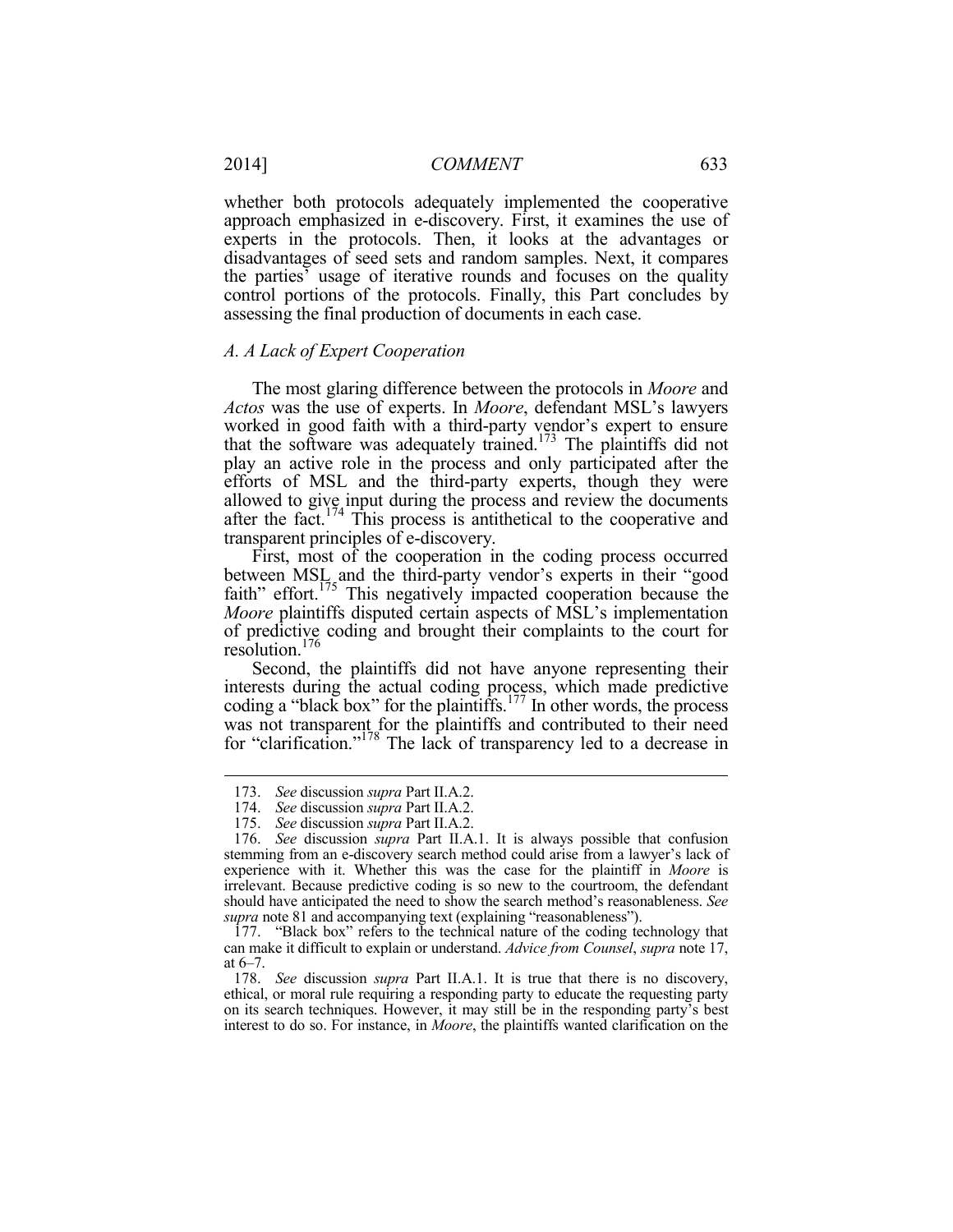efficiency because the parties had to spend time and money in court instead of resolving the issue before discovery commenced or even during the discovery search.

The use of experts in *Actos* was drastically different than in *Moore*. The *Actos* parties each chose three experts to train the predictive coding system.<sup>179</sup> Each party paid for its involvement in the process, including the expert expenses.<sup>180</sup> The six experts reviewed training documents and received hands-on training regarding the use of the coding software.<sup>181</sup> Additionally, Takeda, the responding party, like MSL in *Moore*, led the process and had access to the entire corpus of documents. $182$ 

The *Actos* protocol promotes cooperation between the parties. The parties selected their own experts and were equally represented during the coding process. In *Moore*, the plaintiffs were forced to sit quietly and wait for the results of the search. But in *Actos*, both parties were represented and made decisions on document relevance during the process. The *Actos* approach eliminates the adversarial relationship between opposing parties and replaces it with a cooperative effort between experts.

At first glance, the *Actos* approach seems like a utopian collaborative and cooperative effort. The *Cooperation Proclamation* suggests that opposing parties work together to develop search strategies and methodologies,<sup>183</sup> but the *Actos* strategy actually surpasses this suggestion by requiring the parties to work together *during* the search process. Representation of both parties during the process also gives them a better chance to resolve disputes at the outset of discovery instead of going to the court after the fact.<sup>184</sup>

However, the expert strategy used in *Actos* may not be the utopian cooperative effort it seems to be and could give rise to problems. In the *Actos* approach, the parties both have three experts,

process. *See* discussion *supra* Part II.A.1. Clarification at the beginning of the process might have avoided the conflict altogether. *See* discussion *supra* Part I.B (explaining how transparency can help reduce discovery disputes). If a party wants "to secure the just, speedy, and inexpensive determination," then explaining the search technique to the opposing party before or during the process can help achieve that. FED. R. CIV. P. 1. Additionally, if both parties are satisfied with the reasonableness of the search, it is likely that the court will be also. *See supra* note 31 and accompanying text.

 <sup>179.</sup> *See* discussion *supra* Part II.B.2.

 <sup>180.</sup> *See* discussion *supra* note 172 and accompanying text.

 <sup>181.</sup> *See* discussion *supra* Part II.B.2.

 <sup>182.</sup> *See* discussion *supra* Part II.B.2.

 <sup>183.</sup> *See supra* note 71 and accompanying text.

 <sup>184.</sup> *See* discussion *supra* Part I.B (discussing how transparency can help reduce motion practice).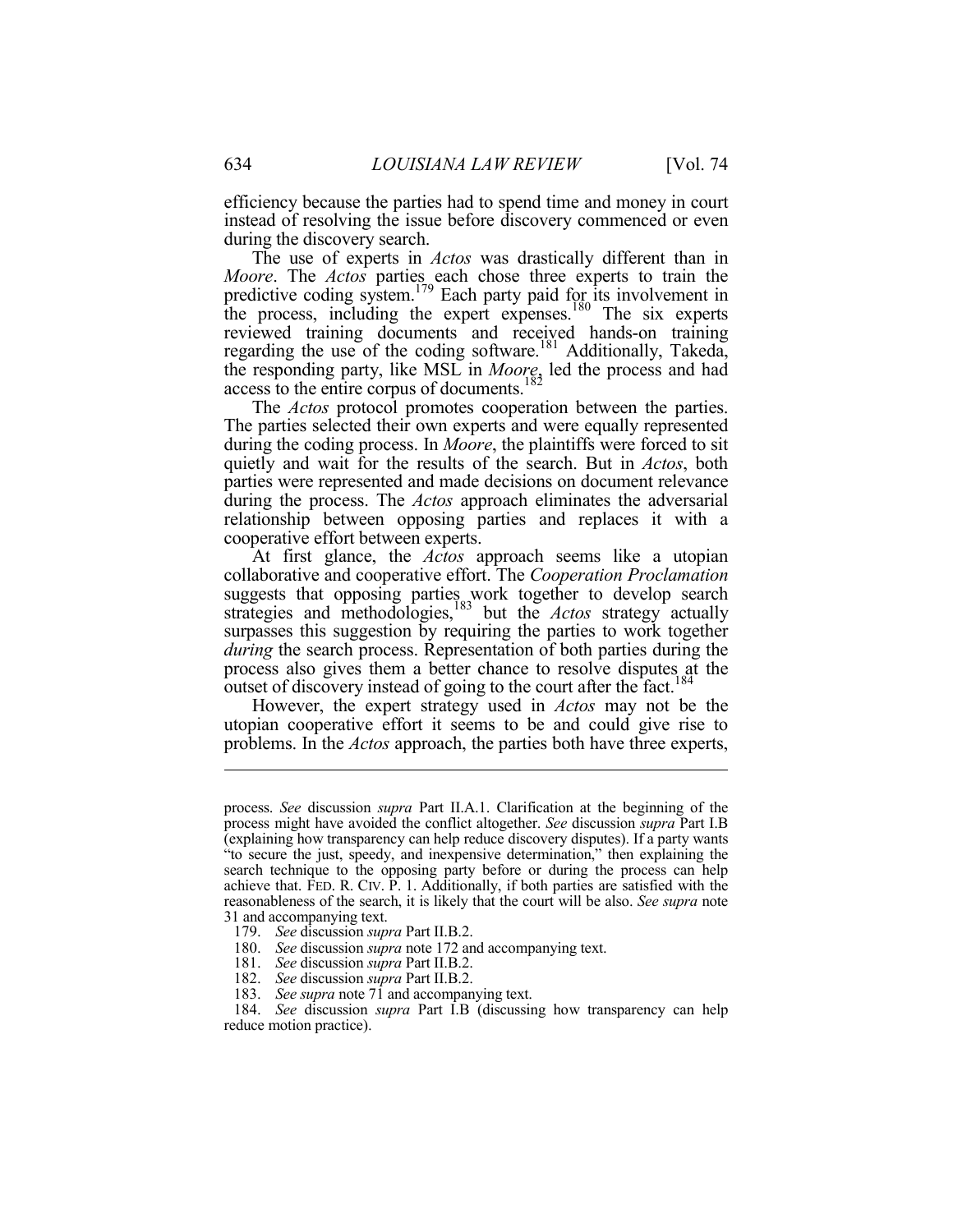and because each party pays for its own experts, this opens the door to potential disputes between the experts. It is only natural that experts might feel a sense of loyalty to the party compensating them and might feel obligated to make relevance decisions in that party's best interest. Because each side has an equal number of experts, there is no way to work out problems if those experts disagree about document relevance. If the experts dispute the relevance of certain documents, the parties' lawyers might have to intervene. If the lawyers cannot resolve the issue, they would have to take the dispute to the court for resolution. In other words, the six-expert design could open the door to unnecessary disputes that would have to be worked out in court.<sup>185</sup>

Still, the expert approach in *Actos* does a better job of promoting transparency between the parties than the *Moore* approach. One particular concern in *Moore* was the "black box" nature of predictive coding.<sup>186</sup> But when a party chooses its own experts, it effectively lifts "the hood on predictive coding."187 The plaintiffs have no adversarial relationship with their experts, therefore they can have open and candid discussions with the experts and be continuously updated on the search. If the parties have questions about how the predictive coding process works or is conducted, they can simply ask their experts who are actually using the predictive coding tool. This transparency also decreases the chance that the requesting party will challenge the reasonableness of predictive coding, because its own experts are playing an important role in the search process.<sup>188</sup>

The *Actos* expert approach also increases efficiency because the cooperation and transparency provided by the experts make it less likely that the parties will need to spend time and money litigating disputes. However, another aspect of the *Actos* approach decreases efficiency. The experts had to review software manuals and receive training to effectively use the coding software.189 This takes more

 <sup>185.</sup> *See* discussion *supra* Part I.A (discussing how the cooperative approach mainly strives to eliminate "unnecessary disputes").

 <sup>186.</sup> *See* discussion *supra* Part III.A.

 <sup>187.</sup> *Advice from Counsel*, *supra* note 17, at 7.

 <sup>188.</sup> Predictive coding and similar technologies are new to the judicial system. Whether the court finds the search reasonable depends on how well the responding party explains the technology to the court. John E. Davis & Wayne C. Matus, *Does Your Search Pass Judicial Scrutiny?*, N. Y. L.J. (Oct. 27, 2008), *available at*  http://www.pillsburylaw.com/siteFiles/Publications/DoesYourSearchPassJudicial Scrutiny.pdf. When the requesting party has experts who are involved and understand the process, it is only logical to conclude that that party also thinks the process is reasonable, unless the party specifically objects in light of consulting its experts.

 <sup>189.</sup> *See* discussion *supra* Part II.B.2.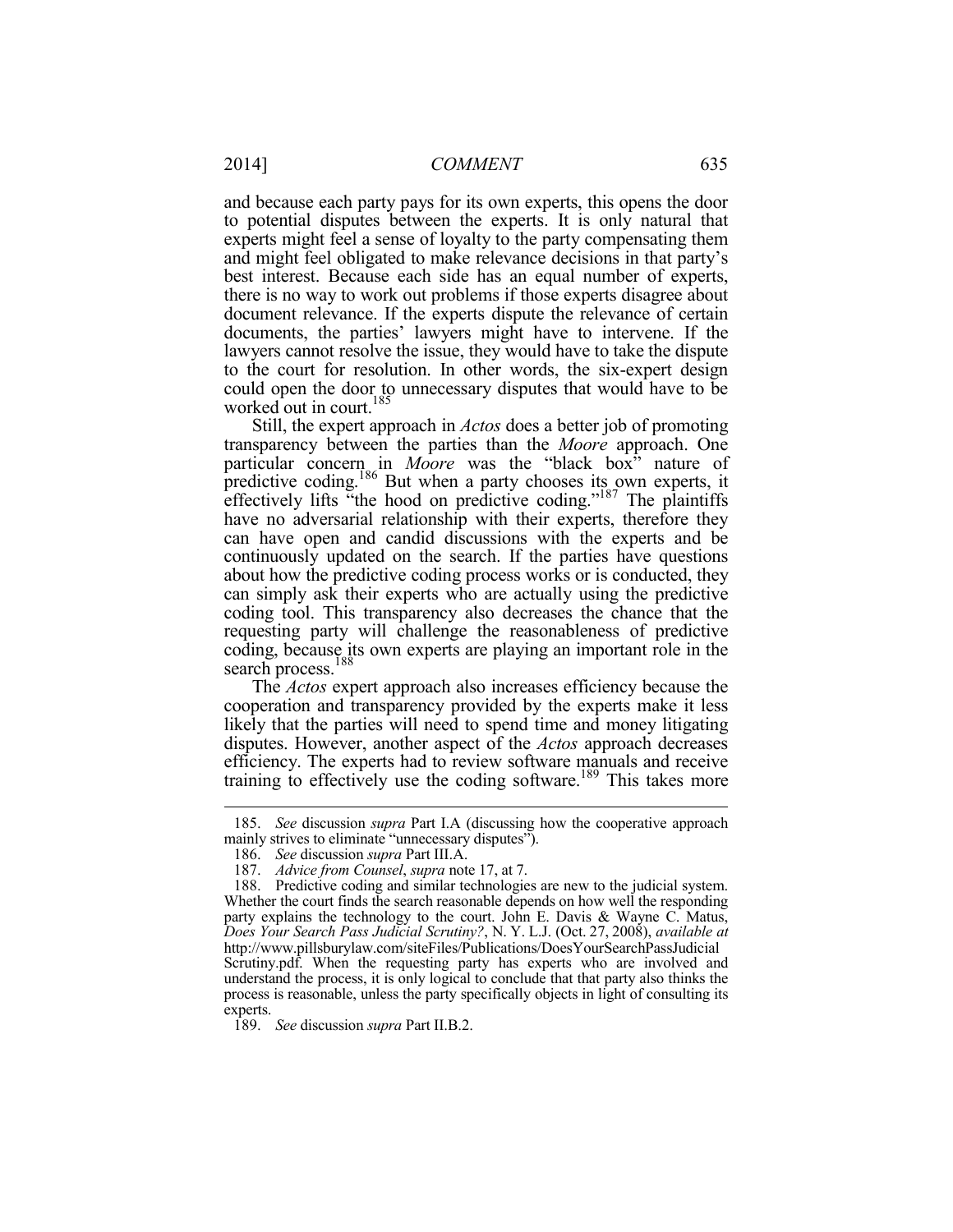time and money than simply using an expert from the vendor who already knows how to use the software, as the defendants did in *Moore*. Additionally, the *Actos* approach requires parties to pay for their involvement in the protocol, and employing, training, and using the experts increases expenses.<sup>190</sup> The potential for these increased expenses is exacerbated by some of the complex tasks assigned to the experts, such as creating seed sets and control sets.

#### *B. Seed Set Versus Control Set*

In *Moore*, MSL started the coding process by generating a random sample of 2,399 documents using the predictive coding software.<sup>191</sup> Next, it created a seed set using keyword searches.<sup>192</sup> Keyword searches are considered reasonable in many cases.<sup>193</sup> In fact, they have become the "status quo" for e-discovery.<sup>194</sup> Nevertheless, they have also received heated, and perhaps welldeserved, judicial and scholarly criticism.<sup>195</sup> Keyword searches have been described as a "model of inefficiency"<sup>196</sup> and can cause disputes between parties, which hamper the cooperative effort.<sup>197</sup> Litigating disputes over keywords necessarily reduces efficiency by adding additional time and costs to e-discovery. Even in *Moore*, the plaintiffs had to supplement the keywords used by MSL to create the seed set, and MSL had to search again using the supplemental

 195. *See, e.g.*, U.S. v. O'Keefe, 537 F. Supp. 2d 14, 24 (D.C. 2008) (noting that "for lawyers and judges to dare opine that a certain search term or terms would be more likely to produce information than the terms that were used is truly to go where angels fear to tread"). Keyword searches have inherent practical problems. One of the most glaring problems is the "ambiguity and indeterminacy in human language." Paul & Baron, *supra* note 1, at 38. This language barrier can make finding responsive information very difficult. *Id.* One e-discovery author has equated keyword searches to a game of "Go Fish" because the requesting party, who does not know what "cards" the responding party holds, is essentially guessing which keywords may produce relevant information. *Go Fish*, *supra* note 90. Even more, the accuracy of keyword searches is suspect. It is estimated that these searches are only  $22\%$  to  $57\%$  effective when used to find responsive discovery documents. Robert C. Manlowe et al., *Paradigm Shifts in E-Discovery Litigation: Cooperate or Continue to Pay Dearly*, 78 DEF. COUNS. J. 170, 171 (2011).

196. *Go Fish*, *supra* note 90.

 197. *See, e.g*., *O'Keefe*, 537 F. Supp. 2d at 23–24 (noting the defendant's protest to the search terms used by the government in its electronic search for documents).

<u>.</u>

 <sup>190.</sup> *See* discussion *supra* note 172 and accompanying text.

 <sup>191.</sup> *See* discussion *supra* Part II.A.2.

 <sup>192.</sup> *See* discussion *supra* Part II.A.2.

 <sup>193.</sup> *Sedona Conference Best Practices*, *supra* note 11, at 196.

<sup>193.</sup> *Sedona Conference Best Practices*<br>194. Paul & Baron, *supra* note 1, at 37.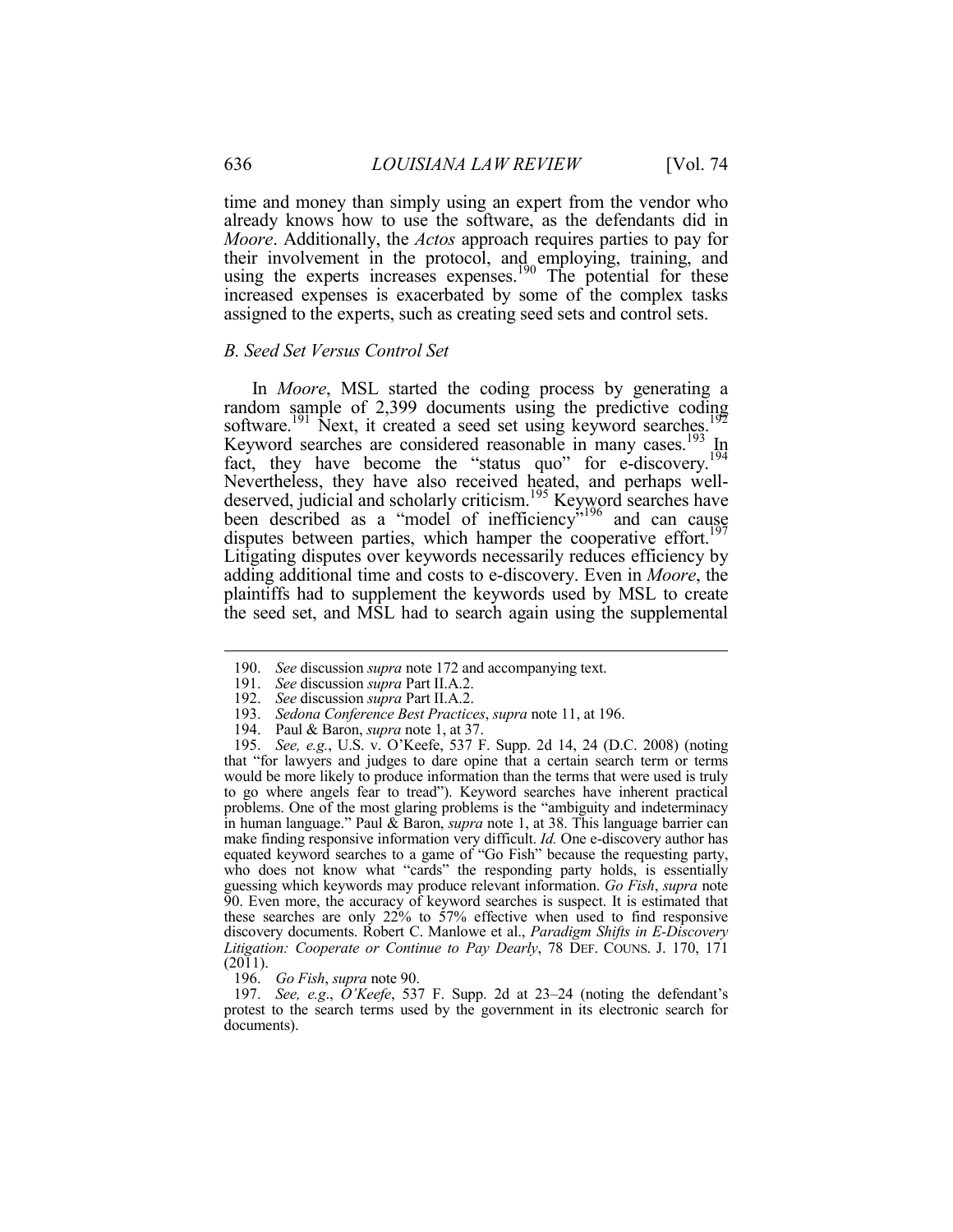keywords, review 4,000 documents resulting from the search, and give them to the plaintiffs for review.<sup>198</sup> This truly is a "model of inefficiency."<sup>199</sup>

The parties in *Actos* formed an initial random sample of 500 documents by collecting documents from Takeda custodians to eventually form the control set.<sup>200</sup> The assessment phase continued until the 500-document sample contained at least 385 relevant documents.201 The *Actos* protocol removes the keyword searching strategy, which can be fraught with problems, and replaces it with collaborative document review between the experts. This makes it a cooperative and efficient process that removes keyword searches and reduces the likelihood of controversy between the parties.

# *C. Tallying up the Totals of Iterative Rounds*

The *Moore* protocol required defendant MSL to complete seven total iterative rounds to stabilize the coding software.<sup>202</sup> The court qualified this by noting potential uncertainty with the software and essentially ordered MSL to do as many rounds as it took to stabilize the software.<sup>203</sup> Between each round, MSL reviewed 500 documents to determine the system's progress.<sup>204</sup> This means MSL was required to review and code a minimum of 3,500 documents during the iterative rounds and possibly more if the software was still doing "weird things."<sup>205</sup> Compare this to MSL's goal of producing only 40,000 total documents: $206$  It was required to review almost 9% of that amount during the iterative rounds alone.<sup>207</sup> In fact, MSL had to review 2,399 documents for the initial sample, 4,000 documents for plaintiffs' supplemental keywords, 3,500 documents during iterative rounds, and  $2,399$  documents for quality control.<sup>208</sup> In total, MSL had to review 12,298 total documents during the process, which is 30% of its 40,000-document goal. MSL undoubtedly chose predictive coding to increase efficiency, but the number of documents it had to review during the process and the increased litigation that the search process caused made the predictive

 <sup>198.</sup> *See* discussion *supra* Part II.A.2.

 <sup>199.</sup> *Go Fish*, *supra* note 90.

 <sup>200.</sup> *See* discussion *supra* Part II.B.2.

 <sup>201.</sup> *See* discussion *supra* Part II.B.2.

 <sup>202.</sup> *See* discussion *supra* Part II.A.2.

 <sup>203.</sup> *See supra* note 131 and accompanying text.

 <sup>204.</sup> *See* discussion *supra* Part II.A.2.

 <sup>205.</sup> *See supra* note 131 and accompanying text.

 <sup>206.</sup> *See supra* note 116 and accompanying text.

 <sup>207.</sup> *See* discussion *supra* Part II.A.2.

 <sup>208.</sup> *See* discussion *supra* Part II.A.2.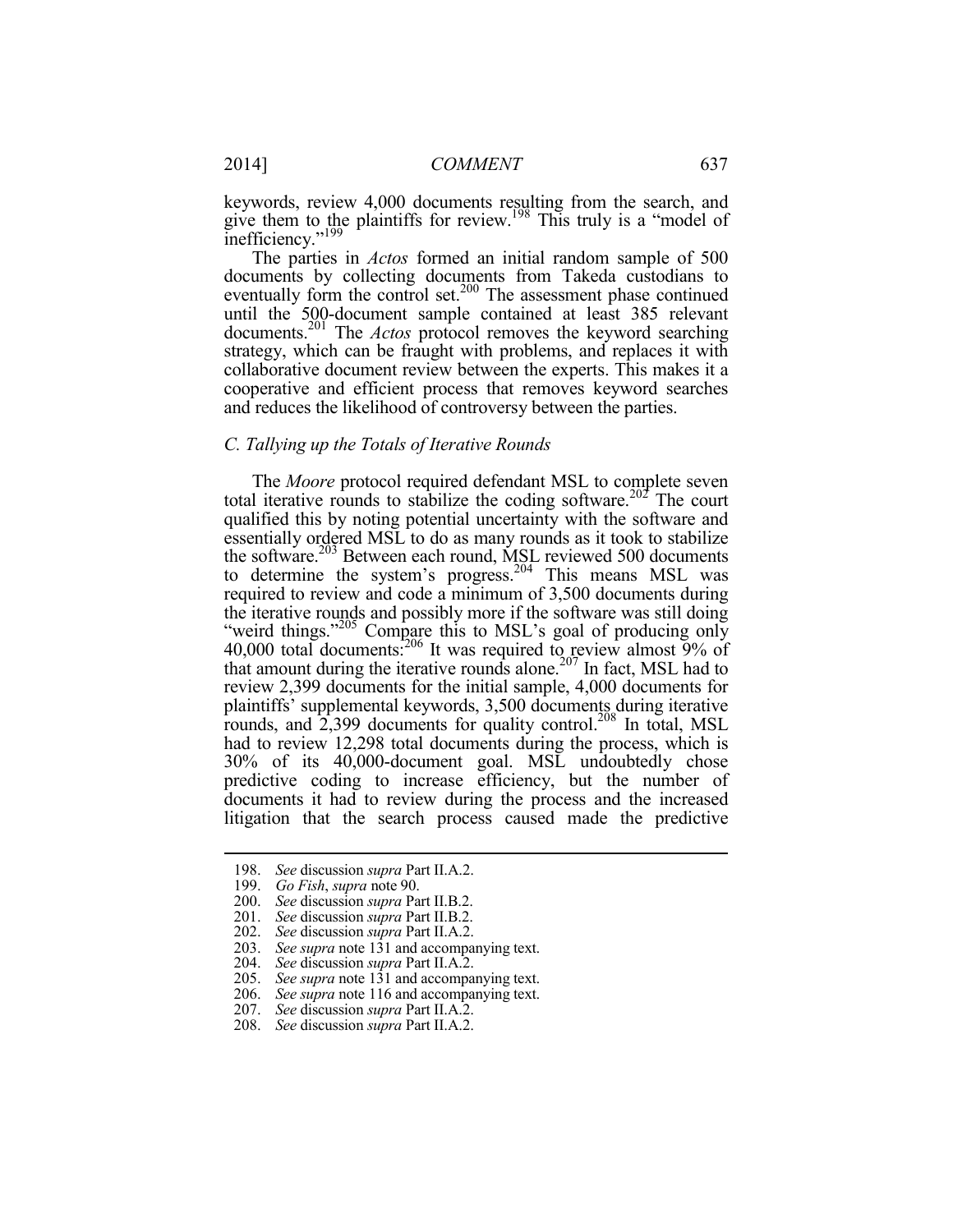coding's efficiency questionable at best, at least in that case. Additionally, the imposition of seven iterative rounds is arbitrary. There is no reason given for this number in either the *Moore* opinion or protocol. Setting this number gives the parties one more thing to dispute and can only negatively affect cooperation and efficiency.

In *Actos*, the protocol did not suggest a specific number of training rounds. Instead, the coding tool selected a 40-document sample between rounds that the parties reviewed and used to train and stabilize the system.<sup>209</sup> Comparing this to the  $3,500$  documents that the parties in *Moore* had to review, the *Actos* parties would have had to conduct more than 87 iterative rounds to review that amount of documents. Also, because there was no set number of rounds and the parties' experts were working together during the process to stabilize the coding software, the number of rounds would not be disputed. The *Actos* approach is thus a cooperative, transparent, and efficient effort.

# *D. The Reliability of Quality Control Samples and Their Impact on Efficiency*

Both protocols required the parties to conduct a quality control test by manually reviewing a random sample of documents deemed irrelevant (or below the cutoff point) by the coding software.<sup>210</sup> The *Moore* protocol required MSL to review 2,399 non-responsive documents, while the *Actos* protocol required Takeda to review 500 non-responsive documents. $2^{r_1}$  In each case, the parties chose to use a 95% confidence level when reviewing the quality control sample. Confidence levels are not a measurement of accuracy; confidence levels represent the probability that the random sample accurately reflects the entire document collection being searched.<sup>212</sup> The sample size, therefore, is partially based on the size of the larger document collection being searched and the chosen confidence level.213 In other words, the different sized quality control samples used in *Moore* and *Actos* were not due to the confidence levels used because in each case the confidence level was 95%.

In addition to the confidence level and the document population size, another factor that impacts sample size is the margin of error. The term "margin of error" refers to the "maximum likely difference

 <sup>209.</sup> *See* discussion *supra* Part II.B.2.

 <sup>210.</sup> *See* discussion *supra* Parts II.A.2, B.2.

 <sup>211.</sup> *See* discussion *supra* Parts II.A.2, B.2.

 <sup>212.</sup> *See supra* note 135 and accompanying text.

 <sup>213.</sup> *See, e.g.*, RAOSOFT, http://www.raosoft.com/samplesize.html (last visited Oct. 9, 2012) (number of documents in the population is a variable in the equation for determining the desired sample size).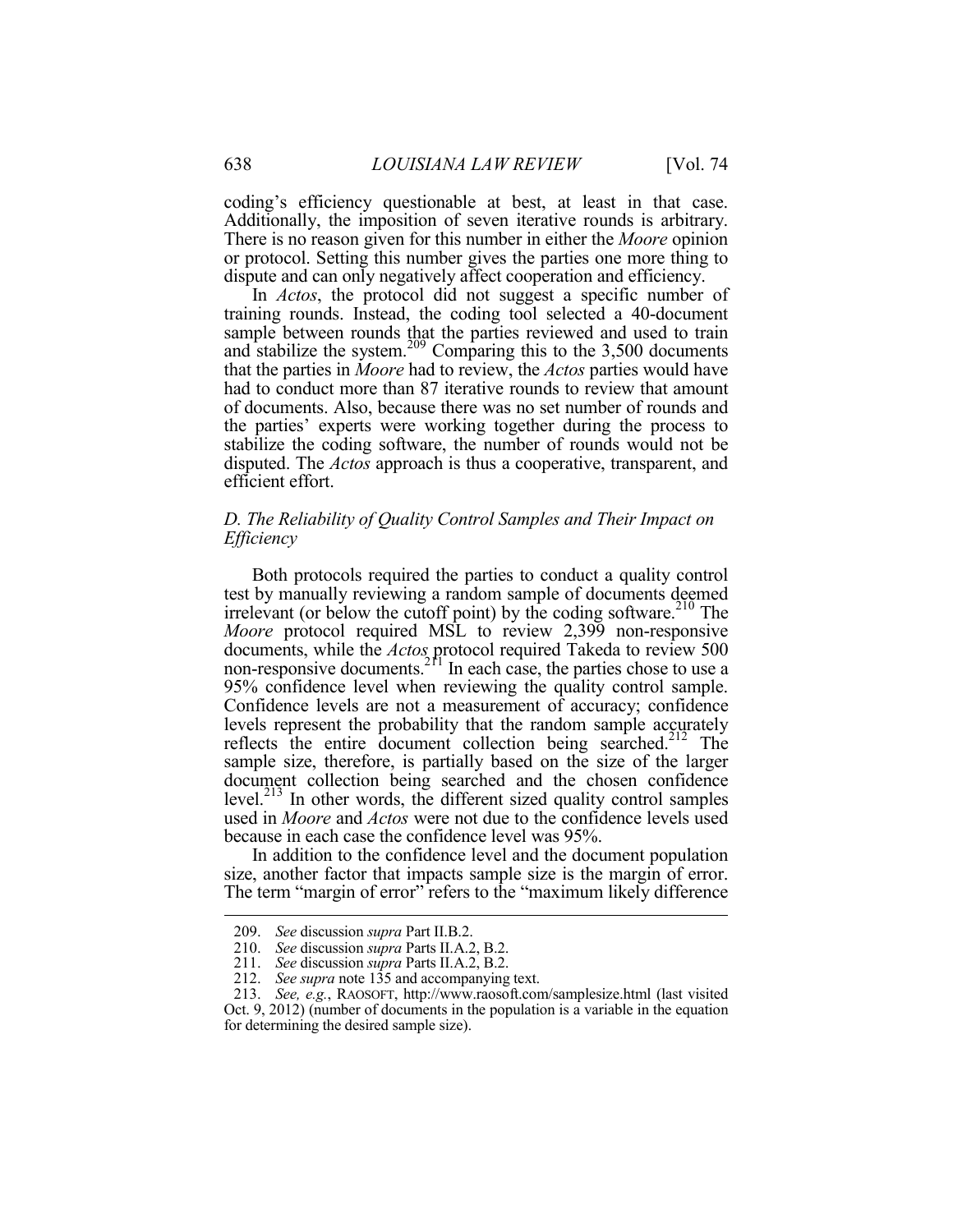between a true [document] population value and a sample estimate of that value."<sup>214</sup> The plaintiffs in *Moore* opted for  $a \pm 2\%$  margin of error, while a variable margin of error was used in *Actos*. As the margin of error becomes smaller, the sample size becomes larger in order to more accurately reflect the true document population.

Stepping back from how samples are actually developed, there are conflicting positions as to the reliability of quality control sampling in general.<sup>215</sup> Ralph Losey, a well-respected e-discovery practitioner and scholar, points to empirical studies that propose that any confidence level higher than 66% is unreliable because humans ultimately review the documents and can have differing opinions about the importance of a particular document.<sup>216</sup> Declining to go to the 66% extreme, Losey does suggest that a 95% confidence level with  $\pm$  5% margin of error is more realistic than, say, a more demanding  $\pm 2\%$  margin of error.<sup>217</sup> However, others have taken issue with Losey's analysis, noting that it is based on document reviews with multiple reviewers.<sup>218</sup> Having only one human reviewer can eliminate the variability of opinions, therefore making confidence levels and margins of error reliable.<sup>219</sup> These conflicting positions have a broader impact than just the quality control stage, though, as they could also affect how the final document production is coordinated.

# *E. Options for Reviewing Documents Prior to Final Document Production*

Although creating a quality control sample involves some complex considerations, the final production of documents is a relatively simple decision, independent from the rest of the protocol.220 Essentially, responding parties must decide how many documents, if any, they should manually review before producing those documents to the requesting party. The responding party has three options.<sup>221</sup> The first option is to produce the documents

 <sup>214.</sup> NELSON,*supra* note 11, at 13.

 <sup>215.</sup> *Compare* Ralph C. Losey, *Secrets of Search – Part III*, E-DISCOVERY TEAM (Dec. 29, 2011, 8:54 PM), http://e-discoveryteam.com/2011/12/29/secretsof-search-part-iii/ [hereinafter *Secrets of Search*] ( "[R]andom samples with 95% confidence levels  $\pm 2$  are also unrealistically high."), *with* Roitblat, *supra* note 135 ("[E]stimates can be made precise enough with reasonable sample sizes.").

 <sup>216.</sup> *Secrets of Search*, *supra* note 215.

 <sup>217.</sup> *Id.* Additionally, Losey describes aspirations of a 99% confidence level as "delusional." *Id.*

 <sup>218.</sup> Roitblat, *supra* note 135.

 <sup>219.</sup> *Id.*

 <sup>220.</sup> NELSON,*supra* note 11, at 27.

 <sup>221.</sup> *See generally id.* at 27–28.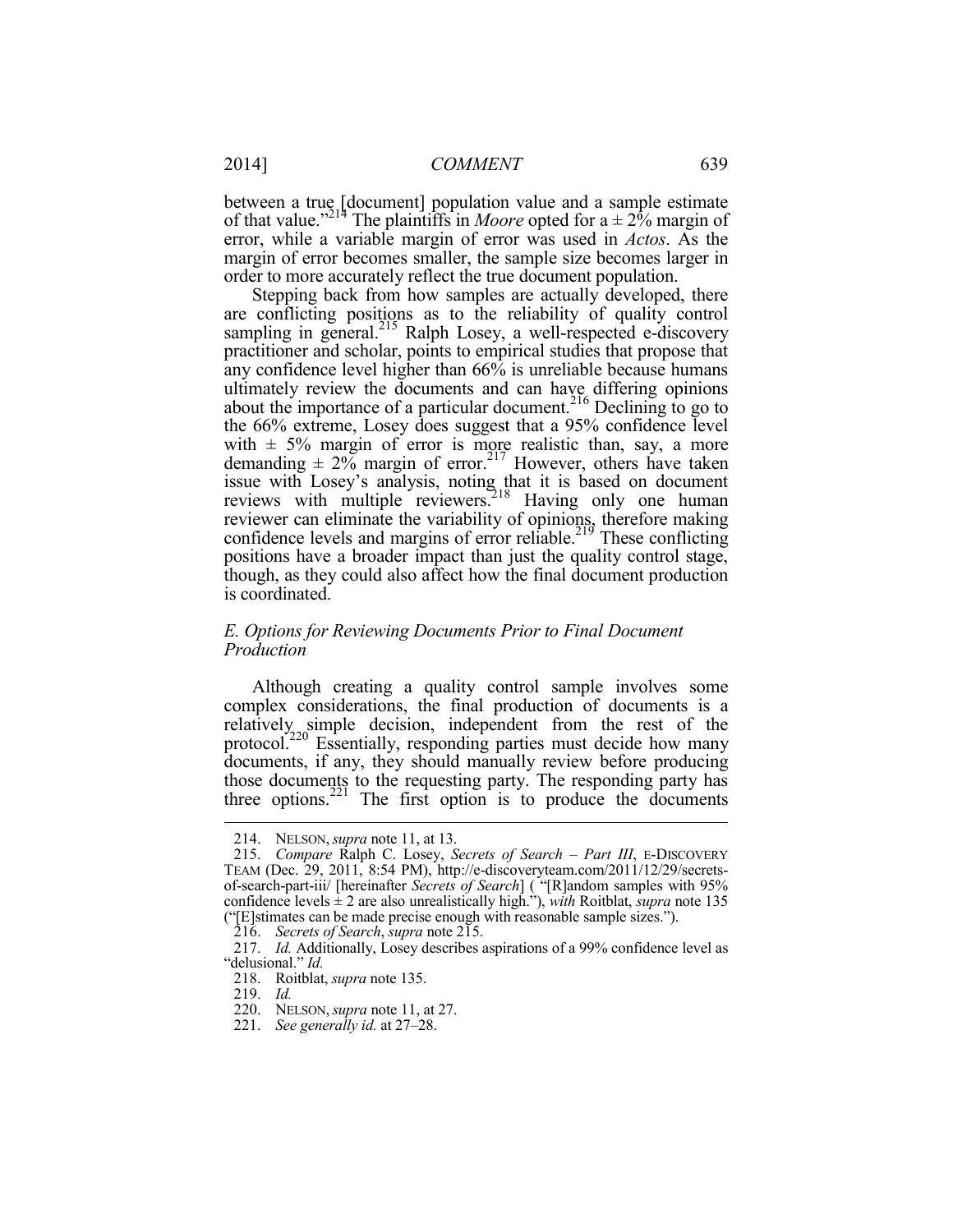deemed relevant by the predictive coding tool without manually reviewing any of them.<sup>222</sup> This is the most efficient option because no time or money is spent manually reviewing documents.<sup>223</sup> The second option is to manually review a random sample, which is also known as "spot-checking." $2^{224}$  This approach essentially follows the same logic as the sampling strategy seen in the quality control check.225 The third option requires the parties to manually review all of the relevant documents before producing them to the requesting party.226 This approach is the least efficient of the three because additional time and money are expended to manually review each document.227

The responding parties in *Actos* and *Moore* both chose the third option, that is, to manually review all documents before producing them.<sup>228</sup> It is the least efficient document production option, but there are valid reasons for choosing it. The newness of predictive coding and parties' and courts' lack of experience with it is particularly concerning, and manually reviewing all relevant  $\frac{1}{2}$  documents is one way to alleviate those concerns.<sup>229</sup> In other words, manually reviewing all documents makes the process more transparent, at least for the producing party. Still, a producing party might also choose to review all the documents so that it will know the content of the documents it is handing over to its adversary, which can help with case evaluation. $230$ 

Notably, the parties in *Actos* went a step further than just reviewing all documents. The protocol describes that the parties were to meet and review a sample of the documents that were above the agreed cutoff score but still found irrelevant by Takeda's manual review.<sup>231</sup> This step can be justified by the same transparency

<u>.</u>

228. *See* discussion *supra* Parts II.A.2, B.2.

 <sup>222.</sup> *Id.* at 27.

 <sup>223.</sup> *Id.*

 <sup>224.</sup> *Id.* at 28.

 <sup>225.</sup> *Compare id.* and accompanying text *with* discussion *supra* Part III.D.

 <sup>226.</sup> NELSON,*supra* note 11, at 28.

 <sup>227.</sup> *Id.*

 <sup>229.</sup> *See* NELSON, *supra* note 11, at 28.

 <sup>230.</sup> *See Evidence Mounting In The Case For Predictive Coding*, METROPOLITAN CORP. COUNS. (Sept. 22, 2012, 10:02 AM), http://www.metrocorpcounsel.com /articles/20599/evidence-mounting-case-predictive-coding (explaining that predictive coding can help "determine the strength of the case"). *But see* Joshua L. Fuchs & Benjamin J. Wolinsky, *Understand Predictive Coding Options*, TEX. LAWYER, Sept. 3, 2012, *available at* http://www.jonesday.com/files/Publication/b9673a23-4a8a-43e9- 8272-bd3d5a621a0b/Presentation/PublicationAttachment/ef69d4cd-fbfb-4946-9b34-bf 7ff4f6cab2/651091201%20Jones%20Day.pdf (explaining that not manually reviewing documents before production causes a loss in "important litigation team knowledge").

 <sup>231.</sup> *See* discussion *supra* Part II.B.2.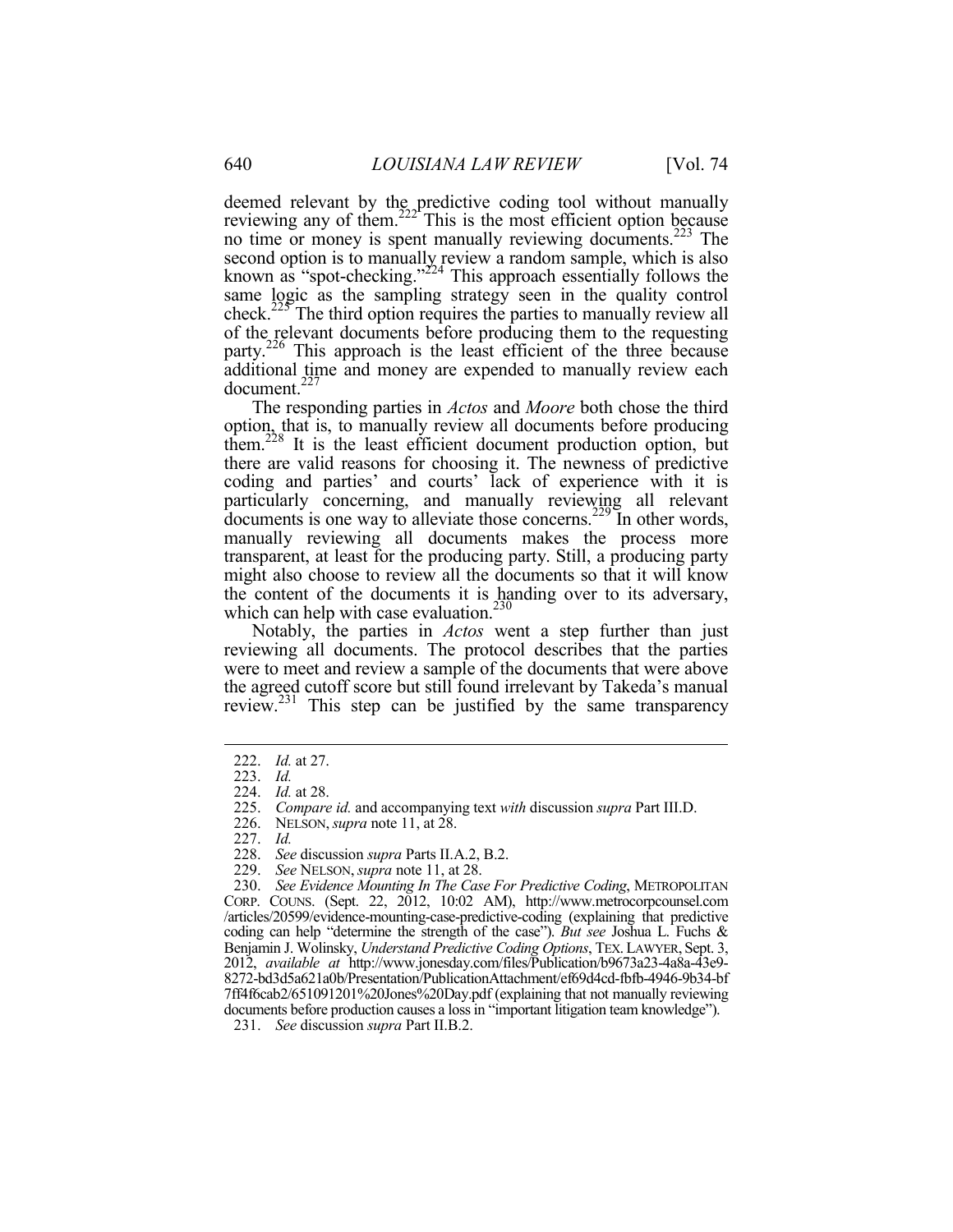reasoning as choosing to review all relevant documents. However, it also has the same drawback. Because parties must review more documents, all of which have been reviewed already by Takeda, this procedure increases discovery costs and decreases efficiency.

It is apparent that neither the *Actos* nor the *Moore* protocol is perfect—Protocols are made by humans, so no protocol will ever be perfect. However, by using parts of each protocol along with ideals from the cooperative approach, the predictive coding protocol can be improved and crafted to avoid expensive and unnecessary ediscovery battles.

#### IV. A COOPERATIVE PREDICTIVE CODING PROTOCOL

It should be noted that some of the differences between the *Moore* and *Actos* protocols are undoubtedly attributable to the capabilities or requirements of the software vendors that the parties chose to use. Still, some of the strengths and deficiencies in the protocols are a result of the choices that the parties made when creating them. Parties and courts should employ search strategies that encourage cooperation and transparency between the parties while also maximizing efficiency during the search process. This Part introduces a model protocol that maximizes the implementation of cooperation, transparency, and efficiency into each part of the protocol discussed in Part III.

#### *A. Odd Man In: A Cooperative Expert Approach*

The use of experts in both *Moore* and *Actos* was imperfect. In *Moore*, the cooperative effort between the parties was minimized, and the lack of transparency made the predictive coding process a "black box" technology for the plaintiffs.<sup>232</sup> In *Actos*, using three experts on each side maximized cooperation and transparency between the parties, but training the experts made the strategy less efficient because of increases in time and money.233 Also, an even number of experts from both the plaintiffs and defendants raised the potential for disputes during the coding process. $^{234}$ 

Nevertheless, party-specific experts can facilitate the predictive coding process. Because the experts make the search more transparent, they can help parties avoid disputes that might

<u>.</u>

 <sup>232.</sup> *See* discussion *supra* Part III.A.

 <sup>233.</sup> *See* discussion *supra* Part III.A.

 <sup>234.</sup> *See* discussion *supra* Part III.A.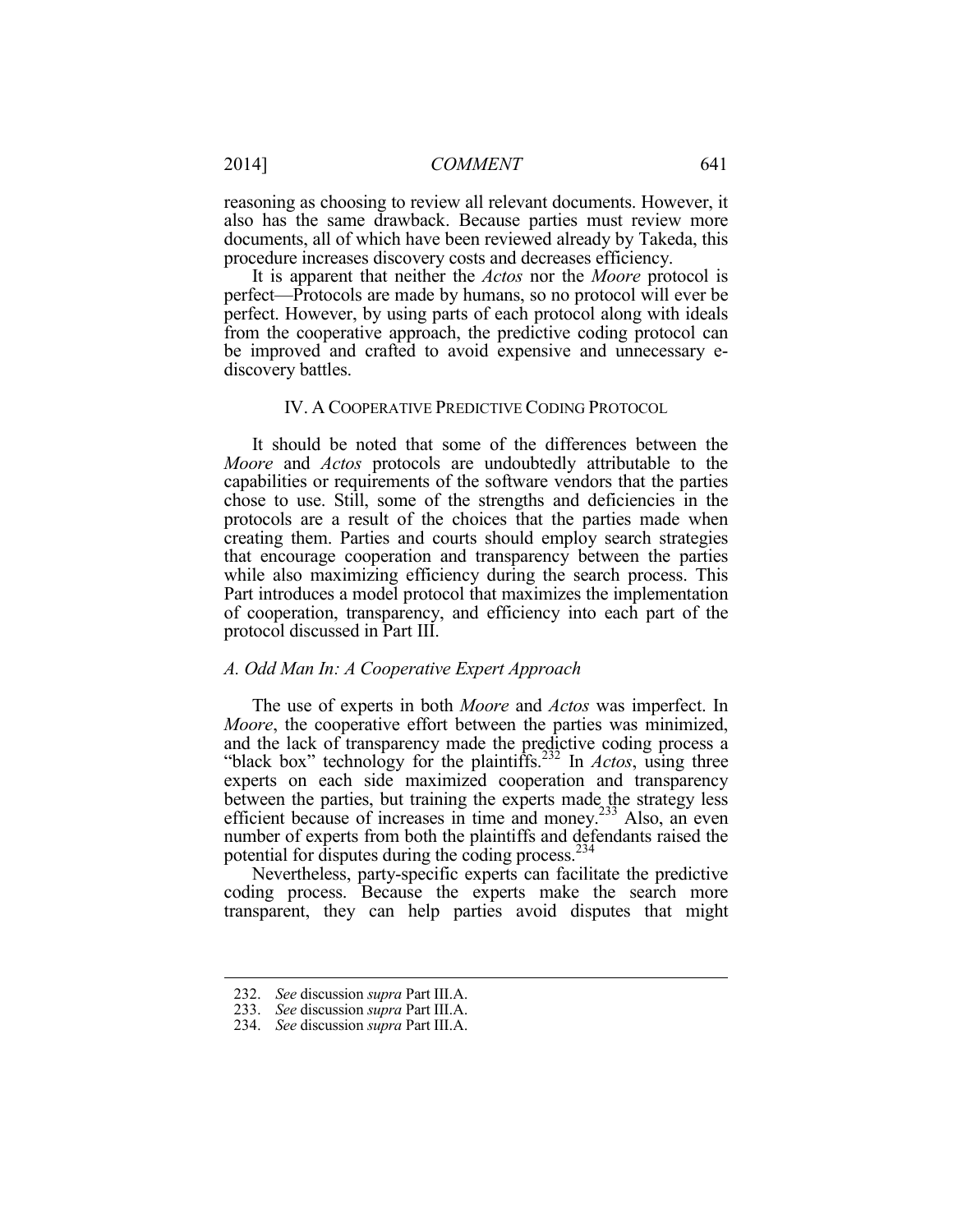otherwise be taken to court for resolution.235 However, the potential for unnecessary disagreements among experts that the court might have to resolve looms large. Therefore, this Comment suggests that there be an odd number of experts used during the predictive coding process.

For example, in *Actos* the parties could reduce the number of total experts from six to five. To do this, each party nominates two experts of their choosing for a total of four experts. The fifth expert would be chosen by both parties and paid equally by both parties.<sup>236</sup> This enhances the process in several ways. First, it increases efficiency by eliminating half of the cost associated with one expert because both parties are compensating the fifth expert. Second, because both parties are compensating the expert, he or she is able to remain unbiased when making decisions during the predictive coding process. Third, an odd number of experts allows for a "tiebreaker" if disagreements arise during the coding process, therefore resolving the problem of each expert siding with the party that employed him or her. Finally, and most importantly, this approach ensures the cooperative and transparent effort that was clearly desired in *Actos*. 237

 <sup>235.</sup> *See* discussion *supra* Part III.A. Additionally, experts save parties money by "facilitating the collection and review process," confining ESI into smaller parameters, and explaining search techniques to the court. Damian Vargas, *Electronic Discovery: 2006 Amendments to the Federal Rules of Civil Procedure*, 34 RUTGERS COMPUTER & TECH. L.J. 396, 416 (2008).

 <sup>236.</sup> If the parties cannot agree on who will be the neutral expert, they are not without recourse. For example, one solution to this problem is for the parties to request the court to appoint a special master to be the neutral expert. *See* FED. R. CIV. P. 53. The parties might also get the court to appoint its own expert. *See* FED. R. EVID. 706. Additionally, parties should follow this model depending on the needs of the case. For instance, in smaller or less complex litigation, the parties might consider only three total experts, but in larger ESI cases, they might employ five or seven total experts. This flexible case-by-case approach allows parties to appropriately balance costs while maintaining the cooperative effort.

 <sup>237.</sup> While this use of experts may be appropriate in specific cases, differing protocols are sometimes due to differing situations. *See* NELSON, *supra* note 11, at 14 (providing reasons why predictive coding workflows might differ). For instance, *Actos* was a multidistrict litigation, while *Moore* was simply a multipleplaintiff litigation. This distinguishing factor can dramatically impact the plaintiffs' approaches in discovery. Because there are usually a large number of plaintiffs in multidistrict litigation, they can combine their resources to make the case less expensive to litigate. Kathleen Michon, *Multidistrict Litigation (MDL) for Drug Lawsuits and Other Cases*, NOLO, http://www.nolo.com/legalencyclopedia/multidistrict-litigation-mdl-drug-lawsuits-32952.html (last visited Oct. 27, 2013). In other words, paying experts to facilitate the predictive coding process would not financially impact the plaintiffs in *Actos* as much as it might in a case with only five plaintiffs like *Moore*. Nevertheless, the plaintiffs in *Moore* did have to spend additional money objecting to the predictive coding protocol.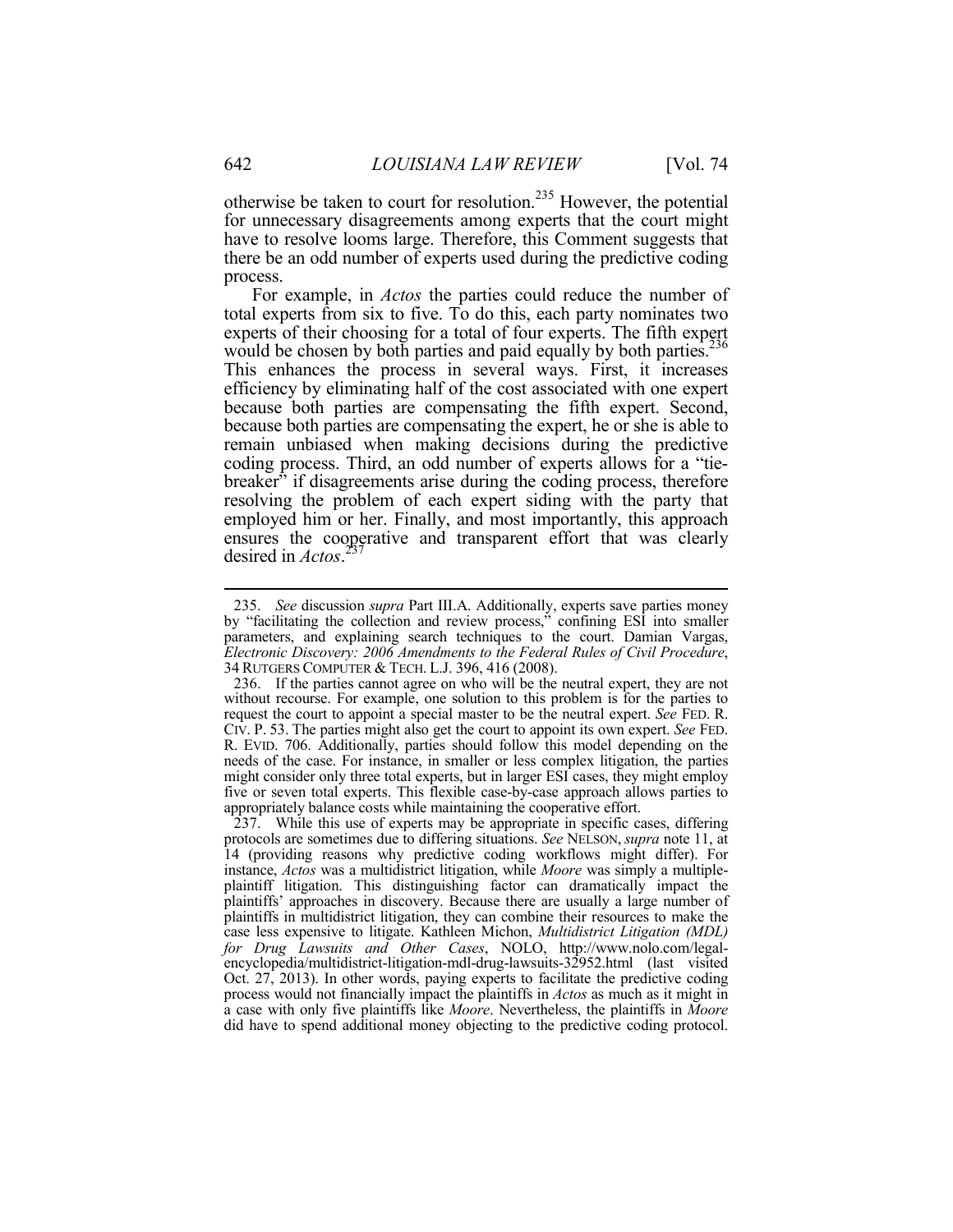#### *B. The Control Set and "Keyword-Free" Coding*

*Moore* brought attention to some of the problems with seed sets.<sup>238</sup> Because seed sets involve keyword searches, they can create problems that seriously strain the cooperative effort between opposing parties.239 The use of seed sets may have another critical downside: It may actually bias the predictive coding process.<sup>240</sup> Instead of training the software to find documents based on their content, lawyers using seed sets are able to train the software to find documents that give them "self-reinforcing results."241 In other words, seed sets can skew the training process because they only train the coding tool to incorporate what the coder already knows.<sup>242</sup>

*Actos* started the process from scratch and developed a control set instead of seed sets.<sup>243</sup> Predictive coding protocols should follow the *Actos* model for two reasons. First, eliminating keyword searches also eliminates the possibility of keyword disputes, which increases cooperation between the parties. Second, it eliminates the possibility of attorney bias and creates a higher quality search because the coding software is able to develop its own idea of document relevance.244 Overall, the *Actos* strategy's incorporation of a keyword-free control set, instead of seed sets, encourages cooperation, increases efficiency, and enhances the quality of the search. Future protocols should follow its lead.

*See* discussion *supra* Part III.A. It is possible that the increased financial burden resulting from employing experts, who can increase cooperation and transparency and potentially avoid disputes, might have reduced or eliminated the costs of litigating the discovery dispute.

 <sup>238.</sup> *See* discussion *supra* Part II.A.2.

<sup>239.</sup> *See supra* note 195 and accompanying text.

 <sup>240.</sup> John Tredennick, *Judge Peck Provides a Primer on Computer-Assisted Review*, CATALYST E-DISCOVERY SEARCH BLOG (Mar. 14, 2012), http://www .catalystsecure.com/blog/2012/03/judge-peck-provides-a-primer-on-computerassisted-review/.

 <sup>241.</sup> *Id.* This is essentially the same issue addressed in *O'Keefe*, that is, that the electronic search is only as good as the responding lawyer's thoughts. *See supra* note 198 and accompanying text.

 <sup>242.</sup> Greg Buckles, *Actos Case TAR Protocol Order – Equivio's Relevance in Action?*, EDISCOVERYJOURNAL (Aug. 14, 2012, 3:58 PM), http://ediscovery journal.com/2012/08/actos-case-tar-protocol-order-equivios-relevance-in-action.

 <sup>243.</sup> *See* discussion *supra* Part II.B.2.

 <sup>244.</sup> Tredennick, *supra* note 240. *See also* discussion *supra* Part II.B.2.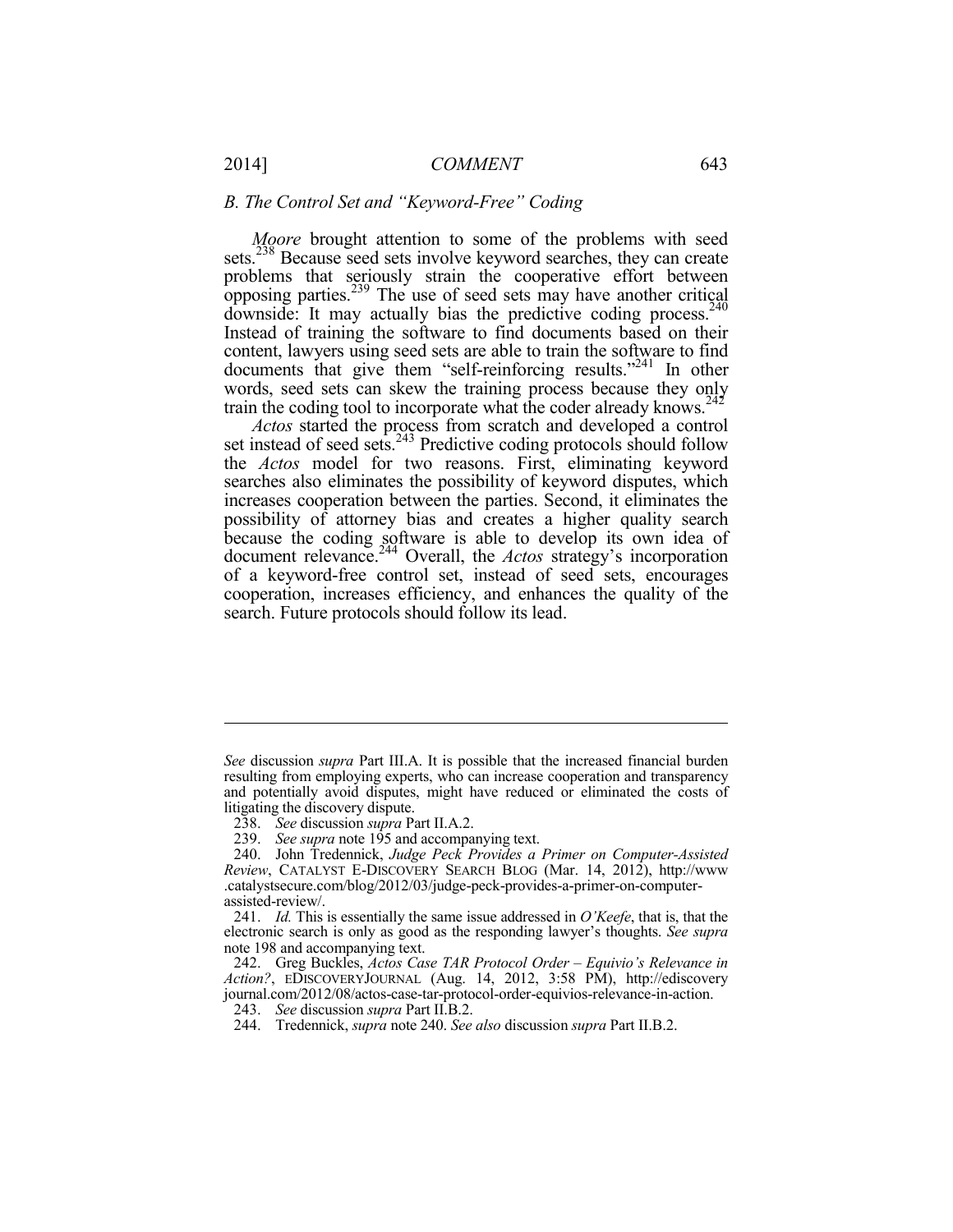#### *C. Increasing Cooperation and Efficiency by Eliminating Arbitrary Iterative Rounds*

Future protocols should again look to *Actos* when conducting iterative rounds. In *Actos*, the parties used Active Learning and reviewed a 40-document sample between an indefinite number of rounds, while the *Moore* protocol required review of a 500 document sample between seven iterative rounds.245 The *Actos* strategy is more efficient than the *Moore* strategy because the experts reviewed fewer documents between training rounds.<sup>246</sup> Additionally, protocols should never apply an arbitrary number of iterative rounds. The purpose of the iterative training process is to stabilize the coding software.<sup> $247$ </sup> Until this is accomplished, the software's search will be neither effective nor reliable. Setting an arbitrary number of iterative rounds to train the software only gives the parties another opportunity to disagree and could hinder the cooperative effort.<sup>248</sup>

# *D. Implementing a Larger Margin of Error into Quality Control Sampling*

As previously discussed, the total size of the document collection, along with the confidence level and margin of error employed by the parties, determines the amount of documents subject to manual review during the quality control stage.<sup>249</sup> Ultimately, parties have to decide if they should put their faith in a confidence level and margin of error. This choice hinges on which

<u>.</u>

 <sup>245.</sup> *See* discussion *supra* Part III.C.

 <sup>246.</sup> *See* discussion *supra* Part III.C. The difference in the number of documents reviewed between rounds in each case was likely attributable to the Active Learning technology that was used in *Actos*. *See supra* note 163 and accompanying text. Essentially, using the Active Learning technology made the training process much more efficient and arguably more accurate. The plaintiffs in *Moore* coded the seed set, which was created by keywords. *See* discussion *supra* Part II.A.2. The expert coders knew the responsiveness of the documents as they were coded. On the other hand, in the Active Learning approach, the coding tool, as part of iterative training, selects documents that it is most uncertain as to their responsiveness. Jeremy Pickens, *The Recommind Patent and the Need to Better Define 'Predictive Coding'*, CATALYST E-DISCOVERY SEARCH BLOG (June 13, 2011), http://www.catalystsecure.com/blog/2011/06/the-recommind-patent-andthe-need-to-better-define-predictive-coding/. In other words, Active Learning seeks to learn unknown information instead of being coded known information.

 <sup>247.</sup> *See supra* note 126 and accompanying text.

 <sup>248.</sup> *See* discussion *supra* Part III.C.

 <sup>249.</sup> *See* discussion *supra* Part III.D.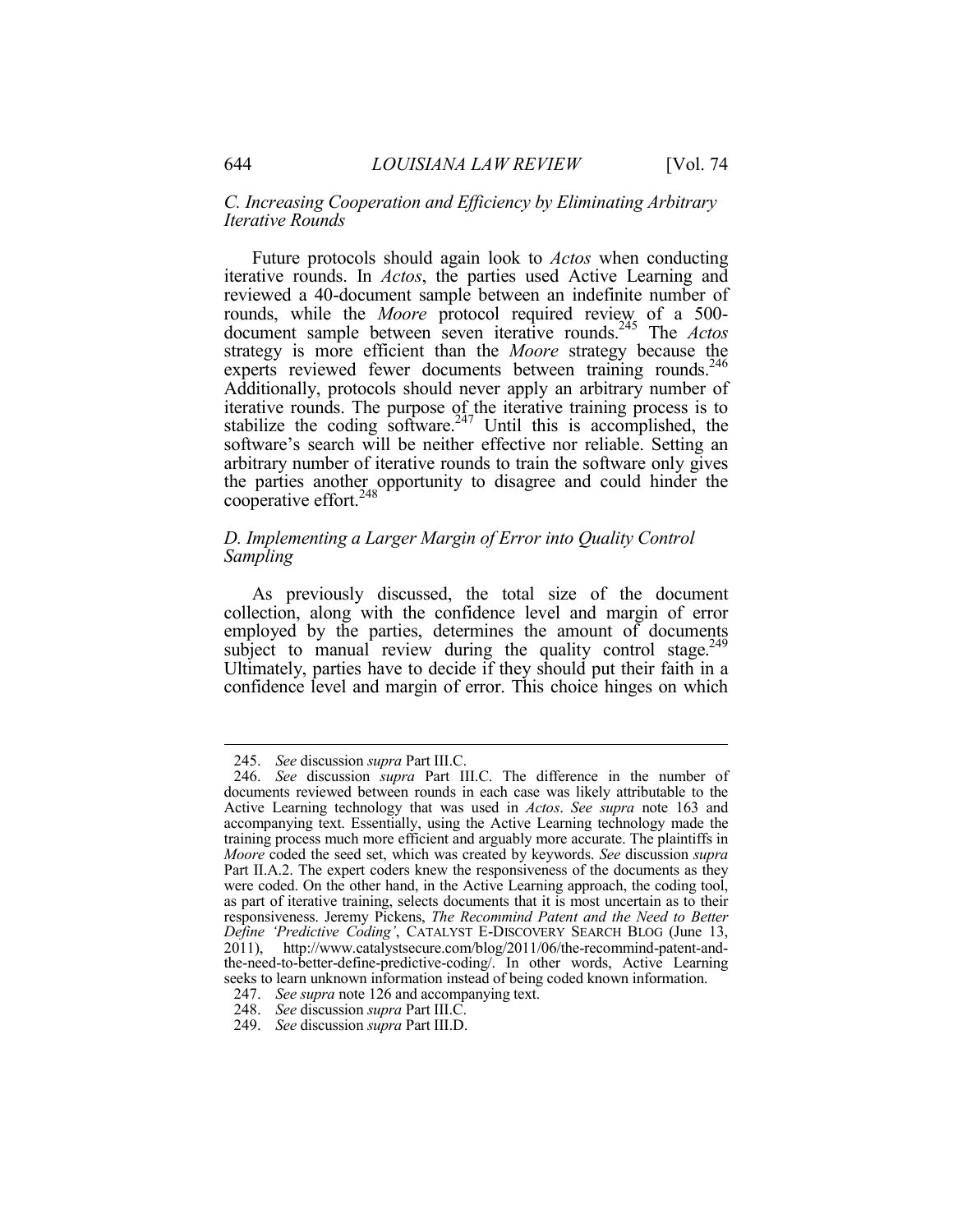position the parties take toward the reliability of confidence levels.<sup>250</sup>

As mentioned earlier, there are two positions concerning the reliability of confidence levels and margins of error. Losey suggests a modest change from  $a \pm 2\%$  to  $\pm 5\%$  margin of error based on information that implies that these calculations may not be completely reliable.<sup>251</sup> This makes the process more efficient—A larger margin of error dictates a smaller sample size to manually review. The countering position suggests having only one person manually review the documents. This approach eliminates the variable of multiple human opinions, therefore supposedly making confidence levels more reliable.<sup>252</sup>

Practically speaking, having only one person reviewing documents would likely be undesirable for most litigants. Both *Moore* and *Actos* were "high-stakes" litigation. This type of litigation often involves multiple lawyers on each side, and because not all lawyers think alike, one lawyer might be able to form a litigation strategy from a document that another lawyer would consider irrelevant. Therefore, although having only one person reviewing documents would allow for a definitive relevance determination, it could limit the quality of representation in highstakes or important civil rights cases.

Alternatively, increasing the margin of error, as Losey suggests, has a tremendous impact on the efficiency of the manual review of the samples. For instance, in *Moore*, the parties agreed to a 95% confidence level with  $a \pm 2\%$  margin of error, which required manual review of 2,399 documents.<sup>255</sup> Keeping the 95% confidence level and changing the margin of error to  $\pm$  5% reduces the amount of documents subject to manual review to 385 documents.<sup>254</sup> This eliminates more than 2,000 documents subject to manual review. Because there is no evidence that demonstrates substantial indicia of reliability of document sampling and confidence levels, parties should modestly increase the margin of error from  $\pm 2\%$  to  $\pm 5\%$  to increase the efficiency of quality control.

 <sup>250.</sup> *See* discussion *supra* Part III.D.

 <sup>251.</sup> *See* discussion *supra* Part III.D. 252. *See* discussion *supra* Part III.D.

 <sup>253.</sup> *See* discussion *supra* Part II.A.2.

 <sup>254.</sup> *See* RAOSOFT, *supra* note 213. This number was calculated by using the statistics from *Moore*: a 5% margin of error, a 95% confidence level, a 3,000,000 document population size, and a 50% response distribution.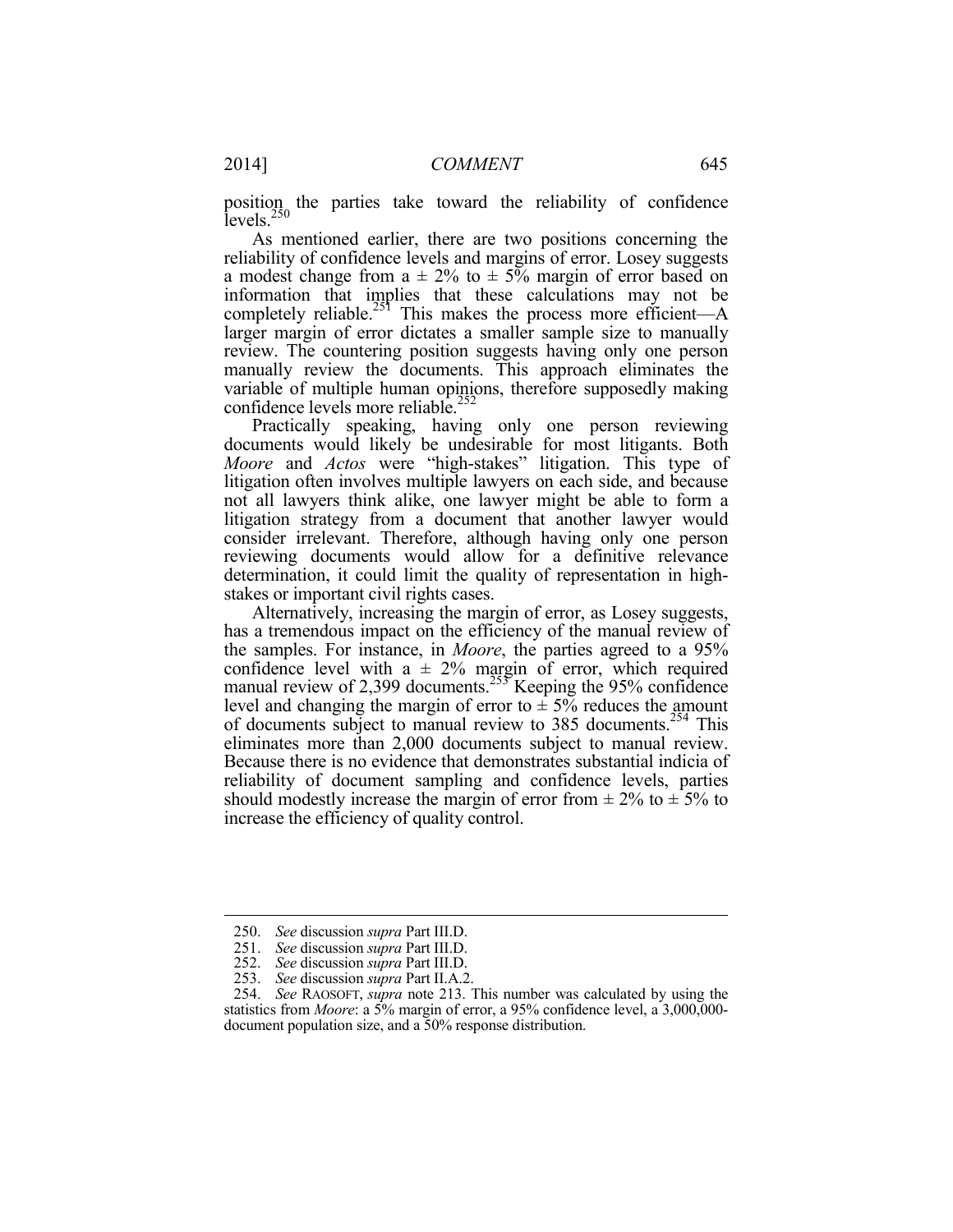#### *E. Spot-Checking Before Final Document Production*

The *Moore* and *Actos* protocols both required the responding party to manually review all documents before producing them. The need for transparency due to the newness of predictive coding might have justified that decision in both cases.<sup>255</sup> Manually reviewing all documents before production also allows the producing party to make a more accurate case assessment.<sup>256</sup> Nevertheless, manually reviewing all documents prior to production decreases efficiency and can add significant burdens and expenses to the process.<sup>257</sup>

Deciding which production review strategy to use should be made on a "case-by-case basis," $258$  but the best strategy is to spotcheck the documents before production. Technology is not always reliable, so ensuring the quality of production is desirable to a certain extent. Therefore, manually reviewing at least some documents is necessary. Spot-checking a document collection maintains a certain level of transparency and allows the producing party to glimpse what it is producing, while also minimizing the amount of documents manually reviewed and making the process as efficient and cost-effective as possible. Additionally, the parties should use a higher confidence level and smaller margin of error for this sample than they would for the quality control sample.<sup>259</sup> This increases the amount of documents that the responding party reviews before production, which is desirable because the producing party will have a better idea of what it is turning over to its adversary.<sup>260</sup> Reviewing a larger sample with a higher confidence level or lower margin of error at this stage is still much more efficient than reviewing all of the relevant documents before producing them to the opposing party.

 <sup>255.</sup> *See* discussion *supra* Part III.E.

 <sup>256.</sup> *See supra* note 230 and accompanying text.

 <sup>257.</sup> *Contra Achieving Quality*, *supra* note 75, at 321 (discussing how spotchecking documents before production can decrease the burdens and costs associated with manually reviewing all documents).

 <sup>258.</sup> NELSON,*supra* note 11, at 27.

 <sup>259.</sup> For example, the parties in *Moore* and *Actos* used a 95% confidence level for the quality control samples. In *Moore*, the margin of error was  $\pm$  2%, while the *Actos* margin of error was variable. *See* discussion *supra* Part II.A.2, B.2.

 <sup>260.</sup> The confidence level and margin of error are determining factors in calculating the size of the document sample. *See* discussion *supra* Part IV.D. For instance, the parties in *Moore* reviewed a 2,399-document sample using a 95% confidence level with  $a \pm 2\%$  margin of error, but increasing the margin of error to ± 5% results in a 385-document sample. *See* discussion *supra* Part IV.D. Thus, using a higher confidence level or smaller margin of error would increase the sample size. However, parties would still review considerably fewer documents in a larger sample than if they reviewed all of the documents prior to production.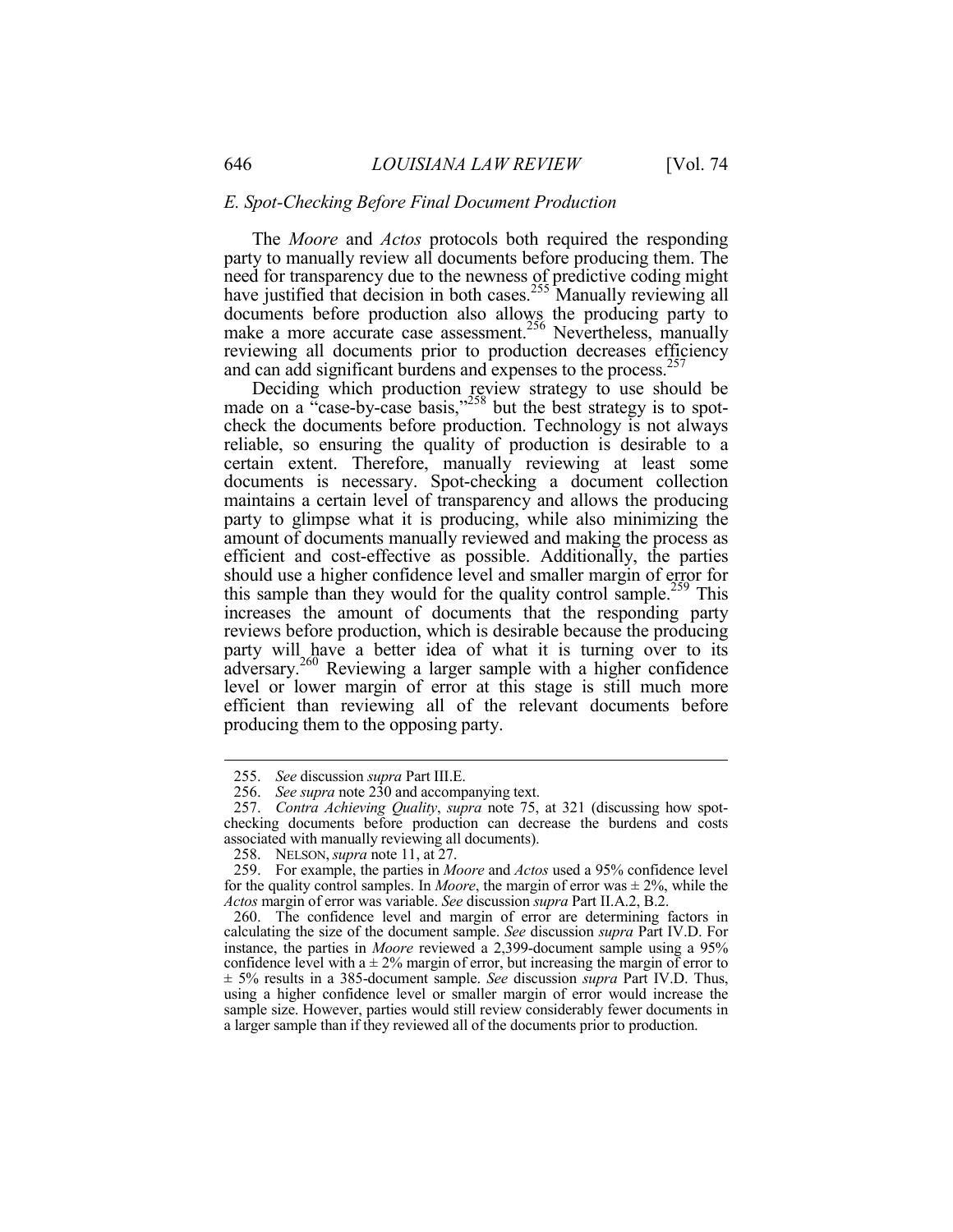One important caveat to this production method is that it may raise significant privilege and confidentiality concerns. Because the producing party is sampling the documents, it will not check every document for privileged and confidential information. This makes it likely that privileged information will be produced to the requesting party.261 Therefore, it is imperative that parties have proper privilege protection, such as clawback agreements, established in a court order.<sup>262</sup> Producing lawyers should also consult clients to assess their interest concerning the cost savings of spot-checking the production documents versus the potential for turning over privileged or confidential information.

Finally, the *Actos* protocol required an additional step: The parties were to meet and manually review a document sample that was deemed relevant by the coding tool but deemed irrelevant by Takeda's manual review.<sup>263</sup> This step is overkill. These specific documents went through three phases of review. They were reviewed by the predictive coding tool, manually reviewed by Takeda, and reviewed again by both parties after they were found to be irrelevant. This step may provide increased transparency and peace of mind, but reviewing the same documents three times is extremely inefficient and unnecessary.<sup>264</sup>

263. *See* discussion *supra* Part II.B.2.

 264. It is also questionable if these documents, which have been determined irrelevant by a prior review, are within the scope of discovery. While making sure the irrelevant documents are, in fact, irrelevant could be "reasonably calculated to lead to the discovery of admissible evidence," it could also be argued that the documents are not "relevant" to the requesting party's claim because the documents have been deemed to be non-responsive. FED. R. CIV. P. 26(b)(1). Additionally, while transparency in the discovery process is encouraged, it can be a "slippery slope":

The responding party has a right to privacy. They should not be required to give the requesting party the keys to the server room, the whole deck of cards. The requesting party is either suing the responding party, or being sued by the responding party. Either way, the requesting party should not be permitted to enter and search every nook and cranny of their adversary's inner sanctum.

 <sup>261.</sup> With large amounts of ESI, this inadvertent disclosure is virtually inevitable. Dennis R. Kiker, *Waiving the Privilege in a Storm of Data: An Argument for Uniformity and Rationality in Dealing with the Inadvertent Disclosure of Privileged Materials in the Age of Electronically Stored Information*, 12 RICH. J. L. & TECH. 15, \*2 (2006). However, there are measures that the producing party can take to minimize the chances of inadvertent disclosure of privileged information. One of the most sensible is to use the coding tool before final production by coding "privilege vocabulary." *Achieving Quality*, *supra* note 75, at 319. This step, in addition to sampling, can minimize the amount of privileged information that will be disclosed.

 <sup>262.</sup> *See supra* note 126 and accompanying text.